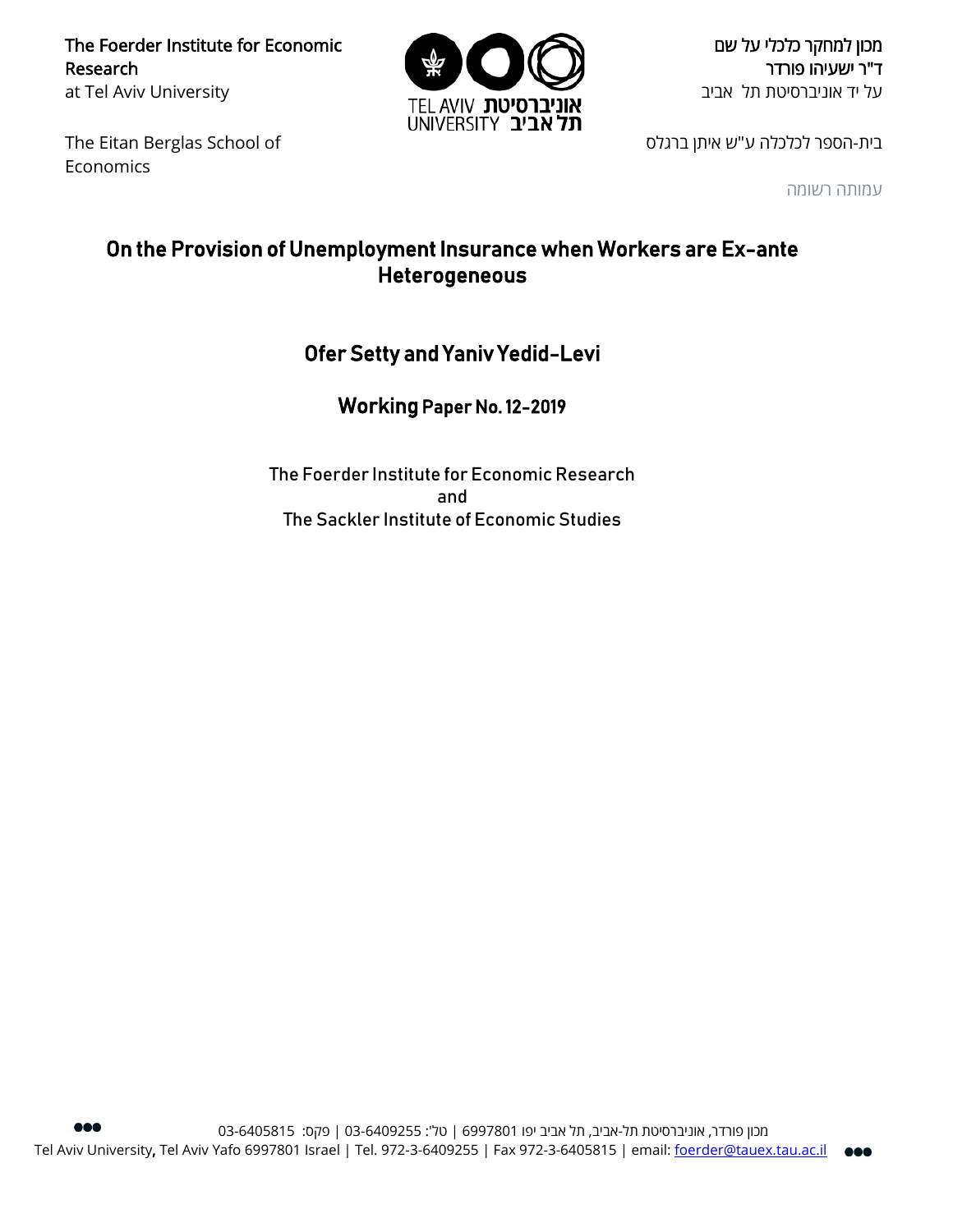# <span id="page-1-0"></span>On the Provision of Unemployment Insurance when Workers are Ex-ante Heterogeneous\*

Ofer Setty Tel Aviv University

Yaniv Yedid-Levi Interdisciplinary Center (IDC) Herzliya

This Draft: December 2019

### Abstract

Labor market outcomes demonstrate considerable variation between and within skill groups. We construct a general equilibrium model with incomplete markets and exogenous differences that matches these facts. We study the role of exogenous heterogeneity in choosing the optimal replacement rate and the maximum benefit for an unemployment insurance (UI) system. The optimal average replacement rate is 27%, compared to 0% in a model without exogenous heterogeneity. The relatively generous choice is due to the redistributive role of UI, which is a manifestation of two elements. First, workers who are unemployed more often receive positive net transfers from the UI system because they draw resources more frequently. Second, the existence of a cap on benefits makes UI progressive. Our main result holds in the presence of a generous progressive taxation system.

**JEL Classification:** : D52, E21, J63, J64, J65, C68.

Keywords: Heterogeneous agents, Search and Matching, Incomplete markets, Unemployment Insurance, Redistribution.

<sup>\*</sup>Previously titled: "Who Cares about Unemployment Insurance?". We thank Paul Beaudry, Tobias Broer, Aspen Gorry, Moshe Hazan, Nir Jaimovich, Sebastian Koehne, Per Krusell, Toshihiko Mukoyama, Itay Saporta-Eksten, Henry Siu, David Weiss, Stephen Zeldes and seminar participants for very helpful comments. Special thanks to Avihai Lifschitz for his contribution and insightful comments during the early stages of this paper. Correspondence: Ofer Setty, Tel Aviv University, E-mail: ofer.setty@gmail.com. Yaniv Yedid-Levi, Interdisciplinary Center (IDC) Herzliya, E-mail: yaniv.yl1@gmail.com. Setty's research is supported by the Israel Science Foundation (Grant No. 418/11). Yedid-Levi thanks the Social Sciences and Humanities Research Council of Canada for financial support.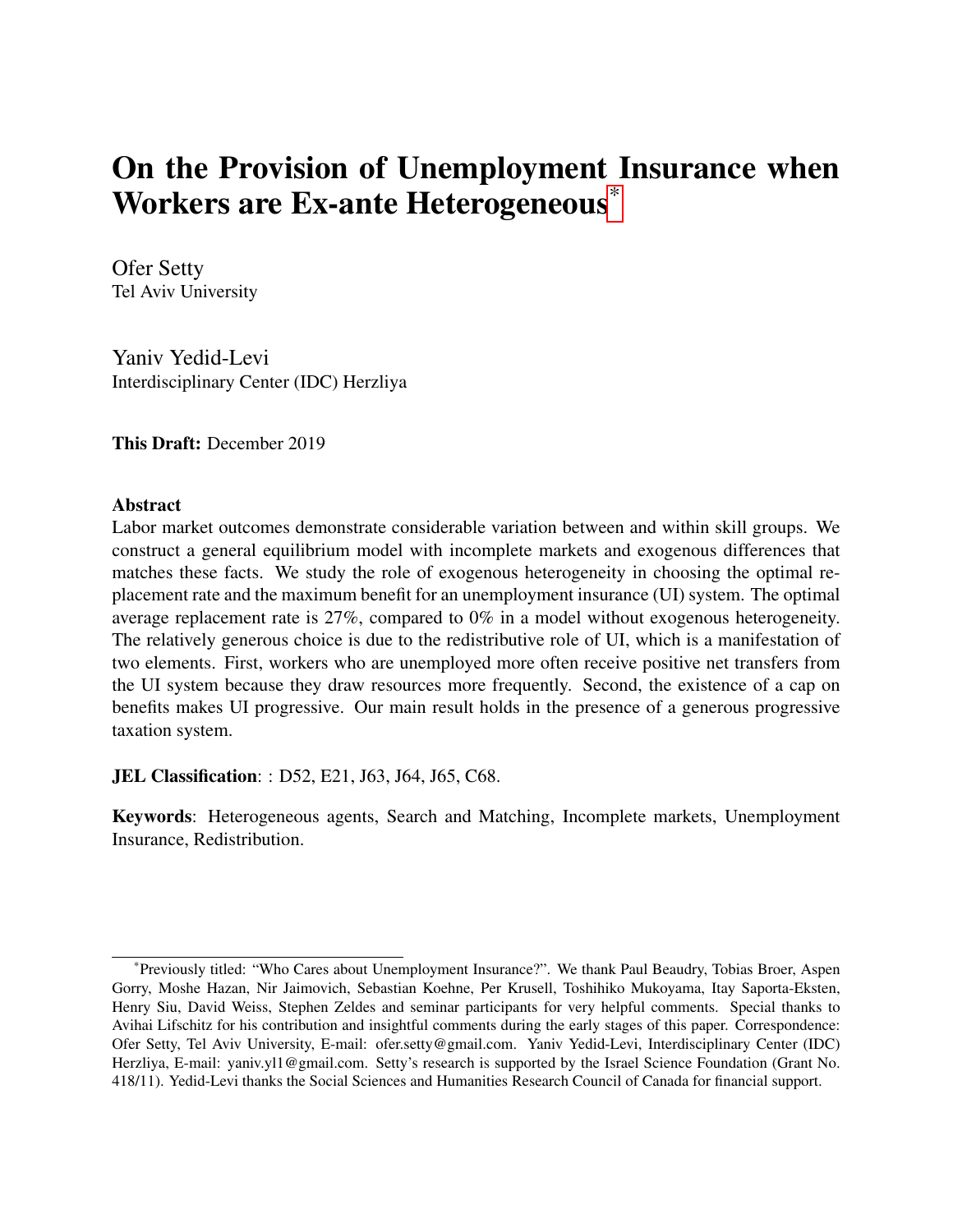## 1 Introduction

It is well documented that labor market outcomes vary substantially between and within skill groups. For instance, Heathcote, Perri, and Violante (2010) document an average college wage premium for men of 80%. It is also known that there exist a substantial variation in wages even when controlling for education and other observable characteristics. In addition, according to CPS data for 1996 - 2014, the average unemployment rate for male college graduates is 2.8%, while that of high-school dropouts is 8.7%, indicating that lower-skilled workers face higher unemployment risk.

In this paper we study the effect of these heterogeneity features on the optimal design of an unemployment insurance (UI) system. The analysis is based on a general equilibrium model with incomplete markets, search frictions, ex-ante skill heterogeneity, and individual productivity shocks. The model generates heterogeneity in unemployment rates and dispersed wage and asset distributions.

Our main quantitative results highlight the role of the exogenous dimensions of heterogeneity. Specifically, while in the model without exogenous heterogeneity it is optimal to shut down the UI system (a 0% replacement rate), our model with exogenous heterogeneity calls for a much higher average replacement rate of 27%. The average replacement rate masks a considerable heterogeneity in replacement rates and the frequency of receiving benefits from the UI system. As a result, the UI system effectively redistributes resources between high-wage and low-wage workers. Such redistribution occurs either when there are differences in unemployment rates among workers, or when the UI policy includes a potentially binding cap on unemployment benefits. The former implies that certain types of workers draw resources from the UI system more frequently then others. The latter generates a degree of progressivity in UI benefits such that the effective replacement rate is higher for lower wage workers.

The justification for redistribution relies on the utilitarian welfare criterion that we use that favors equality. Our model exhibits a realistic variation in income, which in turn generates consumption dispersion across workers. Hence, a policy maker in our model associates the variation in consumption with an incentive for redistribution.

Taken together, the exogenous heterogeneity dimensions generate a model where it is possible to achieve positive welfare gains by redistribution through a UI system. Obviously, the generosity and progressivity of the UI system depend on its potential adverse effects on the economy, which we discuss below.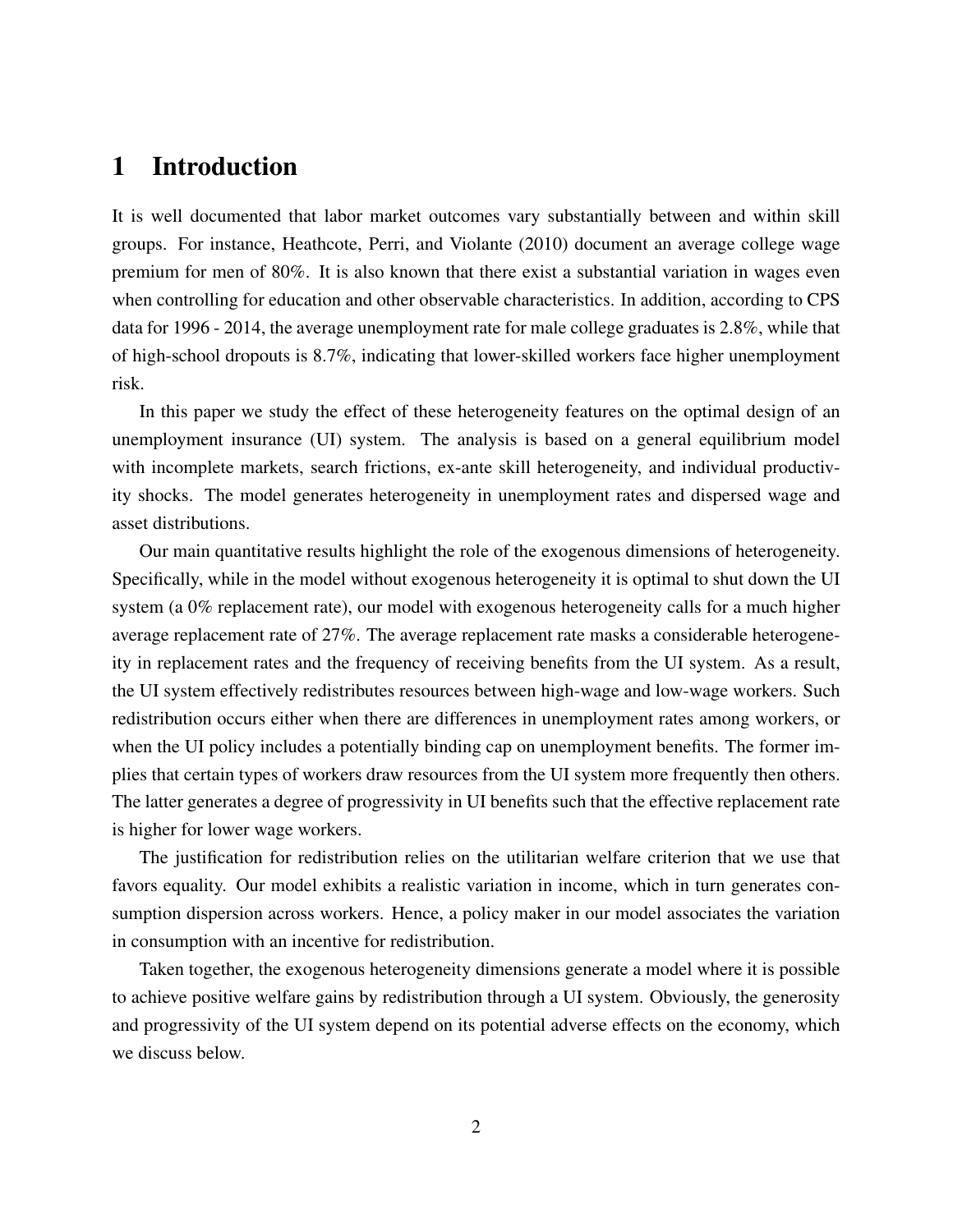The analysis builds upon a model by Krusell, Mukoyama, and Şahin (2010) (henceforth KMS) that has two key building blocks. First, unemployment in the model is endogenously determined by a search and matching friction as in Diamond (1982), Mortensen (1982), and Pissarides (1985) (DMP). Second, as in Bewley (undated), Huggett (1993), and Aiyagari (1994) (BHA) workers can self-insure only via risk free assets, and are subject to a borrowing constraint. This implies that workers cannot perfectly insure their idiosyncratic unemployment risk, and that in equilibrium there is endogenous heterogeneity in asset holdings. KMS assume that all workers are ex-ante homogeneous and face no exogenous idiosyncratic shocks hence they abstract from issues of heterogeneity in productivity and unemployment risk.

To analyze the consequences of such heterogeneity we add two dimensions of exogenous heterogeneity. First, we assume that the population is divided into skill types that permanently differ in their unemployment rates and mean productivity level. Second, we allow for idiosyncratic productivity shocks within these types. Those two sources of exogenous heterogeneity play a major role in generating realistic distributions of wages and wealth in the economy.

The model includes two tax and transfer programs. First, the UI system includes a replacement rate typically used in the literature, as well as a cap on UI benefits. Including a cap in a model with a non-degenerate wage distribution allows the government to design a flexible transfer system. In particular, it creates a distribution of replacement rates for different workers in the economy. We refer to the weighted average of those replacement rates as the average effective replacement rate. Second, since we emphasize the role of UI as redistributing resources from high-wage to low-wage workers, we also include a progressive tax system. This allows us to show that UI plays a role even when intensive progressive transfers are present in the model. In what follows we explain how those polices drive our main result given the exogenous heterogeneity in our model.

The point of departure of our quantitative analysis is a model where we shut down exogenous heterogeneity in income and unemployment rates by eliminating both skill types and individual productivity shocks. We find that in this model there is no role for a UI policy, and it is optimal to shut down the UI system. This echoes the finding in KMS, who highlight the tension between BHA and DMP type of models. On the one hand, the fact that workers cannot insure idiosyncratic risks, as in many models in the BHA framework, implies ex-post heterogeneity in consumption even among ex-ante identical workers. Absent any costs of redistribution, these models typically call for a high level of unemployment benefits, in order to equalize consumption among workers. On the other hand, the search and matching friction places an incentive cost of UI on labor demand. Specifically, in the DMP framework wages are determined by Nash bargaining, hence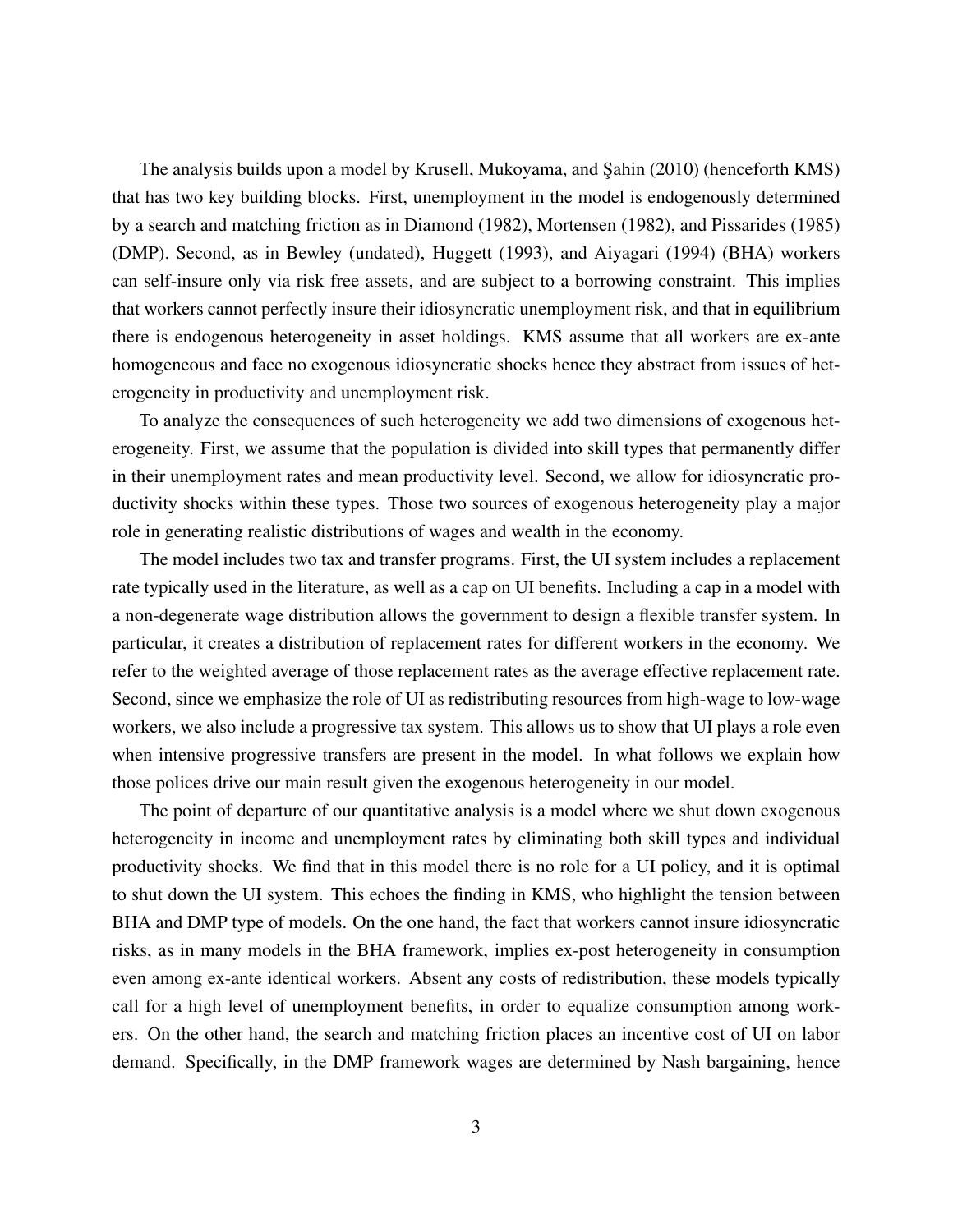a more generous UI system improves workers' outside options, increases wages, and depresses firms' incentives to maintain vacancies. Therefore, more generous UI benefits imply higher unemployment rate and lower output. In fact, in a typical version of the DMP model where workers are risk-neutral and the efficiency condition (Hosios, 1990) holds, that model calls for no unemployment benefits. Similar to KMS, without exogenous heterogeneity the costs of UI clearly outweigh the benefits. $<sup>1</sup>$  $<sup>1</sup>$  $<sup>1</sup>$ </sup>

In contrast, our model with exogenous heterogeneity calls for a much higher average effective replacement rate of 27%. This figure is quite close to the average effective replacement rate implied by the current UI policy (33%). The optimal policy, however, is based on a combination of a higher replacement rate and a lower cap, thus generating more variation in effective replacement rates. Under the current UI policy, the range of effective replacement rates is between 12% and 40%, while under the optimal policy the effective replacement rates are between 5% and 79%.

Given that our model includes exogenous heterogeneity both across and within skill types we consider them separately. In a version of the model where only skill types exist, workers differ in both productivity and separation rates. These differences create an endogenous distribution of unemployment rates and wages across types. As in the data, high skill is associated with higher wages and lower unemployment. The difference in wages generates consumption inequality that incentivises the policy maker to redistribute across workers. The difference in unemployment rates allows the government to do so, as low-skill workers draw benefits at a higher frequency. In addition to this mechanism, the cap on unemployment benefits allows the government to provide low-skill workers with a higher replacement rate. As both higher frequency and higher replacement rate work in favor of redistribution to low-skill types, the government can use UI to redistribute resources across types. In this model the average effective replacement rate at the optimal policy is 17%.

The model with only individual productivity shocks illustrates the role of the cap. In this model there are no differences in unemployment rates and therefore the frequency of drawing benefits is the same for all workers. However, given the empirical distribution of individual productivities, the cap implies a declining profile of effective replacement rates over productivity. Therefore, redistribution from high-wage to low-wage workers is still possible. The resulting average effective replacement rate at the optimal policy for this model is 13%.

Our results highlight the redistributive role of UI even in the presence of a progressive tax

<sup>&</sup>lt;sup>1</sup>In KMS the optimal replacement rate about 10%. Our model adds progressive taxation and a flexible matching function that is affected by the generosity of the UI system. These elements, respectively, decrease the benefit of UI and increase its cost, leading to a more extreme result.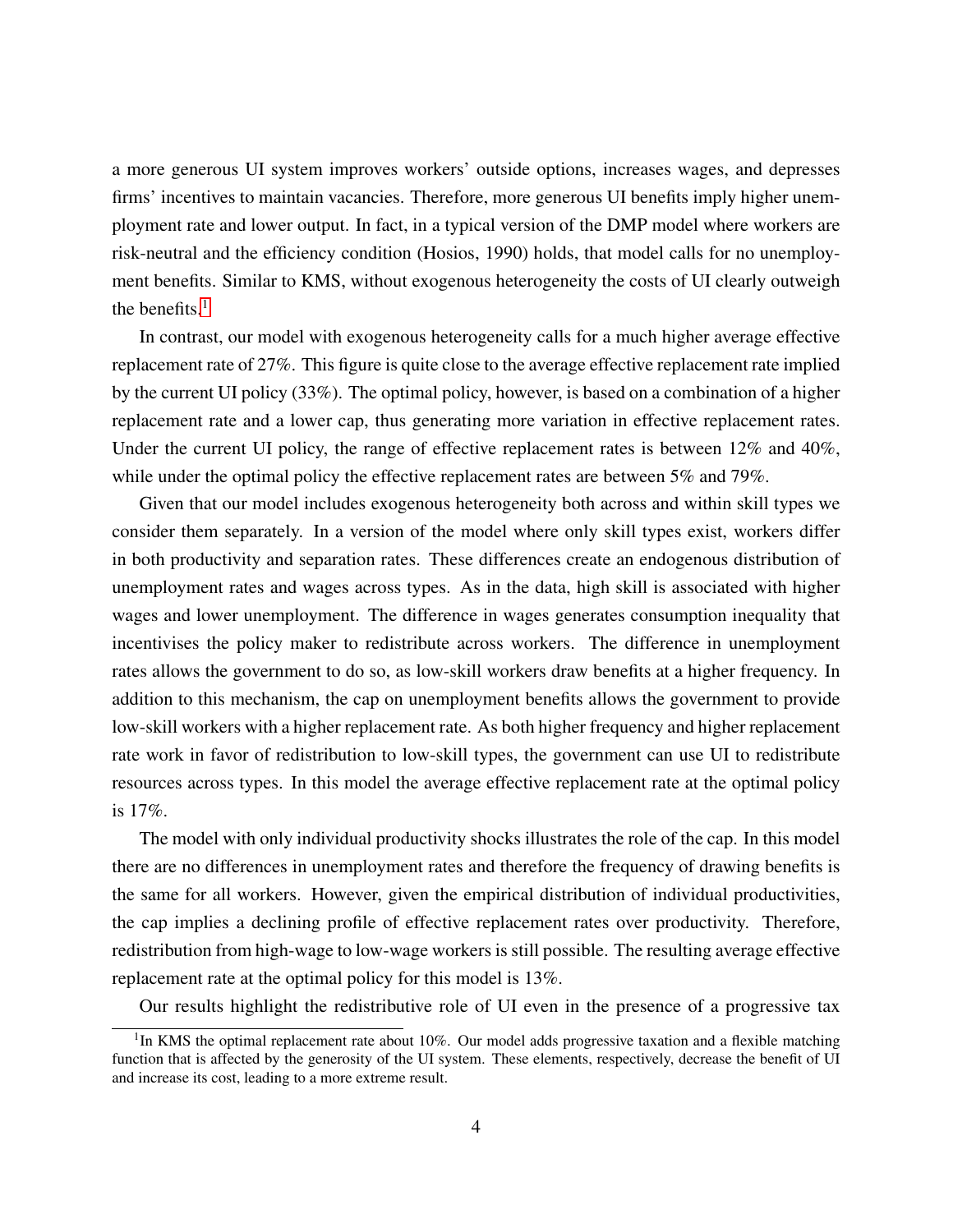system. Yet it is possible that the calibrated tax system is not sufficiently progressive in two related dimensions. First, a more progressive general tax system may improve welfare. Second, a more progressive tax system can make the UI system redundant. We therefore extend our analysis to allow for a joint choice of the general tax and the UI systems. The optimal general tax system is substantially more progressive and involves a higher average tax rate relative to the benchmark. The implementation of the optimal tax system makes the UI system less generous but it does not eliminate it. The effective replacement rate implied by the optimal UI system is 17%, and we show that similar patterns of redistribution through UI exist.

The distortions implied by the two system explain why UI is included in the optimal solution even in the presence of highly progressive taxation. Further progressivity of the general tax system substantially distorts capital accumulation, which results in lower wages. In contrast, UI redistributes resources at the cost of lowering employment with little effect on capital. Thus, the policy maker finds UI to be a useful substitution for redistribution resources while shifting the distortion from capital to labor.

Our paper is related to a large body of literature on optimal UI, where a policy maker trades-off insurance against incentives of workers and firms. Earlier papers characterized the incentive cost using workers' moral hazard considerations. Baily (1978) analyzed moral hazard in the context of static models, later generalized by Chetty (2006) in a dynamic set up. Shavell and Weiss (1979) studied an optimal contract between the worker and the planner in a principal-agent environment, which Hopenhayn and Nicolini (1997) used as a basis for a contract during employment as well as unemployment. The addition of savings in various forms is implemented in papers such as Hansen and Imrohoroglu (1992), Abdulkadiroglu, Kuruscu, and Şahin (2002) and Lentz (2009).

While these papers view unemployment as driven by workers' decisions, others have characterized the incentive cost of UI through firms and labor demand. Fredriksson and Holmlund (2001) model this cost through firms' incentives to post vacancies. Reichling (2007) introduces workers' self insurance with an exogenous interest rate. KMS integrate various aspects of these theories with endogenous interest rate, and use this general equilibrium model to consider, among other implications, the optimal level of UI benefits. Mukoyama (2013) demonstrates the importance of the general equilibrium analysis of welfare in that class of models.[2](#page-1-0) Our paper advances the literature by emphasizing the implications of various dimensions of worker heterogeneity.

A few previous studies theoretically analyze the redistributive aspects of UI specific contexts.

<sup>&</sup>lt;sup>2</sup>Mitman and Rabinovich (2015) and Jung and Kuester (2015) study the optimal provision of UI in the context of business cycles.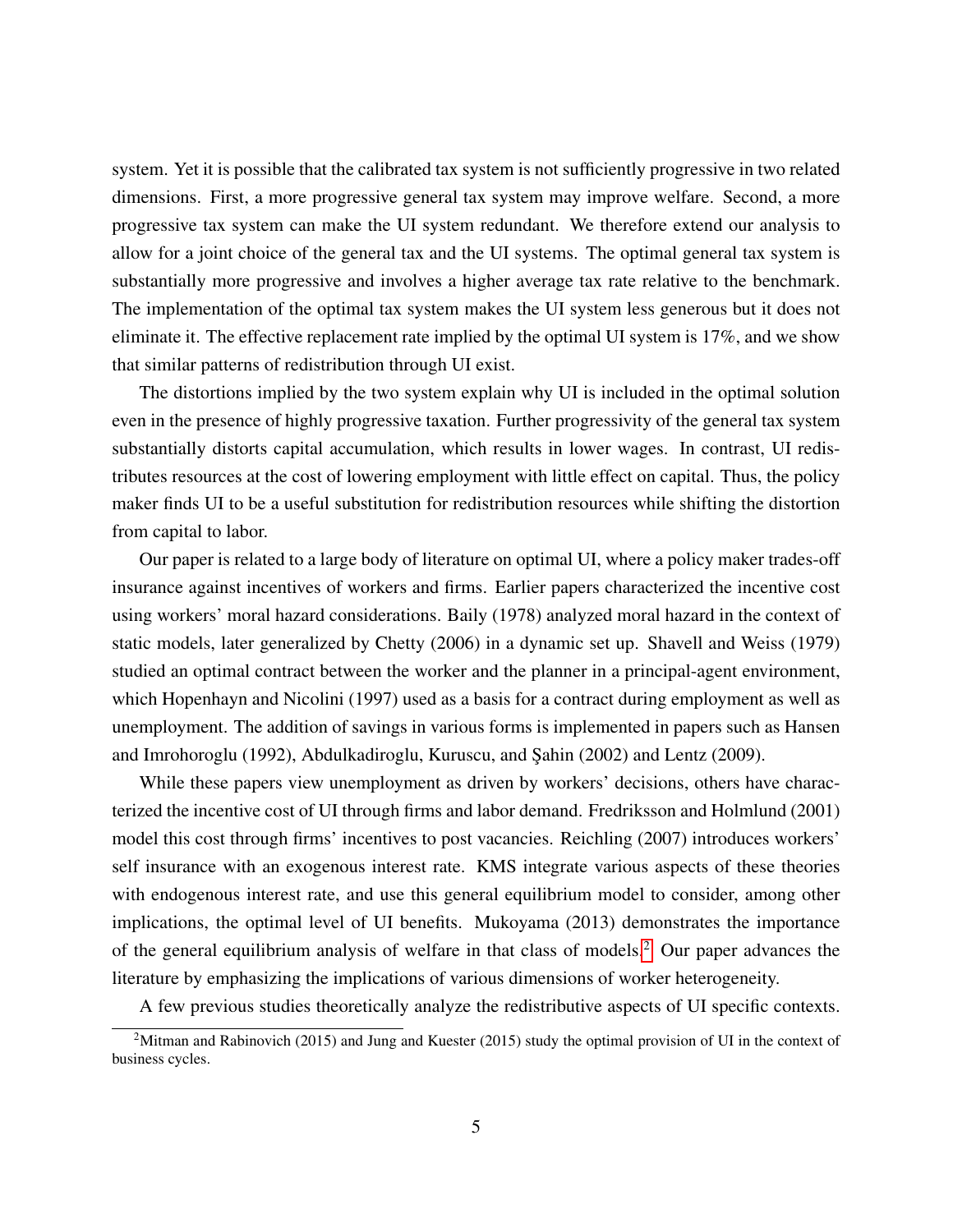Wright (1986) characterizes a voting equilibrium in a model with heterogeneity in employment prospects only, no ability to save, and no incentive issues. He shows that under certain conditions, the median voter would use the UI system to insure the ex-ante "high-risk" workers. Marceau and Boadway (1994) consider redistribution between high and low-skill workers in a Mirrleesian economy. They argue that using a minimum wage policy coupled with a UI system can be welfare improving because it resolves the informational constraints hence allows for redistribution towards low-skilled workers. In the law literature, Lester (2001) surveys some of the legal and policy aspects of UI, and describes some of the potential redistributive roles of UI.

Quantitative analysis of models with ex-ante heterogeneity along similar dimensions can be found in Pallage and Zimmermann (2001) and Mukoyama and Sahin (2006). Pallage and Zimmermann (2001) consider the question of optimal UI with ex-ante heterogeneity in skills. Their focus and analysis are different from ours due to the fact that the choice of UI generosity is based on political, or voting considerations, rather than welfare. Their results indicate that it is the voting that matters for the determination of optimal UI, regardless of whether workers are ex-ante homogeneous or heterogeneous. Mukoyama and Şahin (2006) consider the welfare consequences of business cycle fluctuations once skill differences are taken into consideration, and show that unskilled individuals experience a substantial cost associated with business cycle fluctuations. Finally, Conesa and Krueger (2006) analyze the optimal progressive taxation in a model with ex-ante heterogeneous households.

This paper contributes to the optimal UI literature along two related dimensions. First, we show that in the presence of exogenous heterogeneity, an optimal UI system redistributes resources between high and low wage workers. Second, we emphasize the role of a cap on UI benefits in generating an effectively progressive unemployment benefits.

The rest of the paper is organized as follows. The model is presented in Section [2,](#page-6-0) and a detailed description of the calibration is in Section [3.](#page-12-0) Section [4](#page-18-0) contains the quantitative analysis and the discussion of the results. In Section [5](#page-33-0) we extend the analysis to a simultaneous choice of a UI system and a general progressive tax system. Concluding remarks are in Section [6.](#page-37-0)

## <span id="page-6-0"></span>2 The Model

The model consists of a few central building blocks. First, workers' productivity is a combination of a fixed type-specific level, and draws of individual productivity from a stochastic process. Second, unemployment is a result of a search and matching friction in the labor market. Third,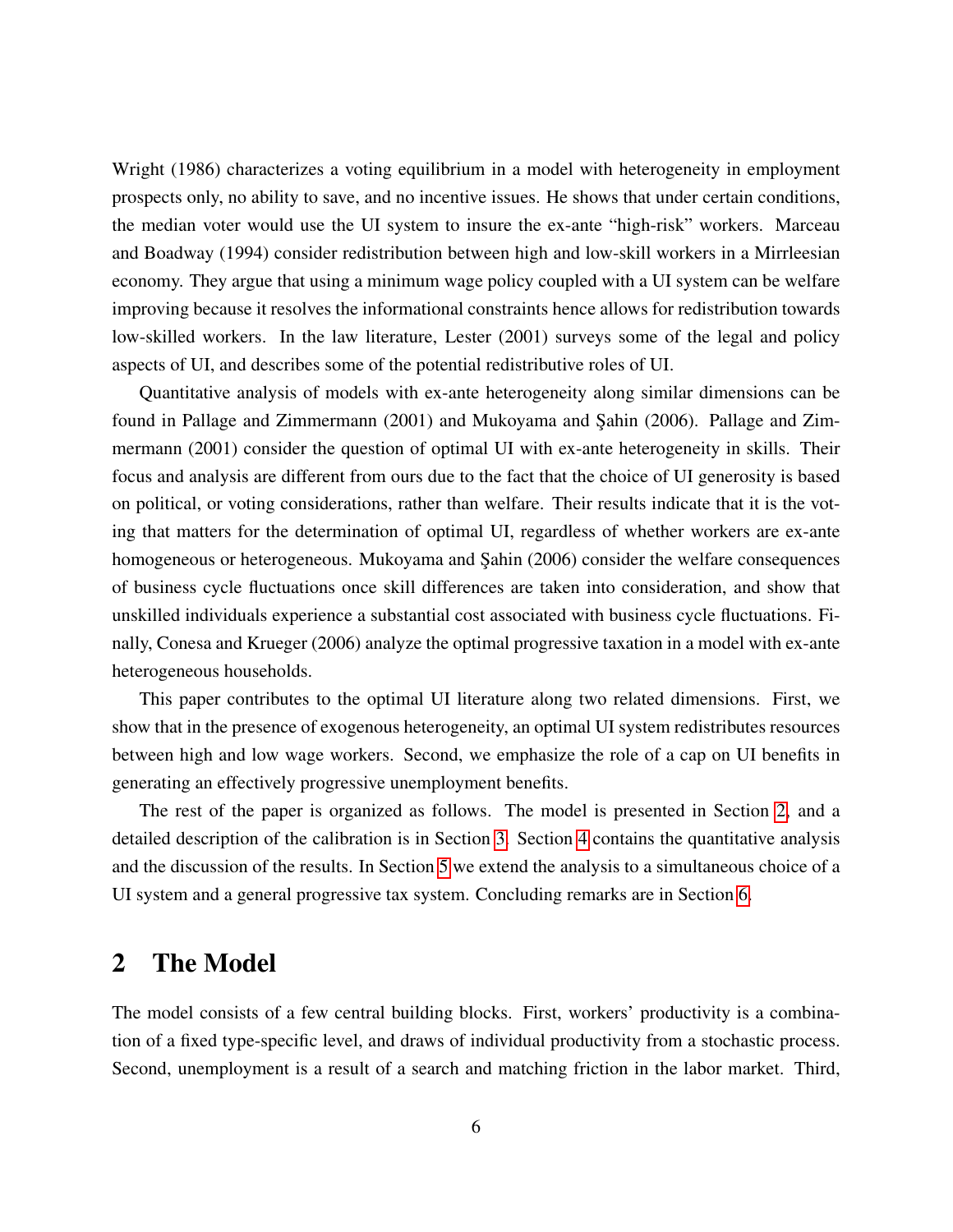heterogeneity in wealth arises endogenously from individual workers' asset accumulation decisions. Fourth, a standard neoclassical production function determines the level of output produced by each match. Finally, the government has two tax and benefit systems: (i) an unemployment insurance system that consists of a replacement rate, a cap on the level of maximum benefits, and a flat tax rate that balances that budget; (ii) a progressive tax system with lump sum redistribution.

We follow Krueger, Mitman, and Perri (2017) and assume that a constant fraction  $\nu$  of workers dies every period and replaced by new workers of the same type. We assume that new workers are born unemployed with zero assets. Our analysis focuses on the stationary steady state of the model, thus we assume no aggregate risk. For comparability, where possible, we keep the notation close to KMS.

#### 2.1 Sources of Heterogeneity

There is a measure one continuum of workers in the economy. We assume  $N$  types of workers, where the fraction of type  $i \in \{1, ..., N\}$  is  $\phi_i$ , and  $\sum_i \phi_i = 1$ . The fraction of workers of each type is constant. Workers of type i have type-specific separation rate  $s_i$  and a recruiting cost  $\xi_i$ . Productivity of workers,  $z_i p$ , is a product of a type-specific fixed effect  $z_i$  and an individual level (within type)  $p$ , which follows an AR(1) process:

<span id="page-7-0"></span>
$$
\log(p_t) = \rho_i \log(p_{t-1}) + \epsilon_t \tag{1}
$$

where  $\rho_i$  and  $\sigma_i^{\epsilon}$  denote type specific persistence and standard deviation of the innovations. We assume that a new  $\epsilon$  is drawn every employment period and when transitioning from unemployment to employment. A worker who transitions from employment to unemployment maintains his most recent  $p$  throughout the unemployment spell. Newborns draw initial individual productivity from the invariant distribution of p.

Another dimension of endogenous heterogeneity arises through asset accumulation. Workers can save and partially insure against unemployment risk by holding risk-free assets. In equilibrium, there exists a non-degenerate distribution of asset holding, as in BHA models.

Taken together, these sources of heterogeneity endogenously generate income and wealth differences across workers and unemployment rates differences across types.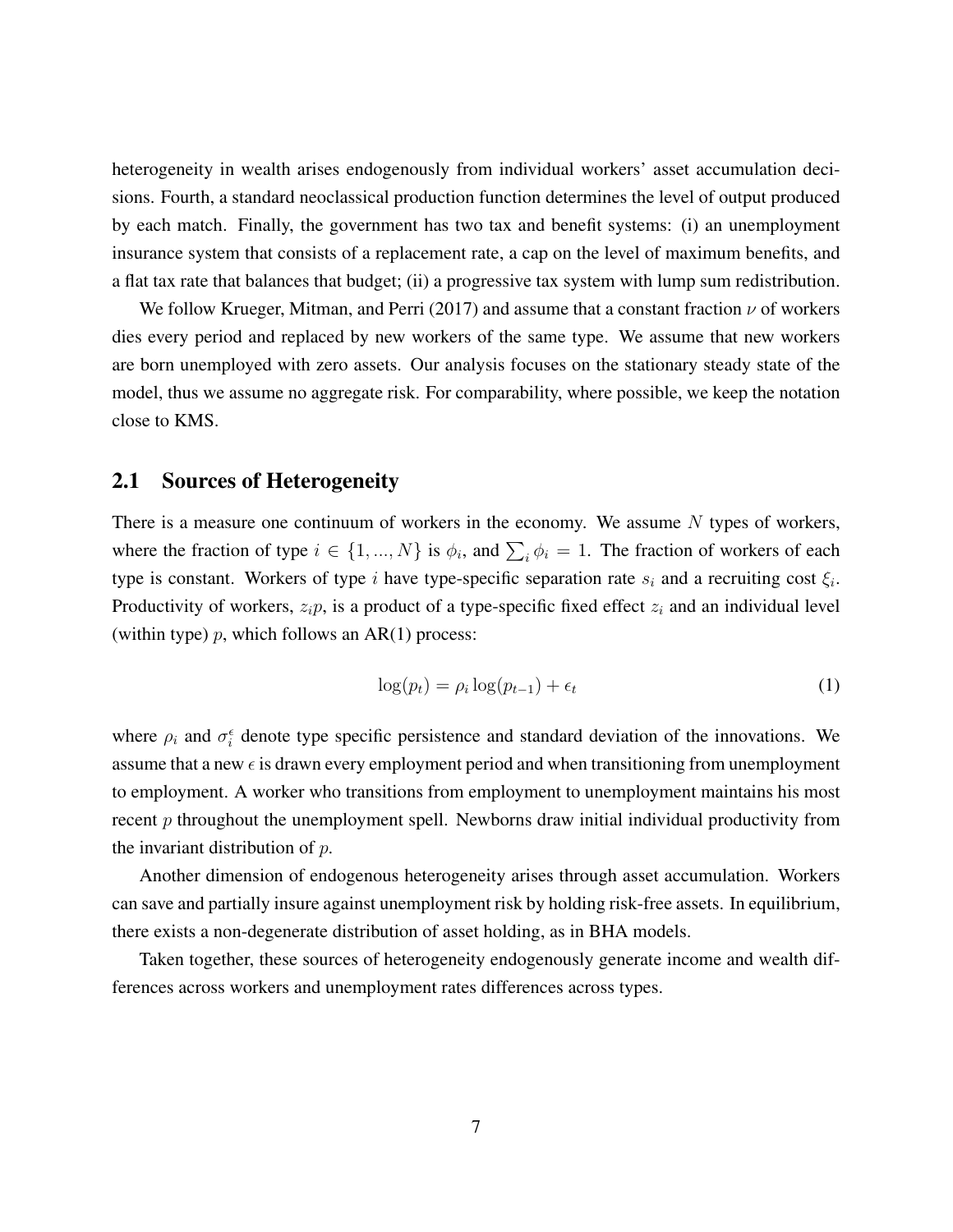#### 2.2 Matching and Market Tightness

We assume that a worker's type is observable and that the labor market is segmented by types. Accordingly, firms maintain type-specific vacancies  $(v<sub>i</sub>)$ , and unemployed workers apply only to vacancies that correspond to their type. Let  $u_i$  denote the unemployment rate for type i, and assume that all unemployed workers search for jobs, such that the number of searchers in market i is  $\phi_i u_i$ . A constant returns to scale matching function,  $M(v_i, \phi_i u_i) = \chi(\phi_i u_i)^{\eta} v_i^{1-\eta}$  $i^{-\eta}$  determines the number of new type  $i$  matches in a period.

We define market tightness in market i,  $\theta_i \equiv v_i/(\phi_i u_i)$ , as the ratio of the number of vacancies to the number of unemployed workers in market  $i$ . Thus, we denote the probability that a worker meets a vacant job by  $\lambda_i^w = \lambda^w(\theta_i)$  where  $\lambda^w$  is strictly increasing in  $\theta$ . Similarly, let  $\lambda_i^f = \lambda^f(\theta_i)$ denote the probability that a firm with a vacancy meets an unemployed worker of the same type, where  $\lambda^f$  is strictly decreasing in  $\theta$ .

A type i match separates with constant and exogenous probability  $s_i$  in each period. Matches that are formed in the current period become productive in the next period.[3](#page-1-0) Workers die with probability  $\nu$  regardless of employment status and are replaced by unemployed workers of the same type. Firms treat the death of a worker as an exogenous separation. Denoting next period variables by a prime  $(')$ , the evolution of unemployment rate of type  $i, u_i$ , is

$$
u'_{i} = \nu + (1 - \nu) ((1 - \lambda_{i}^{w})u_{i} + s_{i}(1 - u_{i}))
$$

In equilibrium, when unemployment benefits increase, firms have a weaker incentive to post vacancies and therefore the job-finding rate falls. In order to quantitatively discipline the total effect of UI benefits on the implied job-finding rate we allow  $\chi$  – the matching efficiency parameter – to depend on the generosity of the UI system.<sup>[4](#page-1-0)</sup> Specifically, let  $B_i$  denote the average ratio of a given level of benefits relative to the level of benefits associated with some benchmark economy. Then we can characterize matching efficiency by  $\chi = \tilde{\chi} + \Gamma \times (\exp(1) - \exp(B_i))$ , resulting in the matching function:

 $3$ Our model includes idiosyncratic productivity shocks thus allows endogenous separations. However, in our calibration such separations are never optimal. We therefore describe the model only with exogenous separations, to save on notation.

<sup>4</sup>Our model, as in Fredriksson and Holmlund (2001), Reichling (2007), KMS, and Mukoyama (2013), characterizes the cost of UI through labor demand. Other studies, e.g. Hopenhayn and Nicolini (1997), Baily (1978), Lentz (2009), and Hansen and Imrohoroglu (1992) focus on labor supply. However, the empirical literature typically reports the elasticity of the job-finding rate to unemployment benefits, without distinction between supply and demand channels. The flexible  $\chi$  makes it possible to match this total elasticity.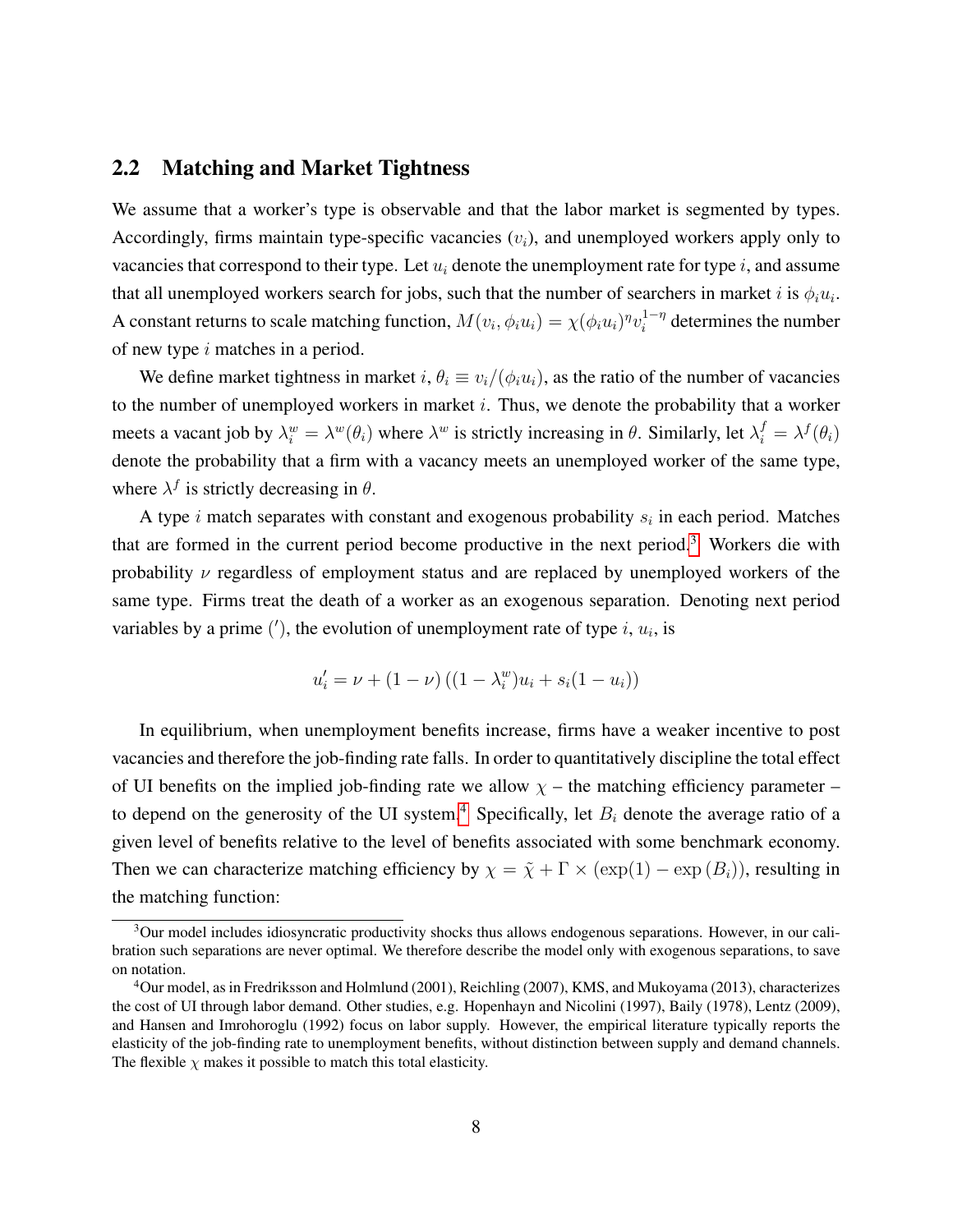<span id="page-9-0"></span>
$$
M(v_i, \phi_i u_i) = (\tilde{\chi} + \Gamma \times (\exp(1) - \exp(B_i))) (\phi_i u_i)^{\eta} v_i^{1-\eta},
$$
\n(2)

If  $\Gamma = 0$  or UI benefits equal their benchmark level  $(B<sub>i</sub> = 1)$  then matching efficiency is the constant  $\tilde{\chi} > 0$ , as in the standard DMP model. However, setting  $\Gamma > 0$  enables us to capture the negative effects of the generosity of UI on matching efficiency in a reduced form manner.

### 2.3 Unemployment Insurance and Taxes

There are two tax and transfer systems: UI and a general progressive tax.

The UI system consists of a replacement rate h and a ceiling on the benefits  $\kappa$ . As long as the cap does not bind, the UI benefit is a fraction h of the average wage  $\overline{w}_i(p)$  earned by employed workers of type i and productivity  $p$ <sup>[5](#page-1-0)</sup>. We assume that UI is financed by a proportional tax  $\tau^{UI}$  on labor earnings - wages for the employed, and unemployment benefits for the unemployed.<sup>[6](#page-1-0)</sup> The government sets  $\tau^{UI}$  to keep the UI budget balanced.

In addition, the government collects income taxes according to the tax function suggested by Benabou (2002) and more recently used by Heathcote, Storesletten, and Violante (2017):

<span id="page-9-1"></span>
$$
T(y) = y - \lambda y^{1-\tau} \tag{3}
$$

where  $y$  is the total flow income, which consists of wage or unemployment benefits, interest and dividend income, and  $T(y)$  is tax paid. In this formulation  $1 - \lambda$  is the tax rate levied on a person who earns the average income and  $\tau$  governs the degree of progressivity. For instance, if  $\tau = 0$ then the tax rate is flat at  $1 - \lambda$ , and the system is progressive if  $\tau > 0$ . Proceeds from this tax system are redistributed lump sum, denoted by Ξ.

### 2.4 Asset Structure

Workers have access to two types of assets: capital  $(k)$  and claims on aggregate profits (equity, x). The pre-tax return on capital is the rental rate r net of depreciation  $\delta$ . The pre-tax return on equity

<sup>5</sup>We use the average wage in order to avoid the need to keep track of workers' individual histories. Our model results in wage functions that have little variation in wages *within*  $(i, p)$  pairs.

<sup>&</sup>lt;sup>6</sup>In the US, UI is financed by firms' payroll taxes according to "experience rating" - firms that layoff workers more frequently pay higher tax rates. However, as shown by Card and Levine (1994) and argued by Ratner (2013), the experience rating system in the US is imperfect. To simplify, we abstract from experience rating.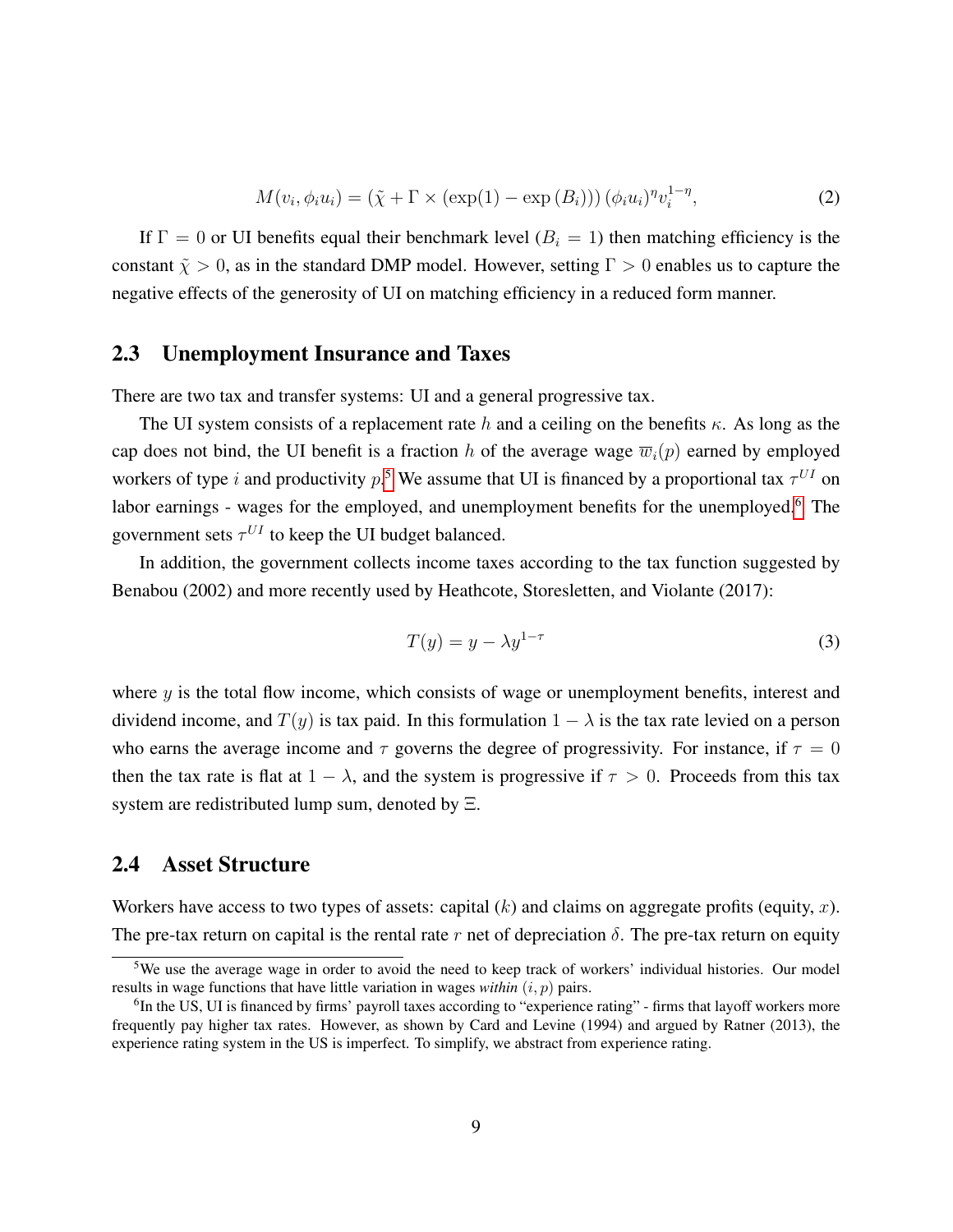is  $\frac{d+\pi}{\pi}$ , where d denotes dividends and  $\pi$  denotes the price of equity. Workers cannot hold claims on individual jobs, hence they cannot insure the idiosyncratic employment risk that they face.

A standard no-arbitrage condition implies that the returns on holding capital and equity are equal.[7](#page-1-0) As a result, workers are indifferent with respect to the composition of the two assets in their portfolios. This allows us to track the pre-tax "total financial resources",  $a \equiv (1 + r - \delta) k +$  $(\pi + d)x$ , as a single state variable for each worker. In addition, there exists an ad-hoc borrowing constraint a.

#### 2.5 Workers

Let  $W_i(a, p)$  denote the value function of an employed worker of type i and individual productivity p, who owns a assets. Similarly,  $U_i(a, p)$  denotes the value function of an unemployed worker of type i, individual productivity p, who owns a assets. Workers' productivity level evolves according to Equation (1). They move between employment and unemployment according to the endogenous job-finding rate  $(\lambda_i^w)$ , and the exogenous job separation rate  $(s_i)$ . Workers take both probabilities parametrically.

Workers' period utility is represented by an increasing and strictly concave function  $u(c)$ , and they discount future streams of utility by a discount factor  $\beta \in (0,1)$ . Utility depends on consumption  $(c)$  only, and there is no disutility from labor, home production, or search cost.<sup>[8](#page-1-0)</sup> Therefore, all unemployed workers actively seek employment.

Workers allocate their available resources between consumption and accumulation of assets in order to maximize the discounted value of lifetime utility.

An employed worker begins a period with some level of assets  $(a)$ , earns the period wage  $(w)$ , pays UI and general taxes, and receives the lump sum transfer. The worker's wage - determined by Nash bargaining as explained below - is a function of the worker's type and asset holdings. Therefore, the beginning of period asset holdings  $\alpha$  is the endogenous state variable, and  $p$  is the exogenous state variable of the problem. We follow Krueger, Mitman, and Perri (2017) in assuming that the assets of the deceased pay extra returns to survivors. Denoting the inverse of the gross real interest by  $q \equiv \frac{1-\nu}{1+r}$  $\frac{1-\nu}{1+r-\delta}$ , imposing the borrowing constraint, and taking the transition probabilities

 $7As$  there is no aggregate risk, the equity price remains constant in equilibrium. In addition, we assume that the same tax rate applies to both dividend and capital income. Therefore:  $\pi = \frac{d+\pi}{1+r-\delta}$ .

<sup>&</sup>lt;sup>8</sup>While these features are not explicitly modeled, the flexible matching function described in equation [2](#page-9-0) captures such elements in a reduced-form manner.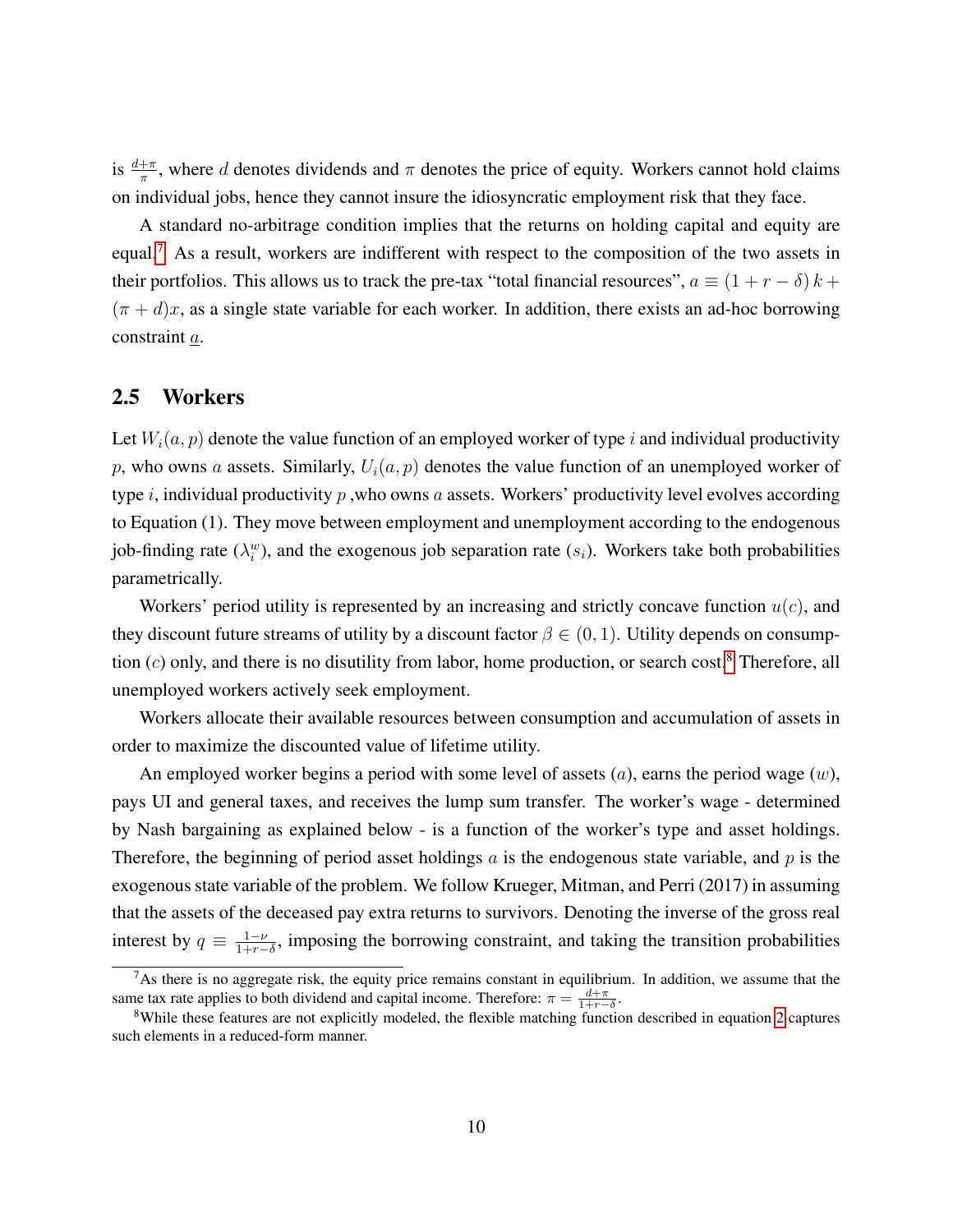into account, we specify the employed worker's problem:

$$
W_i(a, p) = \max_{c, a'} \{ u(c) + \beta_i (1 - \nu) \left[ s_i U_i(a', p) + (1 - s_i) \mathbb{E} \left[ W_i(a', p') \right] \right] \}
$$
(4)  
s.t. :  

$$
c + qa' = a + w_i(a, p) - w_i(a, p) \tau^{UI} - T \left( a \times \frac{r - \delta}{1 + r - \delta} + w_i(a, p) \right) + \Xi
$$
  

$$
a' \geq \underline{a}
$$

where the argument in  $T()$  is the flow taxable income for the general tax system.<sup>[9](#page-1-0)</sup>

An unemployed worker begins a period with some level of assets  $(a)$ , receives unemployment benefits  $b_i(p) = \min\{h\overline{w}_i(p), \kappa\}$ , pays UI and general taxes, and receives the lump sum transfer. Taking the transition probabilities into account, the unemployed worker's problem is

$$
U_i(a, p) = \max_{c, a'} \{ u(c) + \beta_i (1 - \nu) \left[ (1 - \lambda_i^w) U_i(a', p) + \lambda_i^w \mathbb{E} \left[ W_i(a', p') \right] \right] \} \tag{5}
$$
  
s.t. :  

$$
c + qa' = a + b_i(p) - b_i(p) \tau^{UI} - T \left( a \times \frac{r - \delta}{1 + r - \delta} + b_i(p) \right) + \Xi
$$
  

$$
a' \geq \underline{a}
$$

#### 2.6 Firms and Production

There is a large number of firms that can potentially maintain vacancies of any type, as long as they pay the type-specific cost  $\xi_i$ . The value of maintaining a vacancy of type i,  $V_i$ , is

$$
V_i = -\xi_i + q \left[ (1 - \lambda_i^f) V + \lambda_i^f (1 - \nu) \mathbb{E} \left[ J_i(a', p') \right] + \lambda_i^f \nu V \right],\tag{6}
$$

where  $V = \max \{V_1, V_2, \ldots V_N, 0\}$  because firms are free to choose between any of the N types of vacancies and being inactive. In equilibrium, firms post new vacancies until  $V_i = 0$  for all i.

We assume that firms discount future profits by  $q$  – the marginal rate of substitution of equity owners. The expected value of a match to the firm depends on the expected wage it will pay, that in turn depends on the worker's asset holdings  $(a)$  and individual level productivity  $(p)$ . Therefore, the firm must form expectations regarding the  $(a, p)$  pair it will be matched with.

In order to produce, a firm with a filled vacancy has to rent capital. Let  $k_i(p)$  be the capital-

<sup>&</sup>lt;sup>9</sup>The flow asset income is  $\frac{\nu+r-\delta}{1+r-\delta}$ . However, we assume that the tax is levied only on the income generated by the worker's assets at the beginning of the period  $(\frac{r-\delta}{1+r-\delta})$ , and not on the return realized due to death  $(\frac{\nu}{1+r-\delta})$ .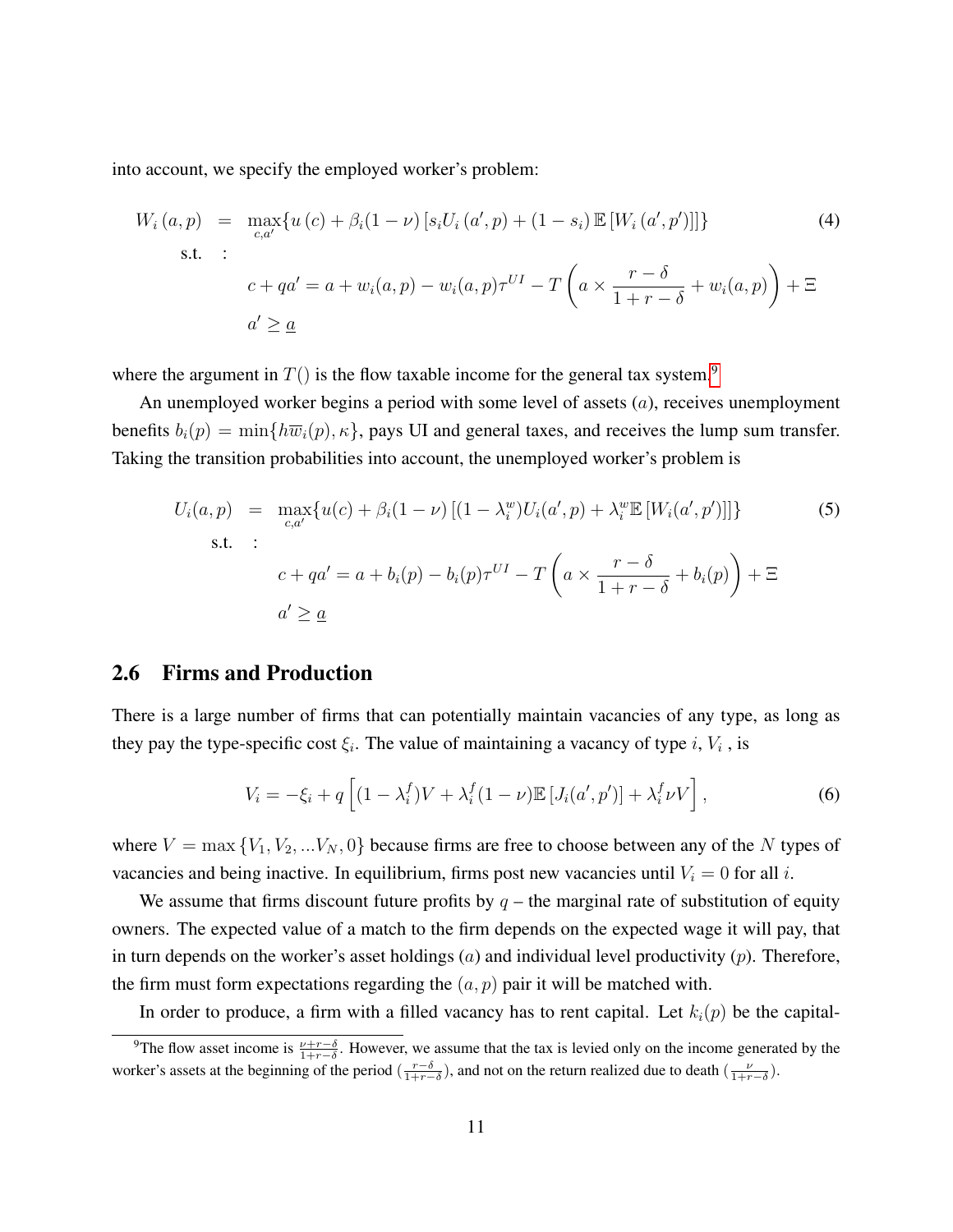labor ratio for matches of type i and individual productivity  $p$ . We assume a standard neoclassical production function  $f(k)$  with  $f' > 0, f'' < 0$ , such that a match of type i and productivity p produces  $z_i p f(k_i(p))$  units of output. With a frictionless capital market, all firms pay the same rental rate r, implying equal marginal products across firms.

The value of a filled job for a firm is the sum of the current period flow profits and the discounted continuation value

$$
J_i(a, p) = \max_{k_i(p)} \{ z_i p f(k_i(p)) - r k_i(p) - w_i(a, p) + q(1 - \nu) \left[ s_i V_i + (1 - s_i) \mathbb{E} \left[ J_i(a', p') \right] \right] + q \nu V_i \}
$$
\n(7)

### 2.7 Wage Determination

As in many other papers in the DMP literature, including KMS, we assume that the wage is determined, period-by-period, by Nash bargaining. The resulting wage functions are solutions to the problems

$$
\max_{w_i(a,p)} (W_i(a,p) - U_i(a,p))^{\gamma} (J_i(a,p) - V_i)^{1-\gamma}
$$
\n(8)

where  $\gamma \in (0, 1)$  represents the bargaining power of workers.

Due to the type-heterogeneity the solution involves a separate wage function  $w_i(a, p)$  for each type. Wages are also a function of asset holdings (a) because the workers' value function depends on a.

We define the stationary equilibrium and describe the computational algorithm in Appendix [A.](#page-43-0)

## <span id="page-12-0"></span>3 Calibration

In this section we describe the calibration of the model that is used to characterize a benchmark economy for the numerical analysis of policy experiments.

We identify skill with education and divide the labor force into four types: Less than highschool, High-school graduates, Some college, and Bachelor's degree and over, denoted  $\{1, 2, 3, 4\}$ , respectively. The calibration of parameters relevant for unemployment differences is based on data from the CPS. The calibration of parameters that govern the differences in productivity across types relies on data from the PSID.<sup>[10](#page-1-0)</sup> We use data from 1996 to 2014 for male labor force participants

<sup>&</sup>lt;sup>10</sup>We use the data from Blundell, Pistaferri, and Saporta-Eksten (2018). We thank Itay Saporta-Eksten for supplying the data set.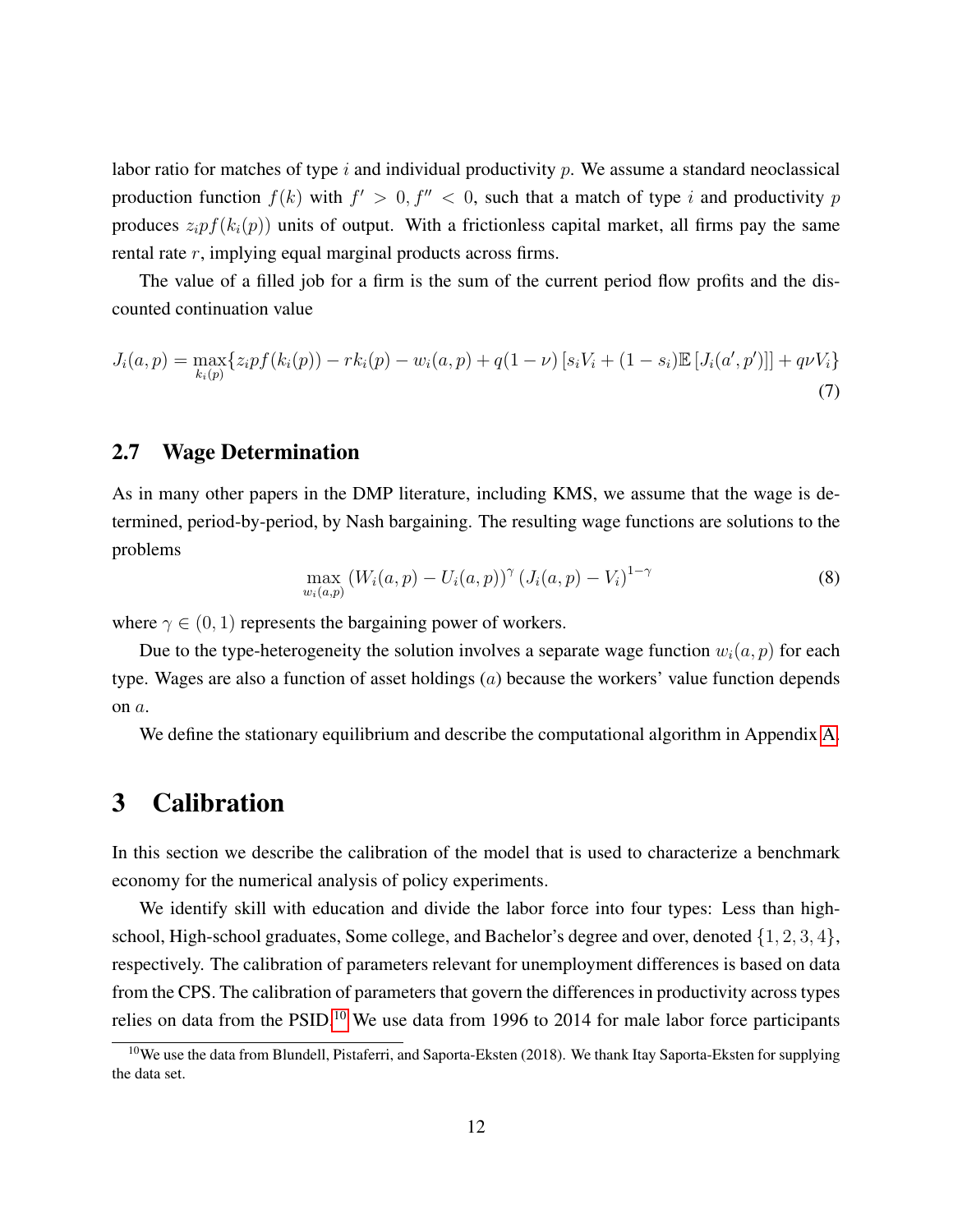who are 25 years and older, reflecting the assumption that most people have made their education level choice by that age. Finally, the calibration of type-specific discount factors relies on wealth moments from the Survey of Consumer Finances (SCF), for the years 1998-2013. As in many equilibrium models, there is no one-to-one correspondence between a single parameter or a single set of parameters and a calibration target. However, we organize this section such that targets are associated with the parameters that mostly affect them.

As in KMS, we set one period to 6 weeks, the production function to  $f(k) = k^{\alpha}$ , the utility function to  $u(c) = \log(c)$ , and the borrowing constraint a to 0. We choose  $\alpha = 0.3$  and  $\delta = 0.01$ to generate a capital share of 0.3 and investment–output ratio of 0.22.<sup>[11](#page-1-0)</sup> We calibrate  $\nu = 0.00036$ to match the social security data on death probability for men in 2004 at age 43 (the mid point of our sample and roughly the mid point of the population we consider in the next section).<sup>[12](#page-1-0)</sup>.

### 3.1 Policy Parameters

In our benchmark calibration of the UI system we set the replacement rate  $h = 0.4$ , i.e. a 40% replacement rate, as is typically used to describe the replacement rate in the US economy. We also set the ceiling on unemployment benefits  $\kappa = 1.15$ , which amounts to a fraction of about 48% of the median wage in the model. This calibration is based on data on maximum benefits by state, which is available for the years 2000-2009.<sup>[13](#page-1-0)</sup> For each year, we calculate the level of maximum benefits for the median state. We use data from the Current Population Survey (CPS) to calculate the median weekly earnings for men who are either full or part time workers.<sup>[14](#page-1-0)</sup> The calibration target for  $\kappa$  is the ratio of maximum benefits at the median state to median weekly earnings.

The parameters of the general income tax function are set to  $\lambda = 0.9$  and  $\tau = 0.15$  in accordance with Holter, Krueger, and Stepanchuk (2019), who use U.S. labor income tax data.

### 3.2 Labor Force, Matching and Unemployment

The top row of Table [1](#page-16-0) describes the share of each education type  $\phi_i$ , equal to the average share of each type in the labor force in CPS data over the sample period.

 $11$ In steady state aggregate capital is constant hence investment in our model is equal to the replenishment of depreciated capital.

<sup>12</sup>Available at [https://www.ssa.gov/OACT/STATS/table4c6\\_2004.html](https://www.ssa.gov/OACT/STATS/table4c6_2004.html)

<sup>13</sup>see <https://workforcesecurity.doleta.gov/unemploy/uilawcompar/>

 $14$ We use data on men for consistency with our PSID sample, which is described below. The median weekly earnings are calculated as the weighted average of median weekly earnings of full time workers and part time workers.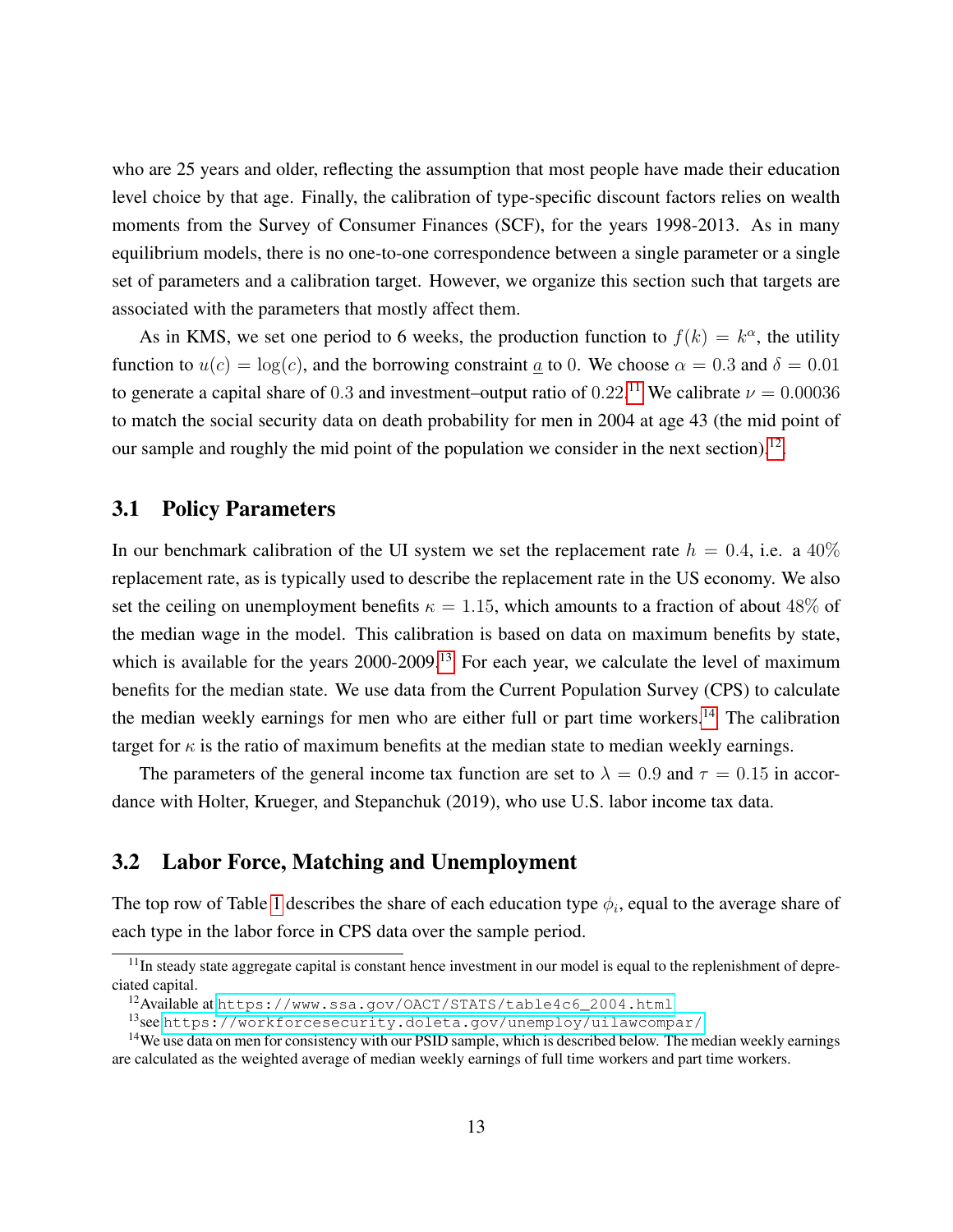The matching function we use (Equation [2\)](#page-9-0) requires the calibration of  $\eta$ ,  $\tilde{\chi}$ , and Γ. In addition, vacancies and unemployment are affected by the costs  $\xi_i$  and the separation rates  $s_i$ . We now discuss the calibration of these parameters in detail.

**Calibration of**  $\eta$ . Summarizing the literature that estimates the elasticity parameter  $\eta$ , Petrongolo and Pissarides  $(2001)$  establish a range of  $0.5 - 0.7$ . Using more recent data, Brügemann (2008) finds a range of 0.54 - 0.63. In our benchmark calibration, we specify  $\eta = 0.6$  to be near the mid point of these ranges. We set the worker's bargaining power parameter  $\gamma = \eta$ . In a textbook DMP model, setting  $\gamma = \eta$  guarantees that the allocation is constrained efficient, as this calibration satisfies the Hosios (1990) condition for efficiency. This would imply zero unemployment benefits if utility is linear but possibly positive UI if utility is concave due to the value of insurance. It is important to stress that satisfying this condition in our model does not guarantee efficiency. As Davila, Hong, Krusell, and Rios-Rull (2012) show, BHA models are not generally efficient because of externalities involved in the accumulation of capital. We also note that given the incompleteness of the assets market in our model there are benefits for having insurance (see discussion in Mukoyama, 2013).

**The joint calibration of**  $\tilde{\chi}$ ,  $s_i$  and  $\xi_i$ . In the benchmark economy  $B_i = 1$ , hence matching efficiency affects the job-finding rate only through  $\tilde{\chi}$ , which we calibrate next and requires some discussion. As in other DMP models, differences in unemployment rates across types can stem from different separation rates, different job-finding rates, or both, as visible in the equation that describes the steady state unemployment rates

$$
u_i = \frac{s_i + \nu - s_i \nu}{s_i + \nu - s_i \nu + \lambda_i^w (1 - \nu)}
$$

The average unemployment rates decline with skill and equal 8.7%, 6.1%, 4.8%, and 2.8% for types 1-4 equal, respectively.

In order to determine which one is mostly responsible for the observed differences in unemployment rates we follow the approach described by Shimer (2012), which is based on analysis of stocks and correction for short-term unemployment. Interestingly, the data suggest a clear pattern of declining separation (employment exit) and job-finding probabilities with skills.[15](#page-1-0)

<sup>&</sup>lt;sup>15</sup>The monthly separation probabilities from low to high-skill types are:  $3.3\%$ ,  $2.1\%$ ,  $1.6\%$ , and  $0.8\%$ . The monthly job-finding probabilities from low to high-skill types are: 50%, 45%, 45%, and 39%. Elsby, Hobijn, and Şahin (2010) report similar findings using CPS data for all working age population. Contemporaneous with our work and using a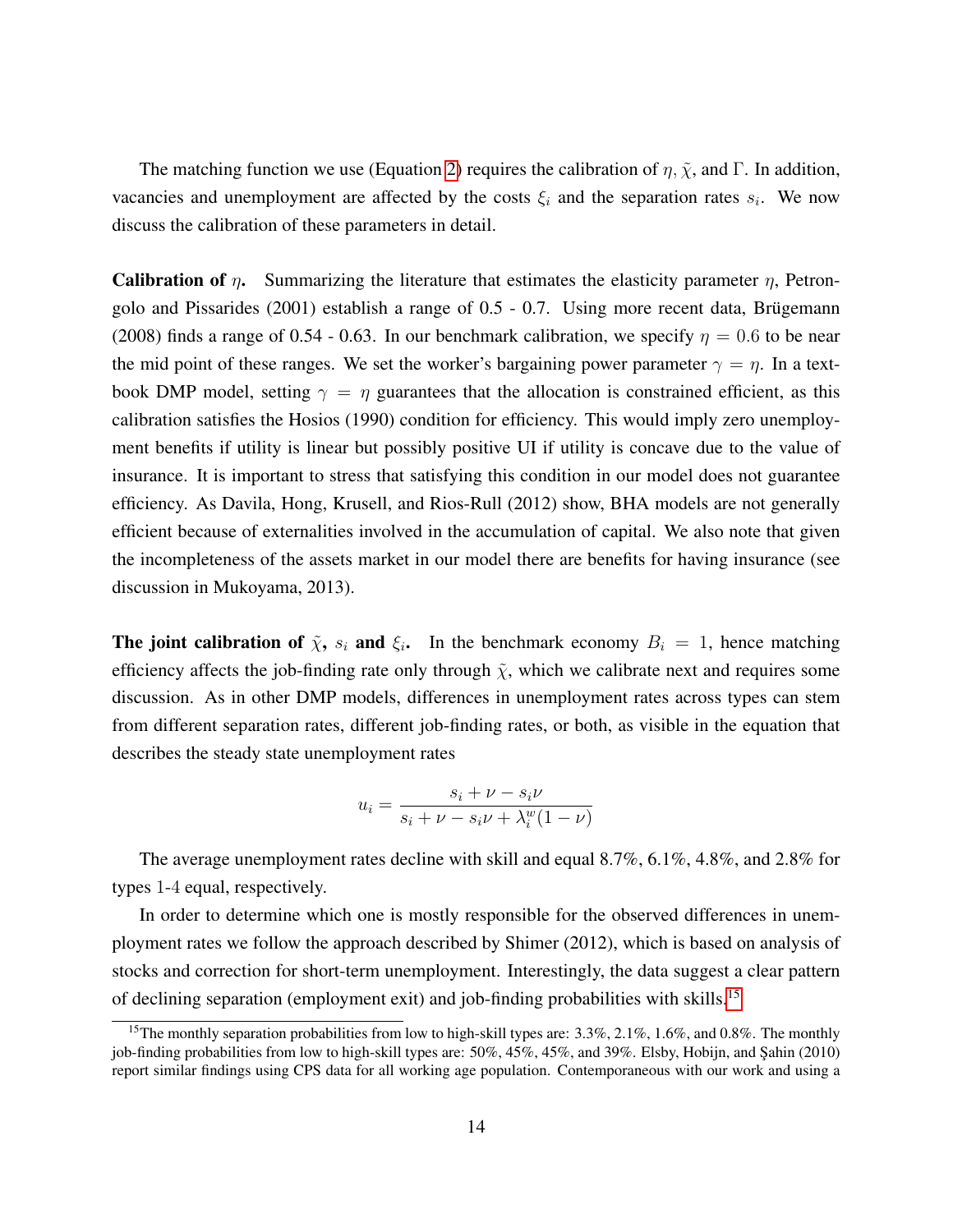Note that the differences in job-finding rates alone would imply a counterfactual increasing pattern of unemployment with skill. Therefore, and to keep the model parsimonious, we calibrate the model such that in the benchmark calibration, the entire difference in unemployment rates between types is due to the variation in the job separation rate. Specifically, we target a single equilibrium job finding rate of 0.6 per six-weeks period, consistent with the average monthly jobfinding rate in the data. Then we compute the implied separation rates such that the unemployment rate per type is consistent with CPS data. The resulting values of  $s_i$  are described in the second row of Table [1.](#page-16-0)

We use the set of zero profit conditions - one for each type of vacancies - to calibrate the recruiting cost parameters  $\xi_i$  as follows. In order to set the job-finding rate at 0.6 for all types, we normalize the values of  $\theta_i$  to equal 1 for all types, and set the matching efficiency parameter  $\chi$  to equal 0.6. Given the productivity levels  $z_i$ , the expected individual productivity, and the separation rates, we use the zero profit conditions to solve for  $\xi_i$  such that  $\theta_i = 1 \forall i$ . The resulting values of  $\xi_i$  are described in the third row of Table [1.](#page-16-0)

There is some empirical evidence supporting the result of vacancy costs that increase with education. Dolfin (2006) finds that the number of hours required for recruiting, searching, and interviewing workers depends on their education. Assuming that the skill of the workers engaged in recruiting is independent of the worker recruited, Dolfin (2006) finds that the cost of recruiting a high-school graduate is 50% higher than the cost of recruiting a lower skill worker, and that the cost of recruiting a worker with more than high-school education is 170% higher than the cost of recruiting a worker with less than high-school education. Barron, Berger, and Black (1997) report findings based on a variety of data sources, all clearly suggest that the cost of recruiting a worker increases in the worker's level of education.<sup>[16](#page-1-0)</sup>

Calibration of Γ. Our target moment is the elasticity of the job-finding rate with respect to unemployment benefits. Early empirical literature suggests a wide range of estimates between 0.2 and 0.9 (Krueger and Meyer (2002)). More recent studies point to a narrower and somewhat lower range. Chetty (2008) estimates an elasticity of 0.53 using SIPP data and average UI benefits. Michelacci and Ruffo (2015) estimate an elasticity of 0.36 using the same SIPP data but impute

very similar methodology, Cairo and Cajner (2013) document similar patterns across education groups.

 ${}^{16}$ Cairo and Cajner (2013) calibrate their model such that the recruiting cost is proportional to workers' productivity, which is not the case in our calibration. One reason for consistency between the two calibration strategies is that in their model, Cairo and Cajner separate between recruiting cost and training cost, and argue that the latter is higher for high-skilled workers. If we think about recruiting costs as inclusive of such training costs, then the pattern of our calibration is consistent with theirs.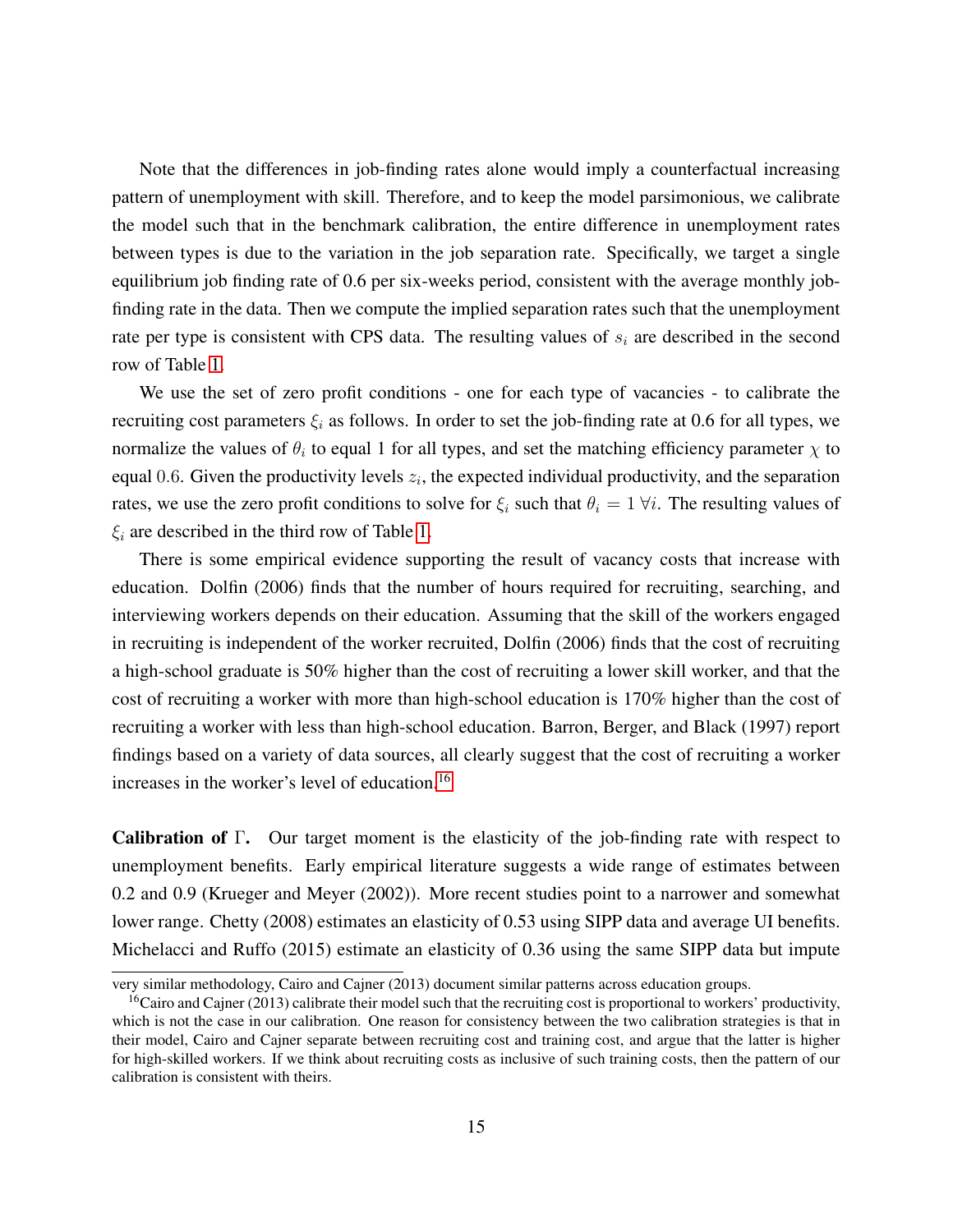|  | Table 1: Type-specific parameters |  |
|--|-----------------------------------|--|
|--|-----------------------------------|--|

<span id="page-16-0"></span>

|                                                | Less than<br>high school | High<br>school | Some<br>college | Bachelor's<br>and over |
|------------------------------------------------|--------------------------|----------------|-----------------|------------------------|
| Population share $(\phi_i)$                    | 0.1128                   | 0.3059         | 0.2566          | 0.3247                 |
| Separation rate $(s_i)$                        | 0.0568                   | 0.0384         | 0.0302          | 0.0170                 |
| Vacancy cost $(\xi_i)$                         | 0.8092                   | 1.1467         | 1.4208          | 2.3122                 |
| Productivity fixed effect $(z_i)$              | 0.7200                   | 0.8615         | 0.9683          | 1.2527                 |
| Productivity persistence $(\rho_i^{\epsilon})$ | 0.9821                   | 0.9821         | 0.9821          | 0.9821                 |
| Productivity shock $(\sigma_i^{\epsilon})$     | 0.0976                   | 0.0976         | 0.0976          | 0.0976                 |
| Discount factor $(\beta_i)$                    | 0.9940                   | 0.9949         | 0.9949          | 0.9961                 |

individual UI benefits rather than using averages. Meyer and Mok (2014) estimate a range from 0.1 to 0.2 using a policy change in the state of New York. We choose a benchmark elasticity of 0.36, as in Michelacci and Ruffo because our calibration exercise uses individual changes in UI benefits, which is consistent with their estimation. For completeness, we also show the effects of lower and higher elasticities on our main results in Appendix [B.4.](#page-50-0)

In the basic DMP model more generous UI benefits strengthen the outside option for workers. As a result, firms post fewer vacancies and the job-finding rate falls. This mechanism operates in our model and results in an elasticity of 0.20 even when  $\Gamma = 0$ . In order to match an elasticity of 0.36, we change UI benefits by 10% for each worker in the benchmark economy, and check the elasticity for various levels of Γ. A value of  $\Gamma = 0.03$  matches an elasticity of 0.36.

#### 3.3 Productivity Parameters

To capture the differences in productivity parameters we use data on hourly wage from the PSID.<sup>[17](#page-1-0)</sup> We restrict attention to male household heads who are 25 years or older, continuously employed, and have no missing data on wages or hours of work.

To calibrate the group fixed effects  $(z<sub>i</sub>)$  we compute the hourly wage for each person in every year, assign people to the appropriate education group, and compute the median hourly wage within an education group for a given year. The median wages are used to compute the "education premiums" in each year. The parameter values reported in the fourth row of Table [1](#page-16-0) take into

<sup>&</sup>lt;sup>17</sup>In DMP models with Nash bargaining the separation rate has an effect on the wage as well. However, our model results indicate that differences in productivity account for more than 98% of the wage variation across type. Therefore we use data on wages to calibrate the productivity process.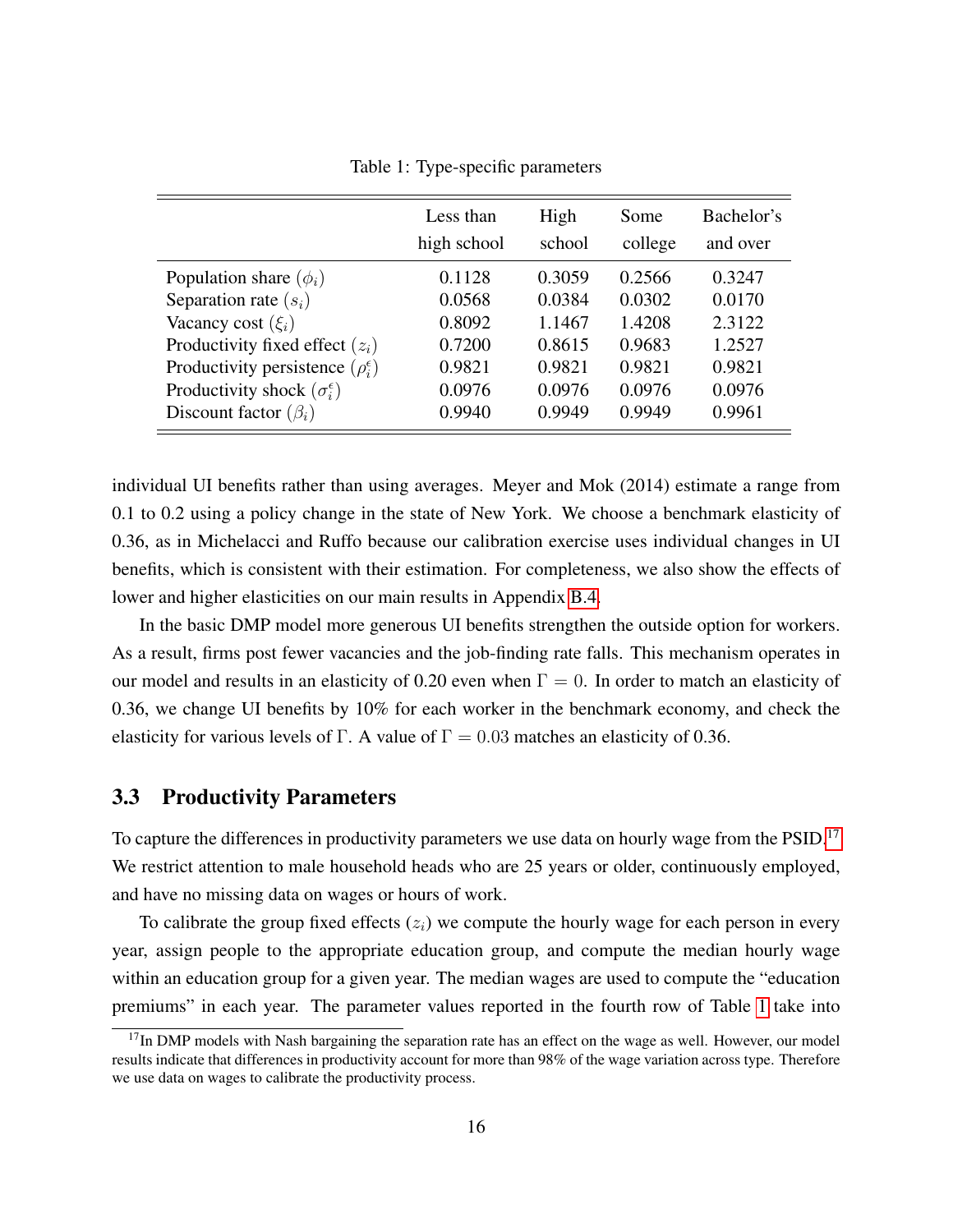account the average wage premiums over all years in our sample, while keeping the weighted average of ex-ante productivity equal to one.

To facilitate comparability across the various calibrations we discuss below, we choose identical persistence and standard deviation parameters for individual productivity.[18](#page-1-0) These parameters are estimated as follows. First, we run a standard Mincer regression of log wages with standard controls, including education.<sup>[19](#page-1-0)</sup> Second, we use the regressions to predict the residuals and use the panel dimension of the sample to estimate a regression identical to Equation [1.](#page-7-0) The point estimates for the AR(1) coefficient are based on a two year period hence in the fifth row of Table [1](#page-16-0) we report the values that correspond to the model period of six weeks. Finally, we use the predicted residuals from the second regression to compute the standard deviation of the residuals. The reported values in the sixth row of Table [1](#page-16-0) are converted to the model frequency and used as our calibration parameters for the standard deviation of idiosyncratic shocks.

#### 3.4 Discount Factors

Heterogeneous discount factors have been used in conjunction with BHA models in order to generate more realistic wealth distributions.[20](#page-1-0) We introduce heterogeneity in discount factors across education groups in order to match differences in wealth between the groups in the data. The SCF reports (every three years) the median family net worth and provides a breakdown by education of household heads that accords with our four education groups. We normalize the median wealth of high school dropouts to 1, and compute the median wealth ratios by education for each year. Our calibration targets are the averages of these premiums for the years 1998 to 2013: 2.9, 3.3, 12.0 for high school graduates, some college, and Bachelor's degree and over, respectively.

The four discount factors, reported in the last row of Table [1,](#page-16-0) are chosen to reasonably match the three premiums. Together with the depreciation rate  $\delta$  and the death rate  $\nu$  the annual interest rate is 4.1%. We discuss the model's results with regards to the wealth distribution in Section [4.1.](#page-18-1)

 $18$ For our baseline model, we verify in Appendix [B.2](#page-46-0) that heterogeneity along these dimensions does not affect the main results.

 $19$ Experience, experience squared, and dummies for year, state, marital status, and race.

<sup>&</sup>lt;sup>20</sup>See, for example, Krusell, Mukoyama, Sahin, and Smith (2009) and Krueger, Mitman, and Perri (2017).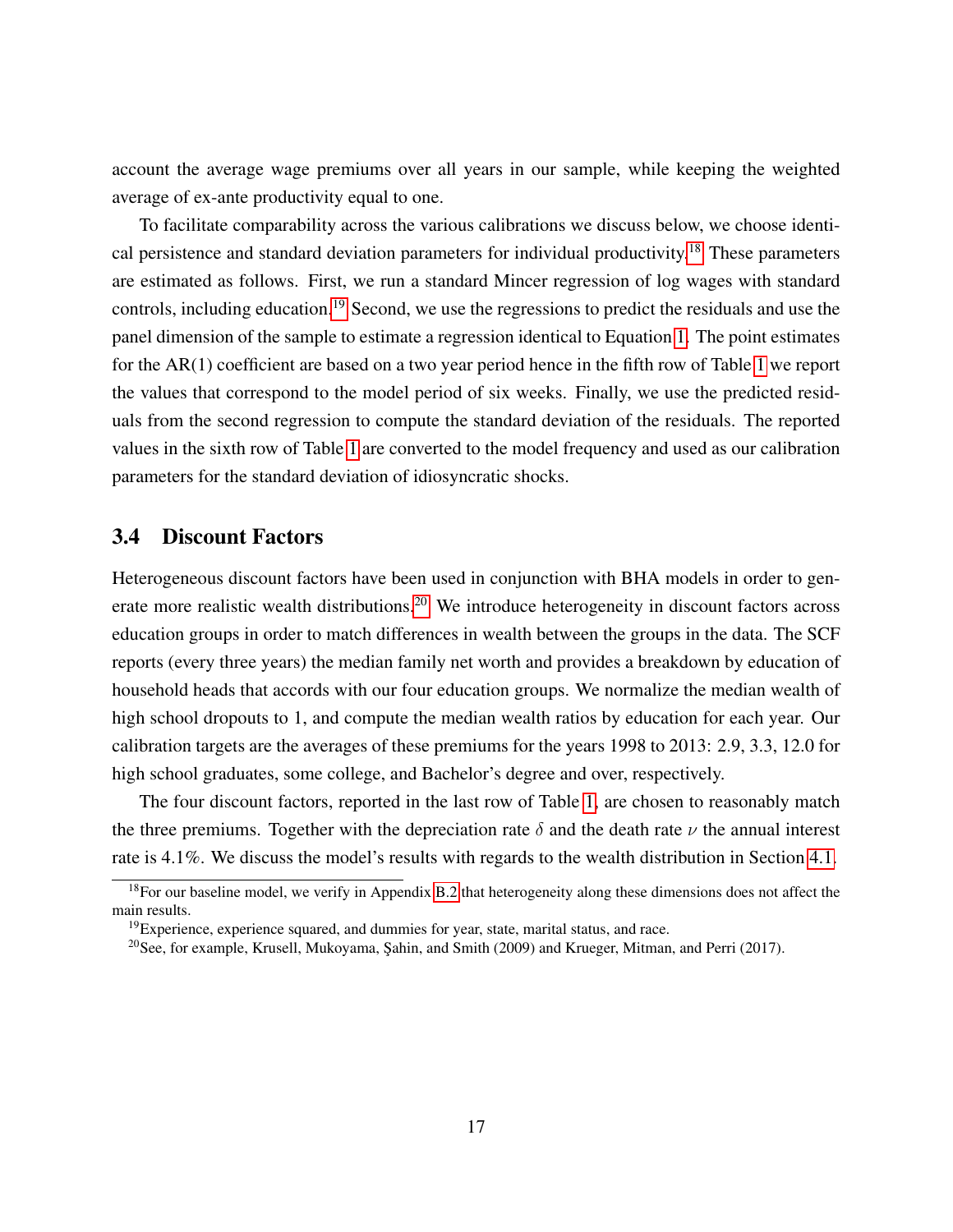<span id="page-18-2"></span>

|               | Data   | Benchmark<br>calibration | Only individual<br>shocks | No individual<br>shocks |
|---------------|--------|--------------------------|---------------------------|-------------------------|
| Wage premiums |        |                          |                           |                         |
| Type 2        | $31\%$ | 30%                      | NA                        | 31%                     |
| Type 3        | 56%    | 55%                      | NA                        | 55%                     |
| Type 4        | 127%   | 126%                     | <b>NA</b>                 | 126%                    |
| Gini          | 0.39   | 0.44                     | 0.39                      | 0.19                    |

Table 2: Wage moments

*Notes*: Wage premium for type  $i$  is the percent difference between the median wage of type  $i$  and the median wage of type 1 (high school dropouts). The Gini coefficient in the data column is the average of the yearly Gini coefficients in the PSID sample we use.

## <span id="page-18-0"></span>4 Results: the UI System

In this section we use the calibrated model to study the dual role of the UI system in the economy as insurance against unemployment and as an instrument for redistribution of resources from highwage to low-wage workers. First, we show that the inclusion of individual productivity shocks and ex-ante heterogeneity results in substantially more dispersed wage and wealth distributions. Second, we demonstrate the costs of UI by looking at its effect on unemployment, capital, aggregate consumption, and GDP. Then we discuss the welfare criterion that we use to determine the optimal policy (or policies) throughout our analysis, and turn to analyzing the welfare effects of changing the UI policy parameters.

We implement the policy analysis by computing the stationary equilibrium for the benchmark calibration with a replacement rate  $h = 40\%$  and a cap on unemployment benefits  $\kappa = 1.15$ , as well as alternative economies with different combinations of h and  $\kappa$ . For these alternative economies, the only parameter we adjust other than the cap and replacement rate is the tax rate  $\tau^{UI}$  that balances the government budget. To clarify the roles of UI in the model, we compare the results to those of a model with ex-ante homogeneous workers, as well as models where only some heterogeneity dimensions are present.

#### <span id="page-18-1"></span>4.1 Wages and Wealth

One motivation for considering additional heterogeneity dimensions in this context is to generate an economy with more realistically dispersed wages and wealth relative to a typical BHA economy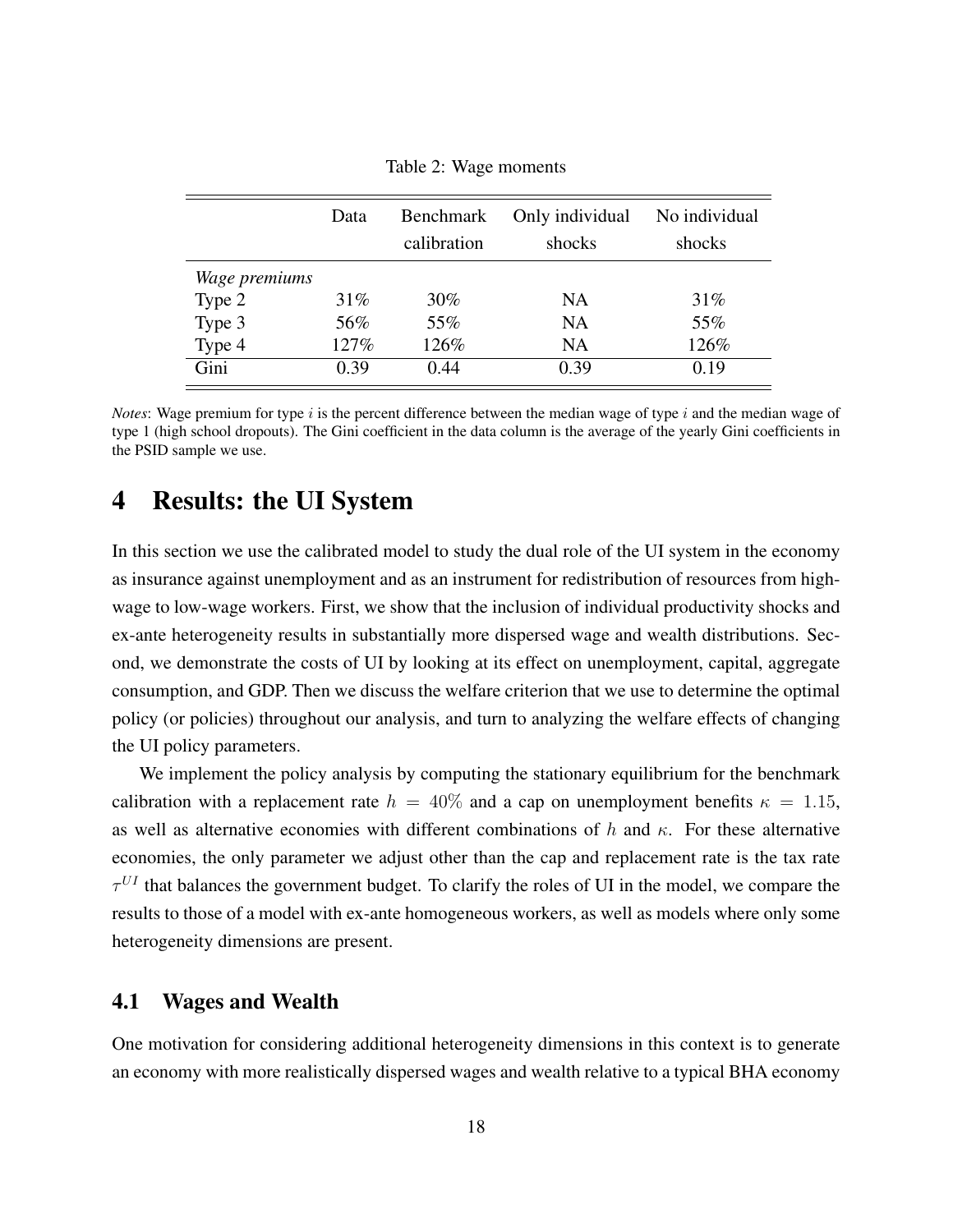with ex-post asset heterogeneity only.

Table [2](#page-18-2) describes the effect of sources of exogenous heterogeneity on the wage distribution. Column (1) shows the wage premiums and Gini coefficient in the PSID, Column (2) shows the same moments for our benchmark calibration, Column (3) describes the moments for a model with individual shocks only, while the last column describes the results of a model with all dimensions of heterogeneity other than individual shocks. As point of reference we note that a model with no exogenous heterogeneity (i.e. similar to KMS) has a low Gini coefficient (0.05) and, by construction, no wage premiums. Individual productivity shocks contribute substantially to increasing the Gini coefficient of wages  $(0.39)$  due to the fact that the individual productivity process is highly persistent and contributes to high ex-post variation in wages. The results in the last column indicate that the existence of ex-ante heterogeneity is instrumental in generating the skill wage premiums. Finally, it is worth noting that wages within type-productivity pairs are fairly inelastic with respect to assets.<sup>[21](#page-1-0)</sup>

Table [3](#page-20-0) describes various moments of the wealth distribution in the data (Column 1), in our benchmark calibration (Column 2), and in a calibration without exogenous heterogeneity that resembles KMS (Column 3). The top panel shows that our benchmark calibration provides a fair match to the wealth ratios in the data. The middle panel describes the share of wealth owned by quintiles. The data figures are taken from Krueger, Mitman, and Perri (2017), who show that the overall wealth at the hands of the bottom 40% of the economy is around 1%. While our calibration does not match the data precisely, it is a substantial improvement over the model with no ex-ante heterogeneity. The bottom 40% hold 3.7% of wealth in our benchmark calibration and 19.4% in a model with ex-ante homogeneous workers.<sup>[22](#page-1-0)</sup>

### 4.2 Analysis of Steady States

In our main set of experiments the benchmark economy corresponds to the calibration described in Section [3,](#page-12-0) with a replacement rate  $h = 40\%$  and a cap on unemployment benefits  $\kappa = 1.15$ . The alternative economies that we consider involve fixing all the parameters but the replacement rate, the cap, and the implied UI tax. We consider replacement rates in the range [0, 1] and caps in the

 $21$ Krusell, Mukoyama, and Şahin (2010) and Bils, Chang, and Kim (2011) present similar wage functions in similar frameworks. The low variability of wages within type-productivity pairs supports the simplification in characterizing unemployment benefits as a replacement rate times the average wage for a type-productivity pair.

<sup>&</sup>lt;sup>22</sup>Krueger, Mitman, and Perri (2017) achieve an even better fit for the quintiles. We adopt their approach of using individual productivities and death shocks. For computational reasons, our implementation of heterogeneous discount factors is at the type level and not an additional individual shock.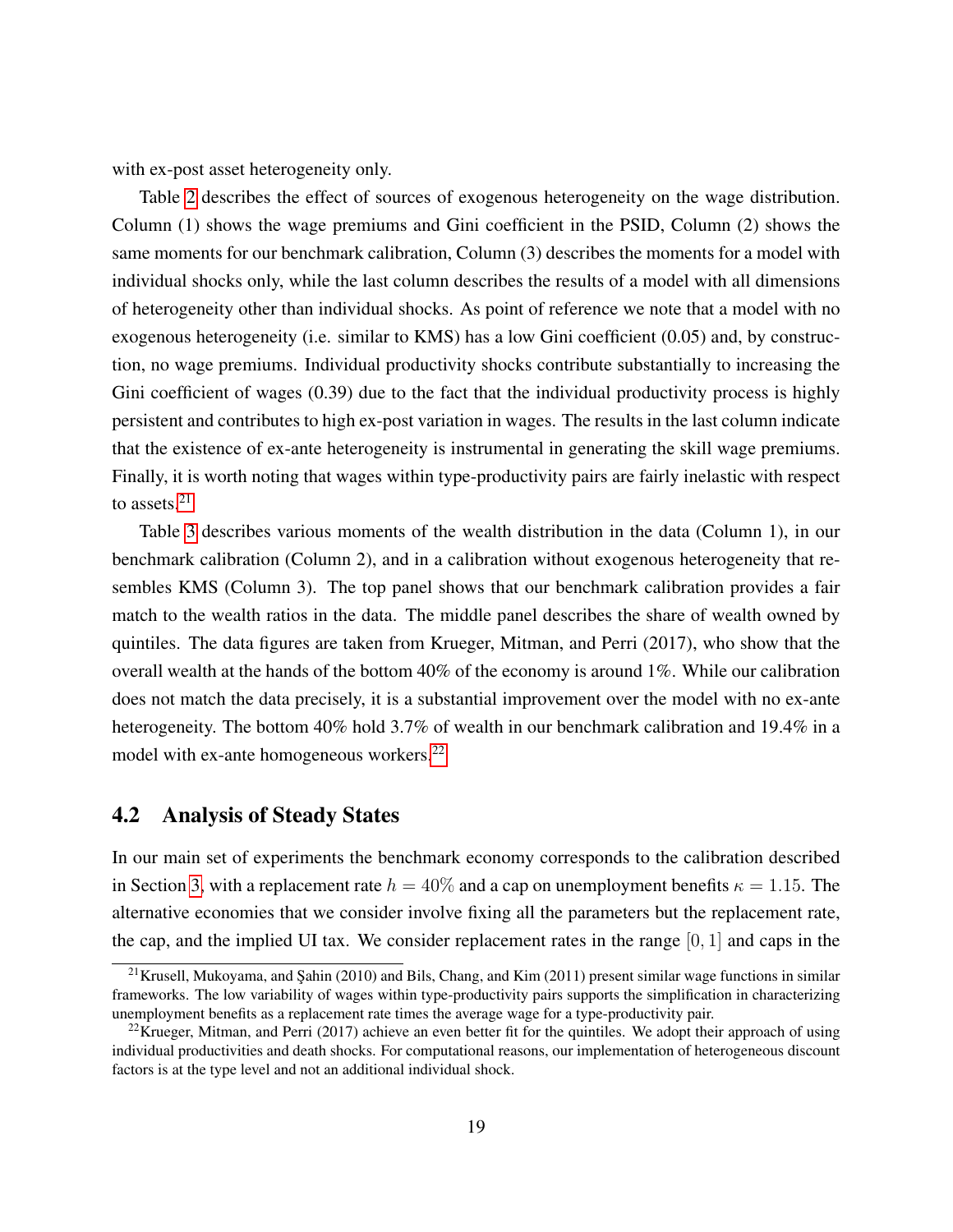<span id="page-20-0"></span>

|                | Data   | <b>Benchmark</b><br>Calibration | No exogenous<br>Heterogeneity |
|----------------|--------|---------------------------------|-------------------------------|
| Wealth ratios  |        |                                 |                               |
| Type 2         | 2.9    | 2.8                             | 1.0                           |
| Type 3         | 3.3    | 3.2                             | 1.0                           |
| Type 4         | 12.0   | 12.3                            | 1.0                           |
| $\%$ share by  |        |                                 |                               |
| Q <sub>1</sub> | $-0.2$ | 0.5                             | 5.8                           |
| Q <sub>2</sub> | 1.2    | 3.2                             | 13.6                          |
| Q <sub>3</sub> | 4.6    | 11.1                            | 20.9                          |
| Q4             | 11.9   | 24.8                            | 27.5                          |
| Q <sub>5</sub> | 82.5   | 60.4                            | 32.2                          |
| Gini           | 0.78   | 0.60                            | 0.28                          |

### Table 3: Wealth moments

*Notes*: Top panel: wealth ratio for type i is the ratio of median wealth of type i relative to type 1 (high school dropouts). Middle panel: share of aggregate wealth owned by quintiles of the wealth distribution. Data source: wealth ratios - SCF; qunitiles and Gini coefficient - Table 1 of Krueger, Mitman, and Perri (2017).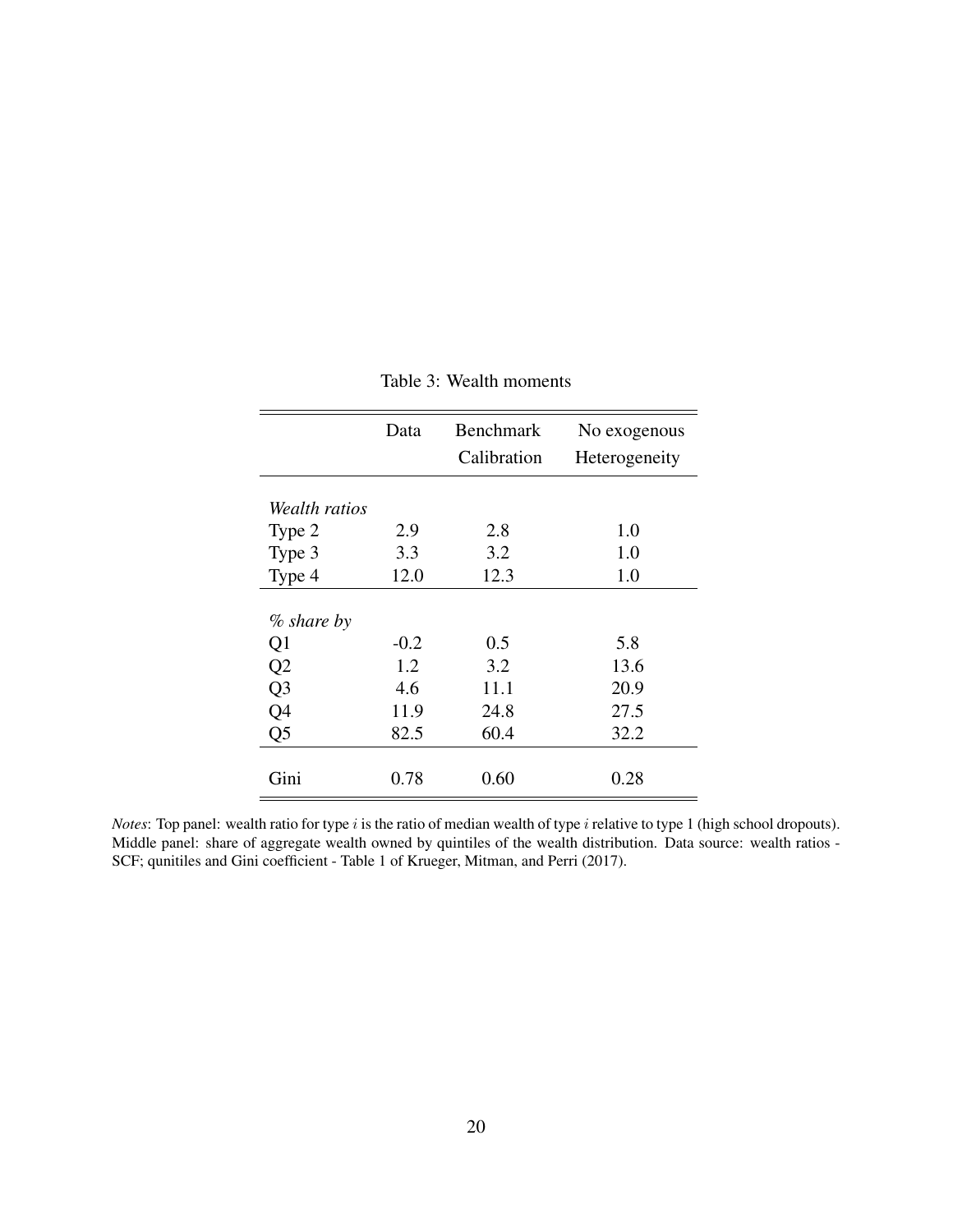range  $[0, 2]$ , as well as no cap.<sup>[23](#page-1-0)</sup>

In order to create a more generous UI system, a policy maker can increase the replacement rate up to the point where the cap binds for the entire population, or increase the cap in cases that it does not bind for (at least) a fraction of the population. The costs of a more generous UI system follow the logic of the DMP model: it improves workers' outside option, increases wages, depresses firms' incentive to maintain vacancies, and increases unemployment. Lower employment leads to a decline in the demand of capital. Hence aggregate production is expected to decline as well.

Considering alternatives around our benchmark calibration illustrates this point. First, when we fix the replacement rate at 40% and raise the cap from zero (i.e. no UI benefits) to a nonbinding cap (the minimum and maximum values we consider), we naturally increase the effective replacement rate from 0% to 40%. In this case we observe a drop of 1.87% in capital, a GDP loss of 1.73%, aggregate consumption decline of 1.11%, and increase in unemployment rates in the range of  $42\%$  to 50% for the different types of workers.<sup>[24](#page-1-0)</sup> Second, when fixing the cap at 1.15 and increasing the replacement rate from 0 to 1, the effective replacement rate increases from 0% to 56%. This lowers capital by 2.86%, consumption by 1.32%, and GDP by 1.96%. The response of unemployment rates varies considerably across types as the point at which the cap becomes binding varies due to the level differences in wages. In this case, the unemployment rates increase by 69%, 49%, 40%, and 27% for types 1-4, respectively.

### <span id="page-21-0"></span>4.3 A Welfare Criterion

To study the choice of an "optimal" replacement rate, we adopt the welfare criterion used in KMS and Mukoyama and Şahin (2006), which also resembles that in Pallage and Zimmermann (2001). First, we define a benchmark economy, such as our benchmark calibration, and calculate its stationary equilibrium. We then consider alternative economies, where we fix all the parameters except those relevant for the policy question, and calculate their steady state equilibrium. For each alternative we calculate the individual (characterized by type, individual productivity, employment status, and asset holding) welfare gain or loss relative to the benchmark. This measure of individual

<sup>&</sup>lt;sup>23</sup>Other than the benchmark, we consider 987 alternatives, with 21 points for h and 47 options for  $\kappa$ .

<sup>&</sup>lt;sup>24</sup>The increase in unemployment rate is from 6.55% to 9.32% for type 1, 4.67% to 6.71% for type 2, 3.76% to 5.46% for type 3, and 2.27% to 3.42% for type 4.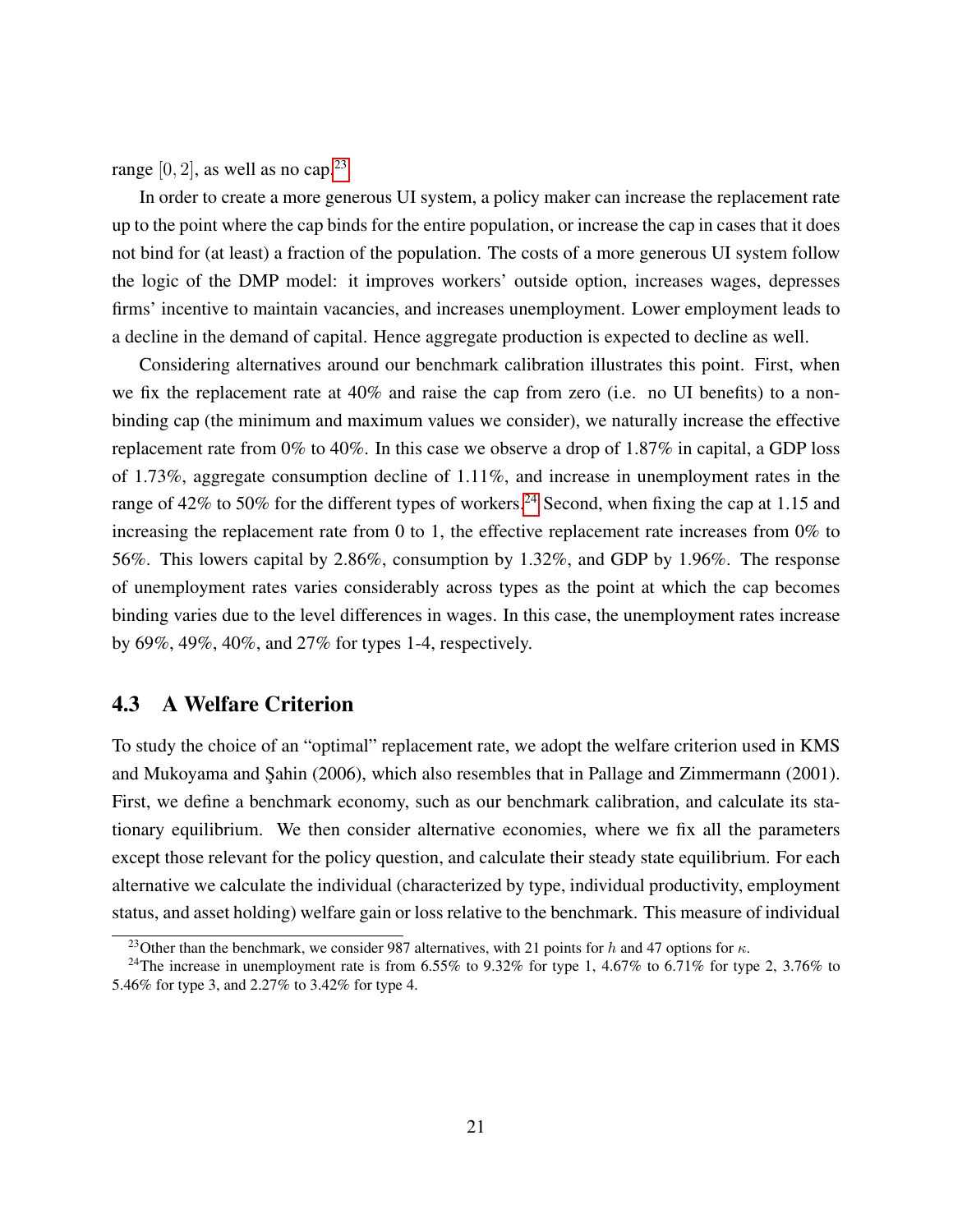welfare difference is characterized by  $\Omega$ , defined by:

$$
E_0\left[\sum_{t=0}^{\infty} \beta^t \log\left(\left(1+\Omega\right)c_t\right)\right] = E_0\left[\sum_{t=0}^{\infty} \beta^t \log\left(\widetilde{c}_t\right)\right]
$$
(9)

where  $c_t$  is consumption under the benchmark and  $\tilde{c}_t$  is consumption under an alternative. Hence,  $\Omega$  for each worker is based on his status in the benchmark economy and his value in the alternative economy, which is affected by prices, probabilities and policy changes.

Finally, for each alternative economy we sum over the individual  $\Omega$ s according to the distribution in the benchmark economy. This results in a measure of the aggregate welfare gain, where a positive aggregate gain is considered preferable over the benchmark. We refer to the policy with the highest aggregate gain as the "optimal" replacement rate and cap pair. This welfare criterion is preferable over summing steady state welfare levels for the different economies because a plain steady state comparison would miss the potentially important consequences of the short run savings adjustments along the transition to a new steady state. While admittedly we do not consider the entire transition path for all our results, in Section [4.7](#page-31-0) we show that the main result is insensitive to whether or not the full transition path is taken into account: the welfare gain associated with shifting to the optimal policy is similar, and the optimal policy dominates alternative policies in its neighborhood.

A few issues regarding the welfare criterion warrant discussion. First, as pointed by Mukoyama (2010), this welfare criterion favors policies that redistribute resources from rich to poor individuals. This property of the welfare criterion is central to our analysis as we associate more inequality with stronger motivation to redistribute towards equality.

Second, and related to the first point, the welfare function operates over equivalent consumption rather than wealth. This is important because it is not wealth per se that matters for the policy maker but rather the present discounted value of each individual, which is composed of both wealth and human capital. Mukoyama (2010) describes this point in more detail.

Third, note that the optimal choice is determined by the total gain. In this respect, our choice is consistent with the analysis in KMS, but departs from the analysis in Pallage and Zimmermann (2001) that considers voting patterns, and therefore emphasizes the fraction of population that gains from a change in UI policy.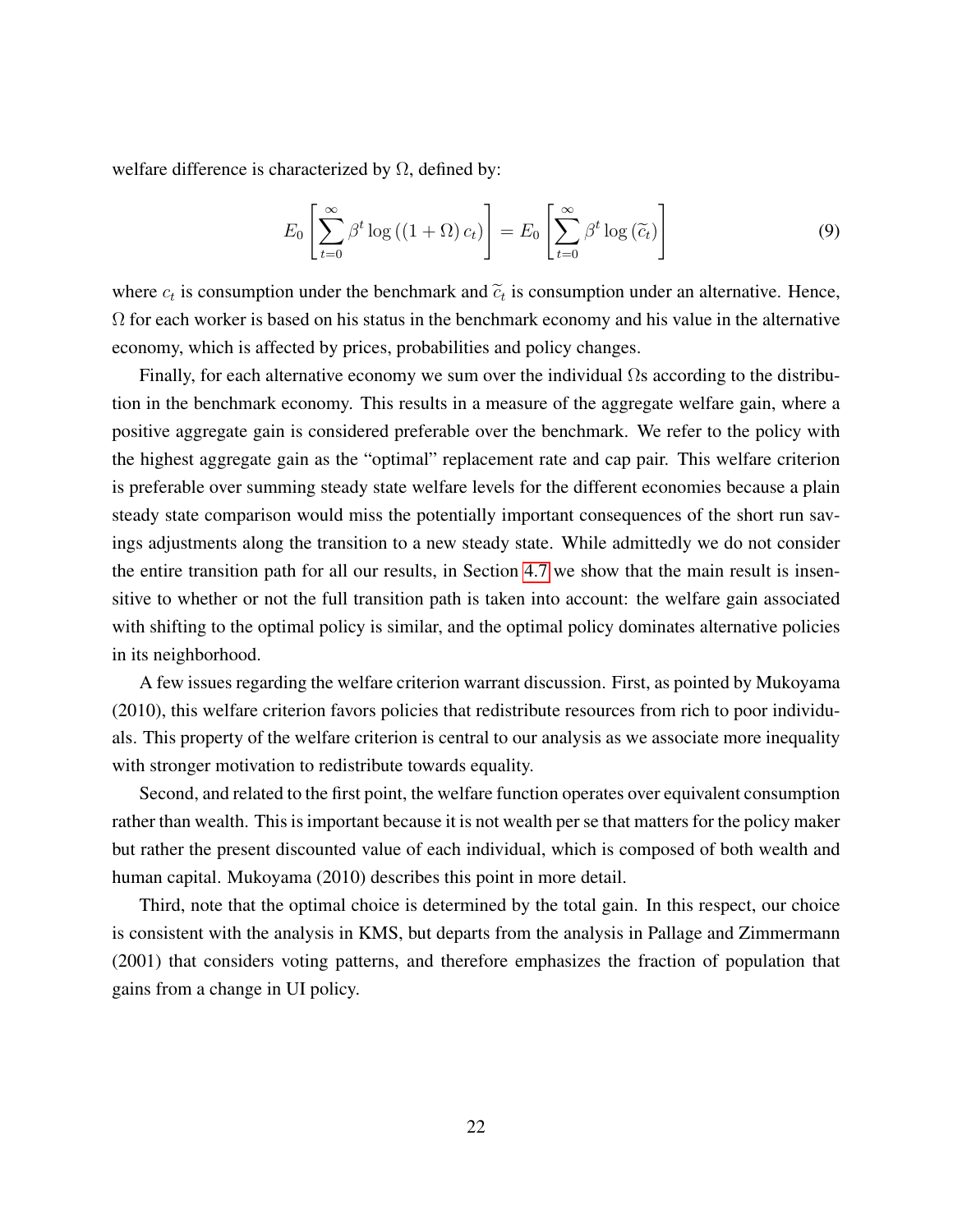### <span id="page-23-0"></span>4.4 The Optimal UI System

In this subsection we present the results of a series of experiments where the sources of policy variation are the replacement rate, the cap, and the implied UI tax. First, we describe the optimal policy based on the benchmark calibration of our model with ex-ante heterogeneity as described in Sections [2](#page-6-0) and [3.](#page-12-0) Then we describe the optimal policy for a model that is similar to KMS, where there is no exogenous heterogeneity.<sup>[25](#page-1-0)</sup> The two models imply very different policy prescriptions. In order to understand what drives the large differences between the policy prescriptions, we gradually introduce the components that differentiate the two models. For each model we set the benchmark to have a replacement rate of 40% and a cap  $\kappa = 1.15$ , and consider alternative pairs of replacement rate and cap such that  $h \in [0, 1]$  and  $\kappa \in [0, 2]$  as well as no cap. Table [4](#page-24-0) summarizes the results across models.

Our benchmark model suggests that welfare peaks at  $h = 0.8$  and  $\kappa = 0.44$ . At the optimum, the average effective replacement rate is 27%, as opposed to 34% in the benchmark. The welfare effects are non-negligible. For instance, switching from the benchmark to the optimal UI system results in an aggregate welfare gain of 0.45%. By comparison, using the same welfare measure in a different context, Mukoyama and Şahin (2006) find an average welfare gain of 0.024% when eliminating business cycles.

In sharp contrast to the benchmark model, the optimal policy in a model without exogenous heterogeneity workers calls for  $h = 0.0$  and  $\kappa = 0.0$ , effectively shutting down UI. The substantial difference in the optimal policy between the two models can stem from any of the differences between the two models: idiosyncratic productivity shocks  $(p)$ , ex-ante heterogeneity in discount rates ( $\beta$ ), separation rates (s), and productivity (z). We gradually introduce these features to the exogenously homogeneous model in order to better understand their effect on the optimal policy. For each of these "counterfactual" exercises, we recalibrate the model such that at  $\{h = 0.4, \kappa = 1.15\}$ the economy reaches the same unemployment rate, median wage, and real return as in the cali-bration described in Section [3.](#page-12-0)<sup>[26](#page-1-0)</sup> We then search for the optimal policy by altering the replacement rate and the cap, where for each counterfactual, by construction, the welfare gain is zero at  ${h = 0.4, \kappa = 1.15}.$ 

Departing from ex-ante homogeneity, we observe that heterogeneous discount factors have no

<sup>&</sup>lt;sup>25</sup>This model is essentially KMS with progressive taxes and the modified matching function described in Equation [\(2\)](#page-9-0). When we consider ex-ante homogeneous workers, we calibrate the model such that the productivity level, the separation rate and the discount rate are all equal across types.

 $26$ Clearly, certain data moments cannot be matched (e.g. wage dispersion without productivity differences, wealth dispersion without heterogeneity in discount factors, etc.)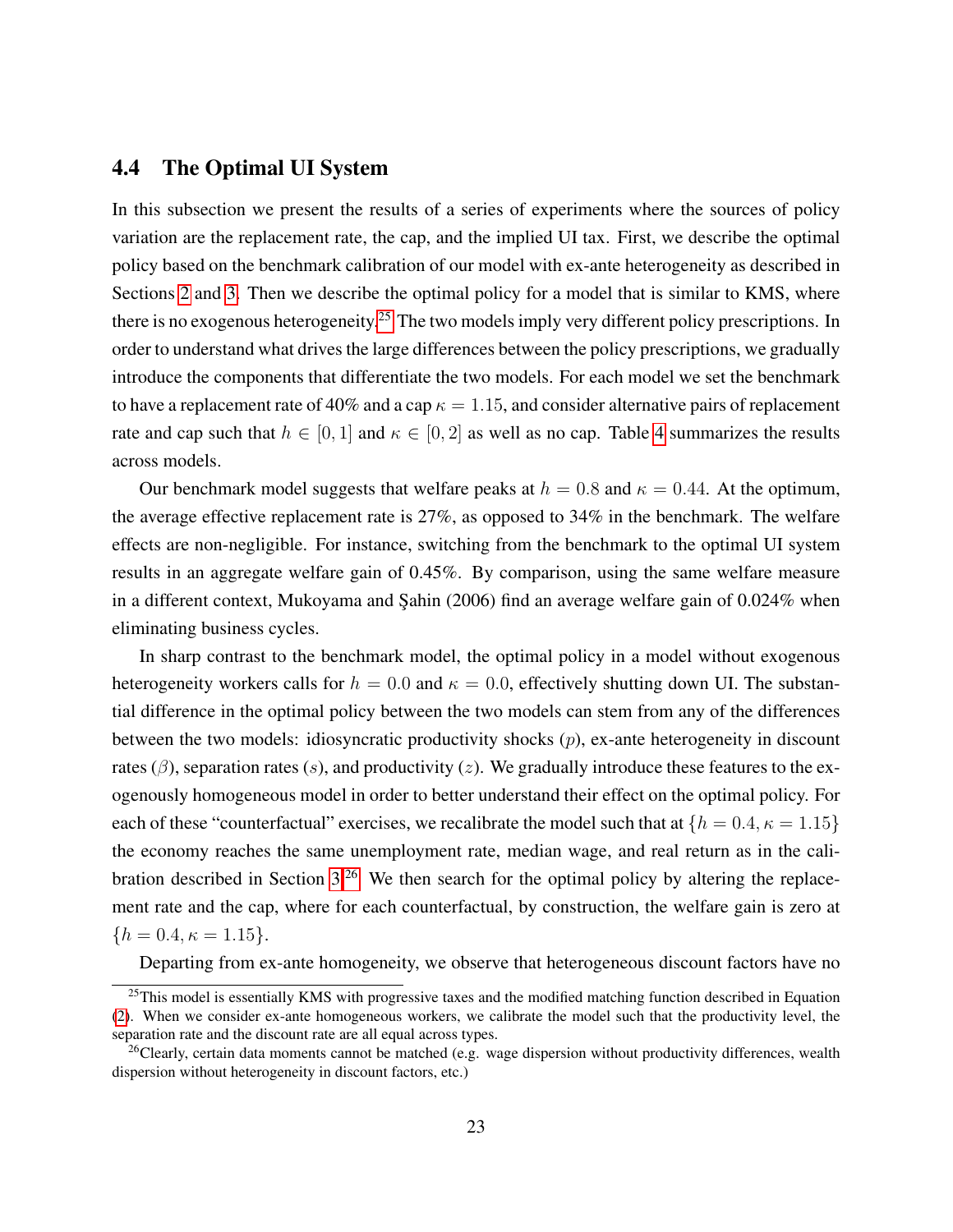<span id="page-24-0"></span>

| Model                      |      | Optimal RR Optimal Cap Effective RR |      |
|----------------------------|------|-------------------------------------|------|
| <b>Benchmark</b>           | 0.8  | 0.44                                | 0.27 |
| No exogenous heterogeneity | 0.00 | 0.00                                | 0.00 |
| Add $\beta$                | 0.00 | 0.00                                | 0.00 |
| Add $\beta$ , s, z         | 0.25 | 0.35                                | 0.17 |
| Add $\beta$ , p            | 0.35 | 0.26                                | 0.13 |

Table 4: Optimal policy: various models

effect on the optimal UI policy. Therefore, while heterogeneous discount factors are instrumental for matching data moments, they cannot explain the difference in optimal policy choice between ex-ante homogeneity and ex-ante heterogeneity. In contrast, the inclusion of either ex-ante differences in separation rates and productivity, or productivity shocks, appears to have a substantial effect on the optimal design of UI policy. The findings reported in the last two rows of Table [4](#page-24-0) indicate that for both models the optimal UI policy is significantly more generous relative to the ex-ante homogeneous case. In what follows we argue that UI redistributes income from high-wage workers to low-wage workers, and that this is a key reason for the increasing generosity when moving from the model with no exogenous heterogeneity towards the benchmark model.

### 4.5 The Redistributive Role of UI

The goal of redistributive policies is lowering consumption dispersion. Simply put, had redistribution been costless, and given the fact that the welfare criterion favors equality, a policy maker would prescribe the same level of consumption to all workers. In our model we note three important features. First, using UI is costly, as illustrated by higher unemployment, lower capital, lower GDP, and lower aggregate consumption. Second, there is heterogeneity in consumption *across* types that may justify some degree of reallocation. Finally, there is also heterogeneity *within* type, due to individual productivity shocks. These facts may increase the gains from redistributing resources between workers in the economy, according to the welfare criterion. With this, our interpretation of the results is that given that UI is costly, the optimal policy is affected by the value of insurance, gains from redistribution, and the ability to use the UI system to redistribute resources.

As an illustration of the effect of UI on consumption dispersion, we note that the Gini coefficient for steady state consumption equals 0.26 when there is no UI and 0.24 when using either the calibration described in Section [3](#page-12-0) { $h = 0.4$ ,  $\kappa = 1.15$ }, or the optimal policy { $h = 0.8$ ,  $\kappa = 0.44$ }.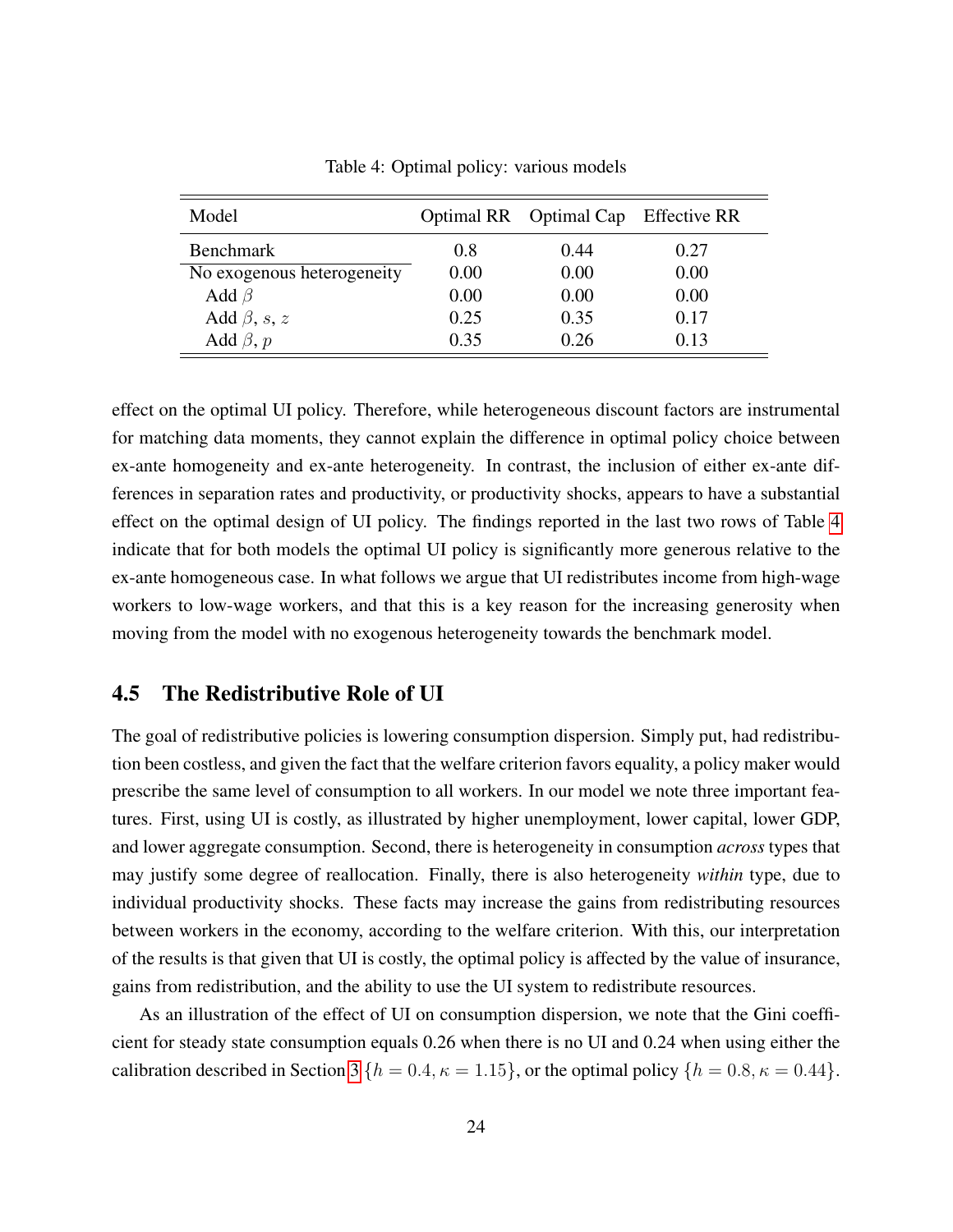<span id="page-25-0"></span>

|                  | Effective RR $(\%)$ |         | Net transfers $(\% )$ |        | Welfare     |
|------------------|---------------------|---------|-----------------------|--------|-------------|
|                  | Benchmark           | Optimal | Benchmark Optimal     |        | Gain $(\%)$ |
| Total            | 34                  | 27      | 0.0                   | 0.0    | 0.45        |
| Type 1, average  | 37                  | 37      | 2.1                   | 1.5    | 0.75        |
| Type 1, low $p$  | 40                  | 79      | 2.3                   | 5.6    | 1.75        |
| Type 1, med $p$  | 40                  | 29      | 2.3                   | 1.7    | 0.61        |
| Type 1, high $p$ | 27                  | 10      | 1.1                   | 0.2    | 0.01        |
| Type 2, average  | 35                  | 28      | 0.7                   | 0.4    | 0.46        |
| Type 2, low $p$  | 40                  | 61      | 1.2                   | 2.7    | 0.96        |
| Type 2, med $p$  | 40                  | 22      | 1.2                   | 0.6    | 0.35        |
| Type 2, high $p$ | 20                  | 8       | 0.0                   | $-0.2$ | 0.18        |
| Type 3, average  | 34                  | 24      | 0.2                   | 0.0    | 0.39        |
| Type 3, low $p$  | 40                  | 52      | 0.7                   | 1.6    | 0.72        |
| Type 3, med $p$  | 40                  | 19      | 0.7                   | 0.2    | 0.29        |
| Type 3, high $p$ | 17                  | 7       | $-0.4$                | $-0.3$ | 0.27        |
| Type 4, average  | 29                  | 16      | $-0.8$                | $-0.5$ | 0.40        |
| Type 4, low $p$  | 40                  | 36      | $-0.1$                | 0.3    | 0.44        |
| Type 4, med $p$  | 33                  | 13      | $-0.3$                | $-0.3$ | 0.38        |
| Type 4, high $p$ | 12                  | 5       | $-0.9$                | $-0.5$ | 0.42        |

Table 5: Implications of UI policies

To capture the heterogeneous effect of the UI system across workers, we start by describing in Table [5](#page-25-0) the implications of implementing the optimal policy relative to the benchmark. The existence of a cap on benefits implies variation of the effective replacement rates across typeproductivity pairs. At the benchmark economy (Column 1) replacement rates vary between 12% for the highest income individuals, and up to 40% for workers who earn lower incomes. The optimal policy (Column 2) involves a higher replacement rate and a lower cap, thus generating more dispersion in effective replacement rates: from 5% to 79%. Importantly, the larger dispersion is along two dimensions. First, we observe that the effective replacement rate is higher for lower skill types, both on average and conditional on individual productivity. Second, within types, the effective replacement rates decline substantially for workers who earn more due to higher productivity.

Columns 3 and 4 of Table [5](#page-25-0) describe the implied net transfers – the difference between UI benefits and UI taxes paid by an average worker of each type-productivity pair. For comparability, we report these transfers as percents of the median wage of that type-productivity workers. The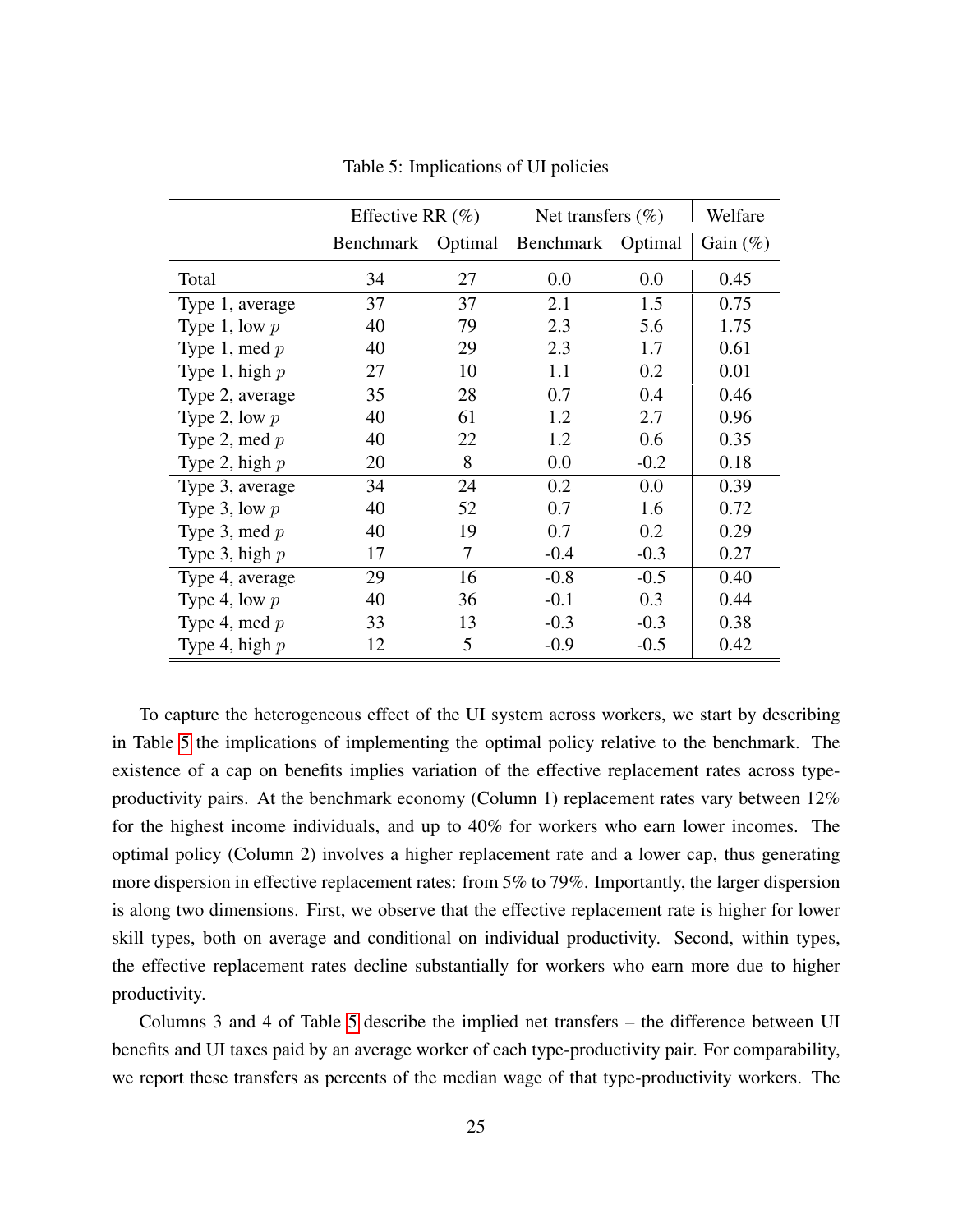ability of the UI system to redistribute resources across workers is clearly visible by the fact that some workers are net payers to the system (i.e. negative values) while others are net recipients. Moreover, net transfers in the benchmark model clearly indicate that the highest skill workers are the net payers to the system, while low-skill workers receive the most according to this metric. This is due to the fact that unemployment rates are different, and therefore low-skill types draw resources from the UI system more frequently relative to high-skill workers. The cap on UI benefits has an important role with regards to net transfers as well. Focusing on the differences *within types* we observe that as long as workers have the same effective replacement rate, they have similar net transfer as a percent of their wage. Once we move from the benchmark to the optimal policy, the optimal cap is binding for more workers, thus creating a more dispersed effective replacement rate. This, coupled with an identical UI tax rate, leads to an increase of net transfers relative to the wage for workers who experience an increase in the effective replacement rate.

As a result of the differences between the optimal UI system and the benchmark economy, we observe a substantial variation in welfare consequences (Column 5) both across and within types. Interestingly, the optimal policy involves a welfare gain for all type-productivity pairs. The reason is that the optimal system is less generous than the benchmark (on average) and involves a lower UI tax rate, which leads to lower unemployment rates and higher GDP.<sup>[27](#page-1-0)</sup> Hence, the more progressive optimal UI system improves welfare by distributing fewer resources more efficiently. Clearly, changes in the elasticity of the job-finding rate to UI benefits will affect the cost of UI. In Appendix [B.4](#page-50-0) we demonstrate this point by considering both lower and higher elasticities relative to our benchmark calibration. As expected, the higher the elasticity the less generous the optimal UI system is. However, the patterns of redistribution implied by UI remain.

The cross-type effects operate in a similar way in the version of the model that has no individual productivity shocks, but has all other dimensions of ex-ante heterogeneity. In that model the optimal UI system  $\{h = 0.25, \kappa = 0.35\}$  generates an effective replacement rate of 17% (see Table [4\)](#page-24-0). The effective replacement rate exhibits a declining profile across types and vary between 23% for type 1 to 10% for type 4. Therefore UI achieves similar redistribution goals by increasing transfers to the lowest productivity type on account of the highest productivity type. In this model, the differences in unemployment rates are sufficient to support a similar effective replacement rate even when the cap never binds because lower types are unemployed more frequently and draw more resources from the UI system.

<sup>&</sup>lt;sup>27</sup>The UI tax rate drops from 1.3% at the benchmark to 0.6% at the optimal policy. The unemployment rates are lower for all types by about 10%, and GDP is higher by 0.6%.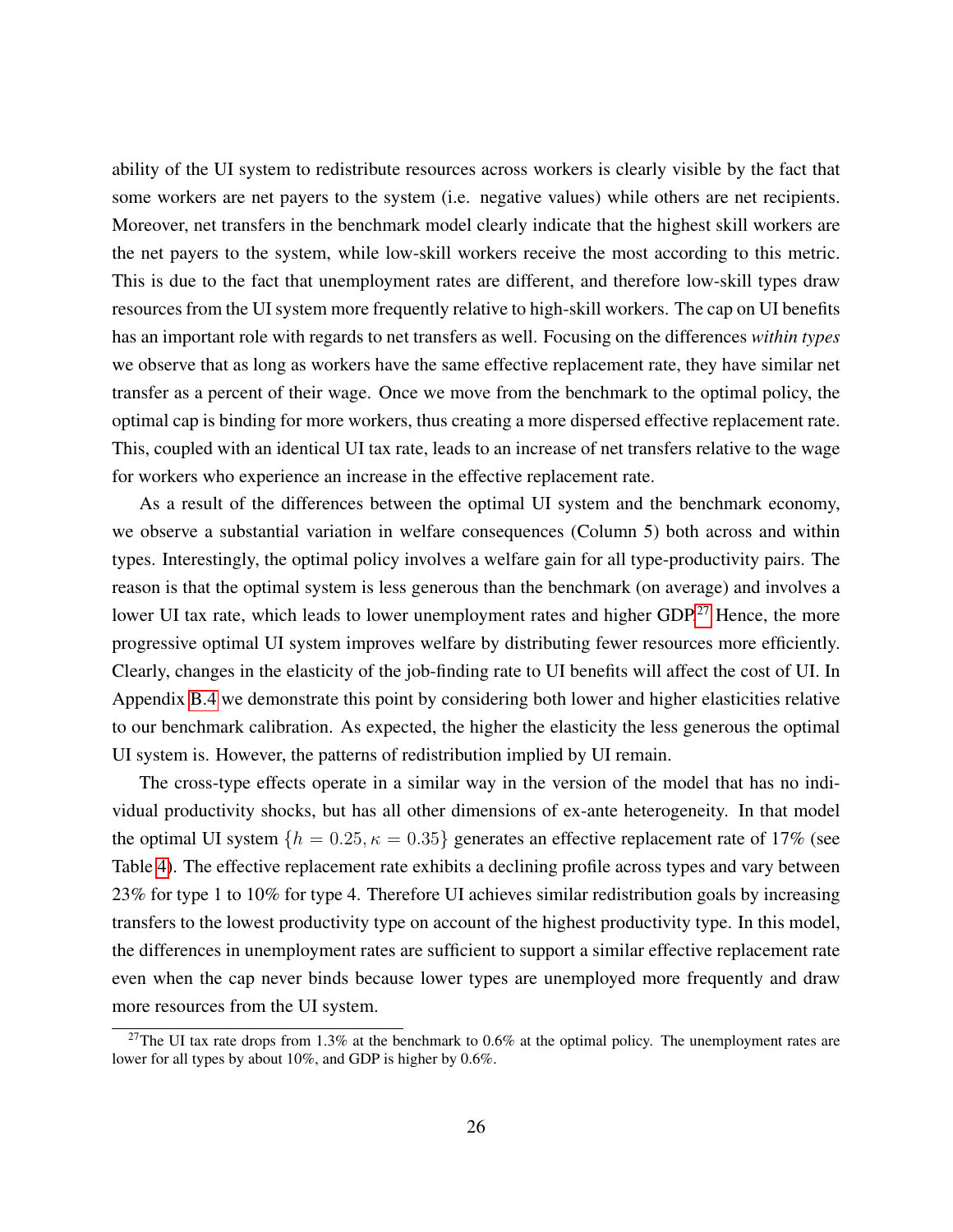The effect of the persistent individual productivity shocks on the optimal UI system can also be described using the results of the model that includes such shocks but does not have ex-ante differences in s and z. We first note that this model calls for a UI system of  $\{h = 0.35, \kappa = 0.26\}$ , resulting in an effective replacement rate of 13%, as described in Table [4.](#page-24-0) The existence of a cap implies that the effective replacement rate is higher for low-productivity workers, for whom the cap is less likely to bind. As a result, the UI system generates redistribution even absent differences in unemployment rates due to the negative correlation between the effective replacement rate and the wage. Under the optimal policy for that model the effective replacement rate varies from 29% for the lowest productivity type to just under 4% for the highest productivity worker. Interestingly, in this model (with just productivity shocks), if we set the cap to be at a level such that it never binds, then the optimal policy calls for shutting down UI. This is due to the fact that since there are no differences in unemployment rates, and as the cap never binds, the UI system can no longer be used to redistribute resources.

Taking stock, we conclude that both individual productivity shocks and ex-ante productivity differences across types generate income and consumption inequality hence potential welfare gains from redistribution. UI achieves two dimensions of redistribution. Redistribution within types is possible due to differences in effective replacement rates that are induced by the cap. Redistribution across types is possible due to variation in effective replacement rates as well as variation in unemployment rates that implies that low-skilled workers draw resources from the UI system more frequently.

#### <span id="page-27-0"></span>4.6 The Insurance Role of UI

Our analysis thus far suggests that in our model UI has a redistributive role beyond the standard insurance role. Furthermore, judging by the results of the model with ex-ante homogeneous workers, it appears that the insurance role is relatively small, while heterogeneity allows for redistribution using UI. To shed more light on the quantitative importance of insurance and redistribution we conduct a thought experiment in which we measure the consumption changes associated with moving from a no UI policy  $\{h = 0, \kappa = 0\}$  to the optimal one  $\{h = 0.8, \kappa = 0.44\}$ . To be consistent with the welfare analysis we calculate the consumption difference for each worker (with his employment status, asset position, and individual productivity) when moving from an economy without UI to an economy with the optimal policy.

Figure [1](#page-28-0) depicts the consumption differences by asset quintiles for three states of interest: employment status, types and individual productivity. The left panel presents the results for employed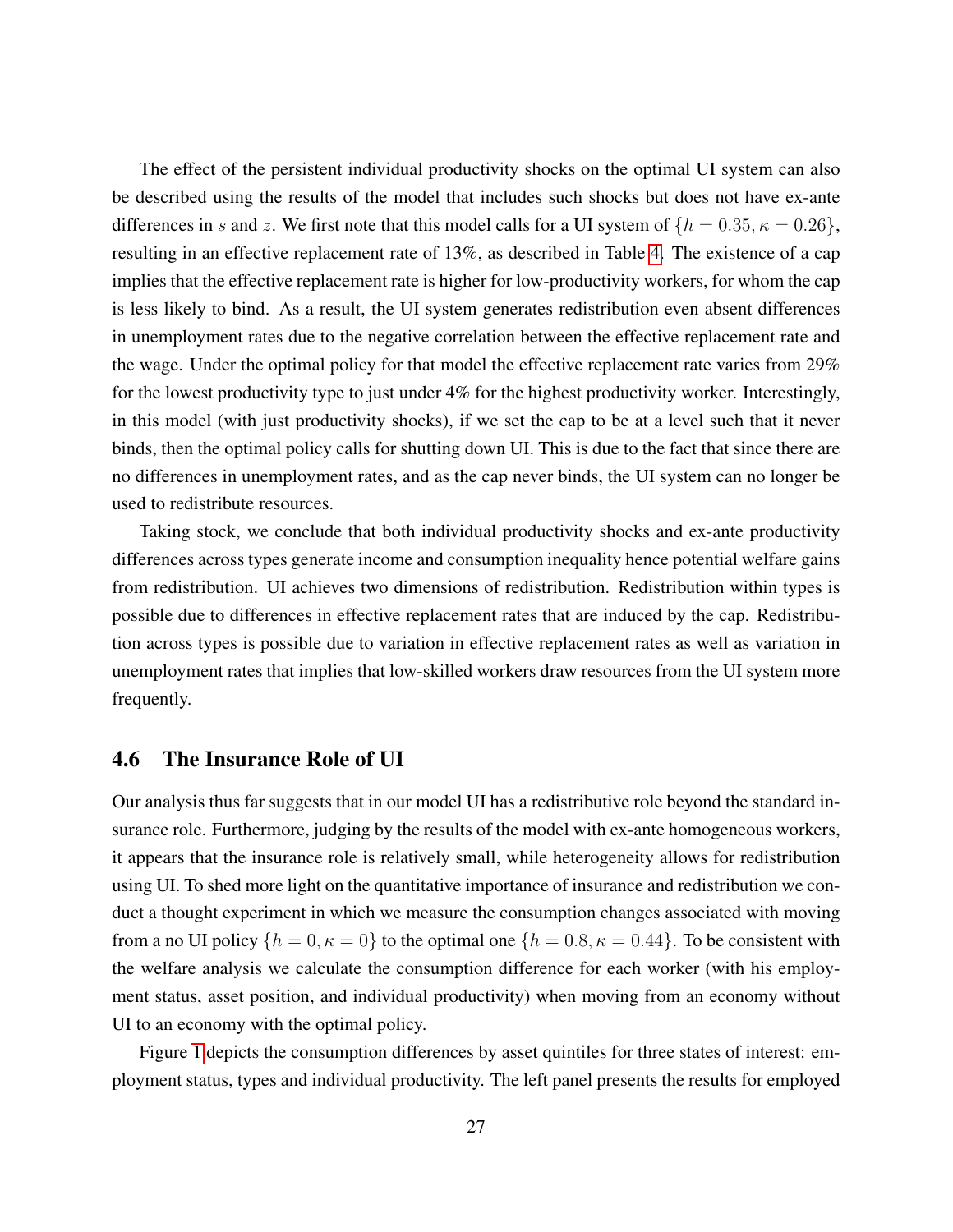<span id="page-28-0"></span>

Figure 1: The Effect of UI on Consumption

*Notes*: Change in consumption levels when changing the UI policy from a no UI policy  $\{h = 0, \kappa = 0\}$ 0} to optimal  $\{h = 0.8, \kappa = 0.44\}$ , by asset quintile. Results based on the consumption policy functions. Left: by employment status; Middle: by education type; Right: by individual productivity.

and unemployed workers. In this panel the unemployed experience a greater increase in their consumption relative to the unemployed across all quintiles. This pattern illustrates the typical insurance role of UI. A second pattern is that workers at lower quintiles experience a greater level increase in their consumption. This result is an indication for a typical redistribution from the asset-rich to the asset-poor. In our model, lower asset bins have a larger proportion of low educa-tion types and low individual productivity workers.<sup>[28](#page-1-0)</sup> Therefore, the redistribution from asset-rich to asset-poor is effectively a redistribution along those two dimensions.

The middle and the right panels of Figure [1](#page-28-0) illustrate this point again. In the middle panel we repeat the same exercise for the four eduction types. This panel shows that lower types experience a greater consumption increase for all asset quintiles, where the gains and losses are of the same order of magnitudes as those in the left panel. In the right panel we repeat this exercise again but this time using low, medium and high individual productivity levels. This panel shows another clear pattern of redistribution, this time across productivity, reflecting redistribution from high-wage to

<sup>&</sup>lt;sup>28</sup>Table [3](#page-20-0) shows the wealth of types 2-4 is 2.6, 3.2, and 12.8 times the wealth of type 1. In addition, a worker with high (medium) productivity holds 3.55 (1.78) times the assets held by a worker with low productivity.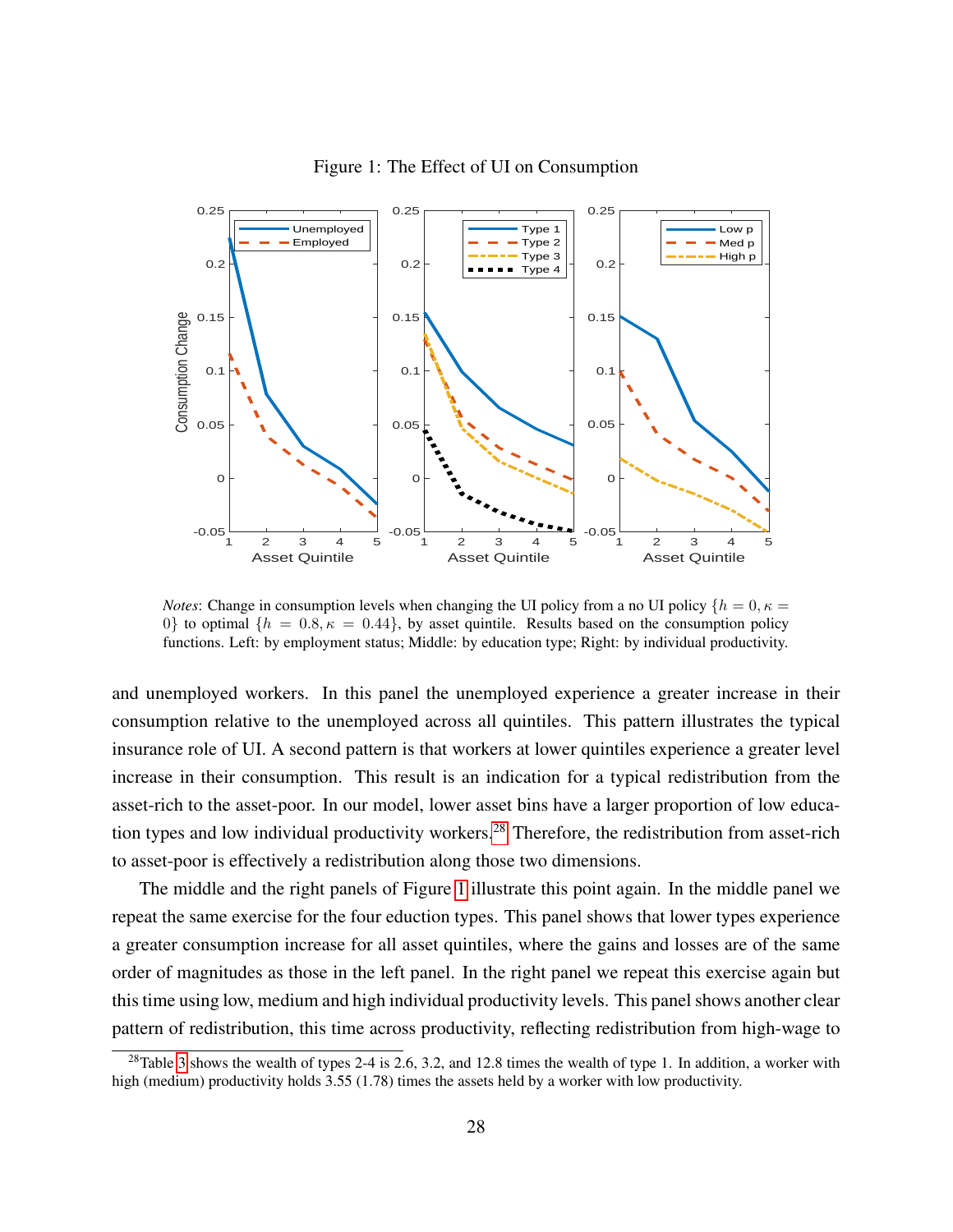low-wage workers.

Taken together, the three panels show an elaborated transfers scheme, which consists of both insurance against unemployment and important channels of redistribution. Moreover, while unemployment is a rather transitory state in the model, productivity is far more persistent and eduction types are permanent, explaining why these dimensions of exogenous heterogeneity have a sizable effect on the optimal UI in Table [4.](#page-24-0)

Next, we analyze the value of insurance in the model, as suggested and implemented in Mukoyama (2013) and Mokoyama (2012). In this exercise, each worker pays an "actuarially fair" insurance premium every period so that the present value of this premium is equal to the expected present value of the UI benefits received, given the worker's type and his current employment and produc-tivity state.<sup>[29](#page-1-0)</sup> In our analysis we consider an example of a policy change from zero UI benefits to the optimal UI system described in Section [4.4](#page-23-0)  $\{h = 0.8, \kappa = 0.44\}$ . By construction, introducing the UI system involves no net transfers, hence it captures the pure insurance value of this policy change.

The top panels of Figure [2](#page-30-0) describe the welfare gains from the actuarially fair insurance for this policy change. The horizontal axis represents quintiles of the asset distribution. The vertical axis represents the welfare gain according to the same metric as in Section [4.3.](#page-21-0) The left panel breaks down the results by employment status, the middle panel by education type, and the right panel by individual productivity. There are several takeaways from this figure. First, since the insurance provided involves no distortion, all agents gain from the actuarially fair insurance, as demonstrated by the positive values throughout the top panels. Second, some workers have larger gains than others: workers who are already unemployed appreciate the insurance more than employed workers (top left panel); workers with a higher unemployment risk and higher effective replacement rate have a higher value of insurance (top middle panel); workers who receive higher replacement rates, which is associated with low productivity, have a higher gain from pure insurance (top right panel); and workers who own more assets value insurance less (all top panels).

The bottom panels of Figure [2](#page-30-0) present the total welfare gain from the same policy change, breaking down the results along identical dimensions. A comparison of the total welfare effects to the welfare gains due to insurance leads to two important conclusions. First, the value of insurance is about an order of magnitude smaller than the overall gains. Second, while the insurance value is always positive, the overall welfare effect from the introduction of the optimal UI system is negative for some workers and generally lower for workers who have higher wages and/or more

 $29$ The general tax and transfer system, as well as prices, remain unchanged.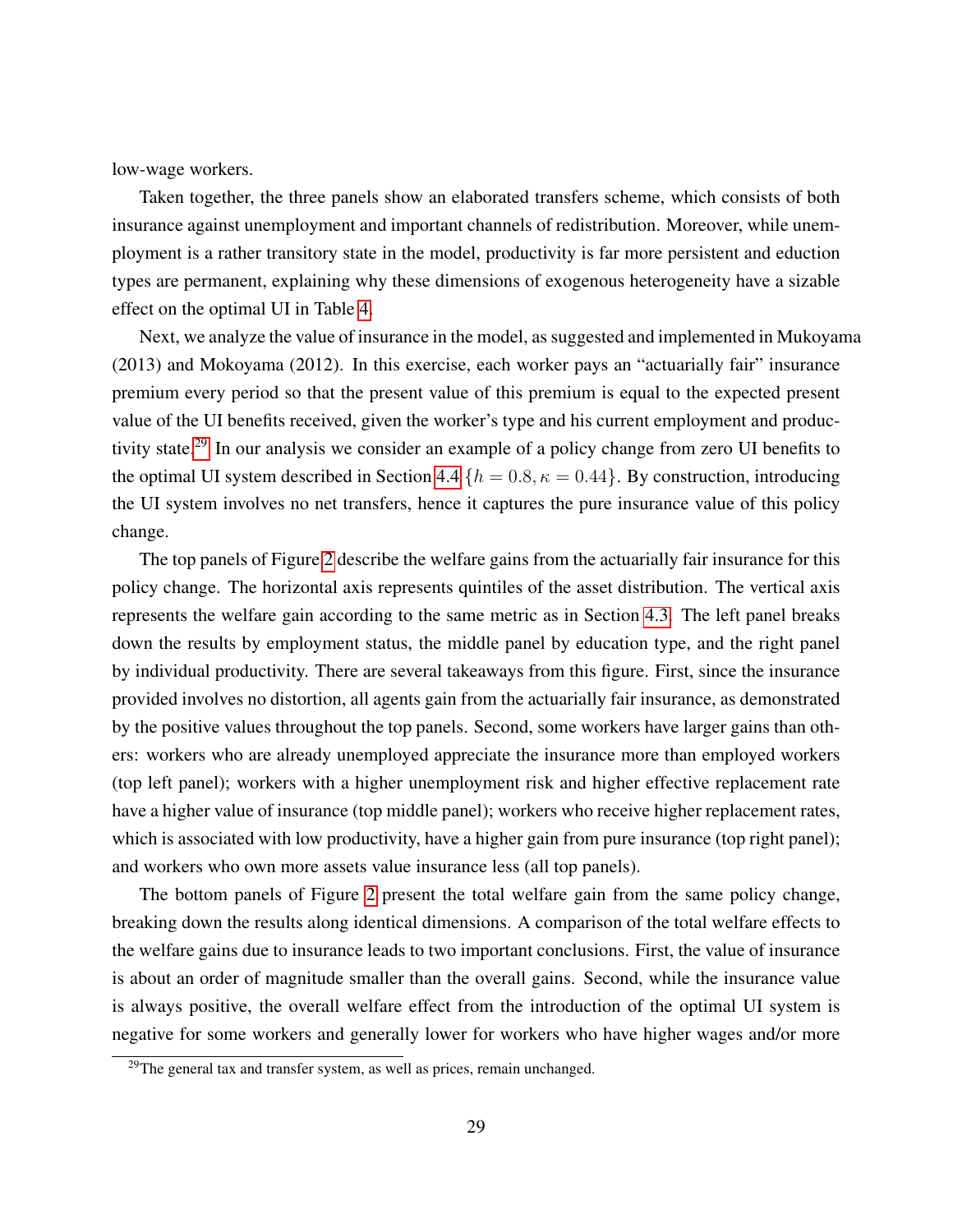<span id="page-30-0"></span>

Figure 2: The Effect of UI on Welfare – Insurance vs Total

*Notes*: The welfare effects of changing the UI policy from no UI  $\{h = 0, \kappa = 0\}$  to optimal  $\{h = 0.8, \kappa = 0.44\}$ , by asset quintile. Top panels describe the pure insurance effect. Bottom panels describe the total welfare effect. Left: by employment status; Middle: by education type; Right: by individual productivity.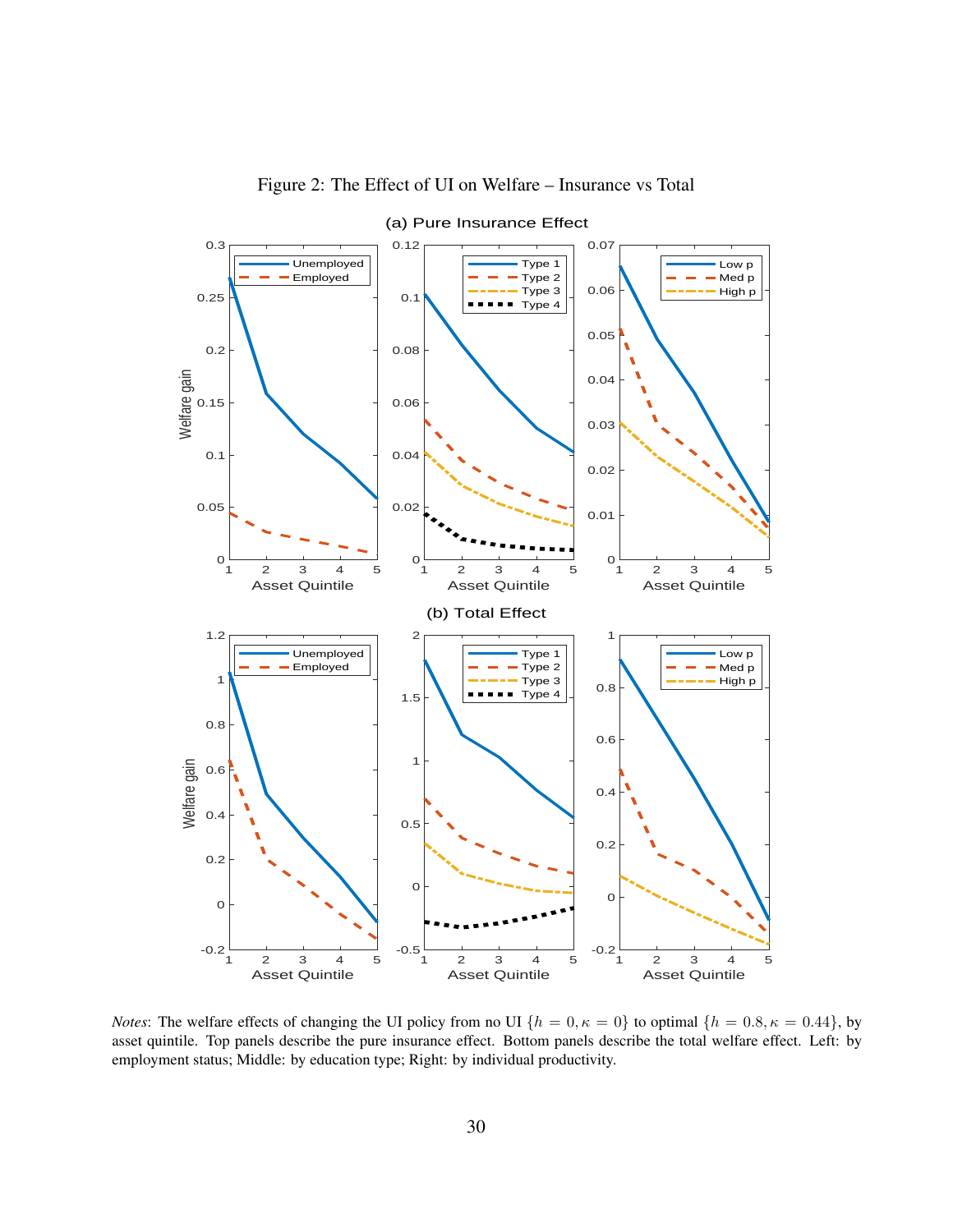wealth. These differences reflect the importance of redistribution rather than insurance of UI.

### <span id="page-31-0"></span>4.7 Transition Dynamics

Our analysis so far, including the welfare gain, has focused on a steady state analysis between the benchmark policy and any alternative policy. We emphasized that our welfare criterion takes into account the complete distribution of assets, employment status and individual productivity at the benchmark. Therefore, and unlike a naive steady state comparison, no resource instantly appears or evaporates (including employment matches) in the transition. What is neglected, however, is the complete transition of prices along the path. In particular, the implied assumption in our analysis is that prices immediately adjust. Mukoyama (2013) discusses this in detail for a simpler, yet closely related, incomplete markets general equilibrium model and provides a comprehensive analysis for the various moving parts along the transition path.

In this section we test the importance of this approximation for the main result. Our analysis of the transition closely follows that of Mukoyama (2013), and we refer the interested reader to that paper. Here we briefly explain how we compute the transition. An unexpected and permanent change in the policy is announced while the economy is in its original steady state. Following that change, both prices and quantities change endogenously according to the optimal decisions of both workers and firms. The transition is allowed to continue until the economy reaches a state that is sufficiently close to the steady state after the reform. Then, the welfare gain (or loss) is computed according to the difference in the value of workers in the period immediately following the reform to one period before.

We perform the transition path for the change from the benchmark economy  $\{h = 0.4, \kappa = 1\}$ 1.15} to the optimal one  $\{h = 0.8, \kappa = 0.44\}$ . Figure [3](#page-32-0) shows the transition path for capital and unemployment over the transition path of 200 model periods (about 23 years). The top panel shows that capital changes slowly over the transition path. This is related to the desire of workers to smooth consumption over time. The bottom panel shows the dynamics of unemployment. Given that the value of unemployment increases upon the change in UI, wages immediately increase, the value of firms decreases and therefore vacancy creation declines. The fast adjustment of vacancies and job-finding rates implies then that the change in employment rate is relatively quick.<sup>[30](#page-1-0)</sup>

Table [6](#page-32-1) presents the total and type-specific welfare gains for three cases: the welfare metric

 $30$ Overall, the transition is very similar to that in Mukoyama (2013), who also shows wages, capital labor ratio and other statistics. We do not show those here for brevity of description and since many of our variables (e.g. wages) are multidimensional due to the various sources of heterogeneity in our model.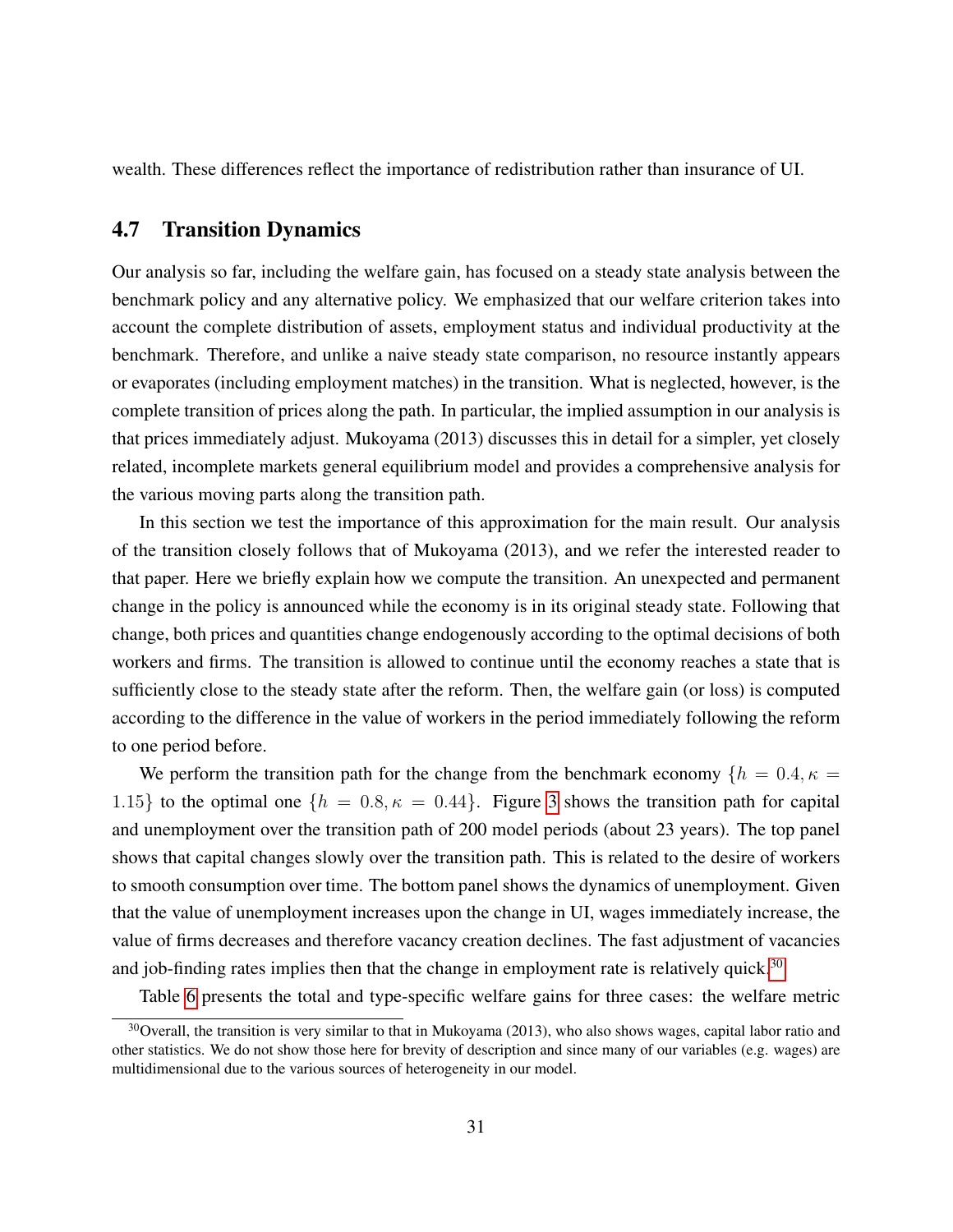<span id="page-32-0"></span>

Figure 3: Transition path: capital and unemployment

we use throughout the analysis, the one implied by the complete transition, and the one associated with the naive comparison of steady states. The difference between the first two columns confirms that our welfare metric is a good comparison for the complete transition. The results of the naive comparison, both total and type-specific, show that this measure does not provide a good approximation for the welfare gains.

<span id="page-32-1"></span>To further confirm the validity of the welfare metric we repeat the transition path exercise for UI policies in the neighborhood of the optimal policy. Specifically, we study the transition path for UI policies keeping the replacement rate at  $h = 0.8$  as in the optimal policy and letting the cap

|        | <b>Benchmark</b> | Transition | <b>Naive</b> |
|--------|------------------|------------|--------------|
| Type 1 | 0.75             | 0.72       | 0.49         |
| Type 2 | 0.46             | 0.44       | 0.43         |
| Type 3 | 0.39             | 0.37       | 0.53         |
| Type 4 | 0.40             | 0.40       | 0.60         |
| Total  | 0.45             | 0.44       | 0.52         |

Table 6: Comparison of welfare gains (%)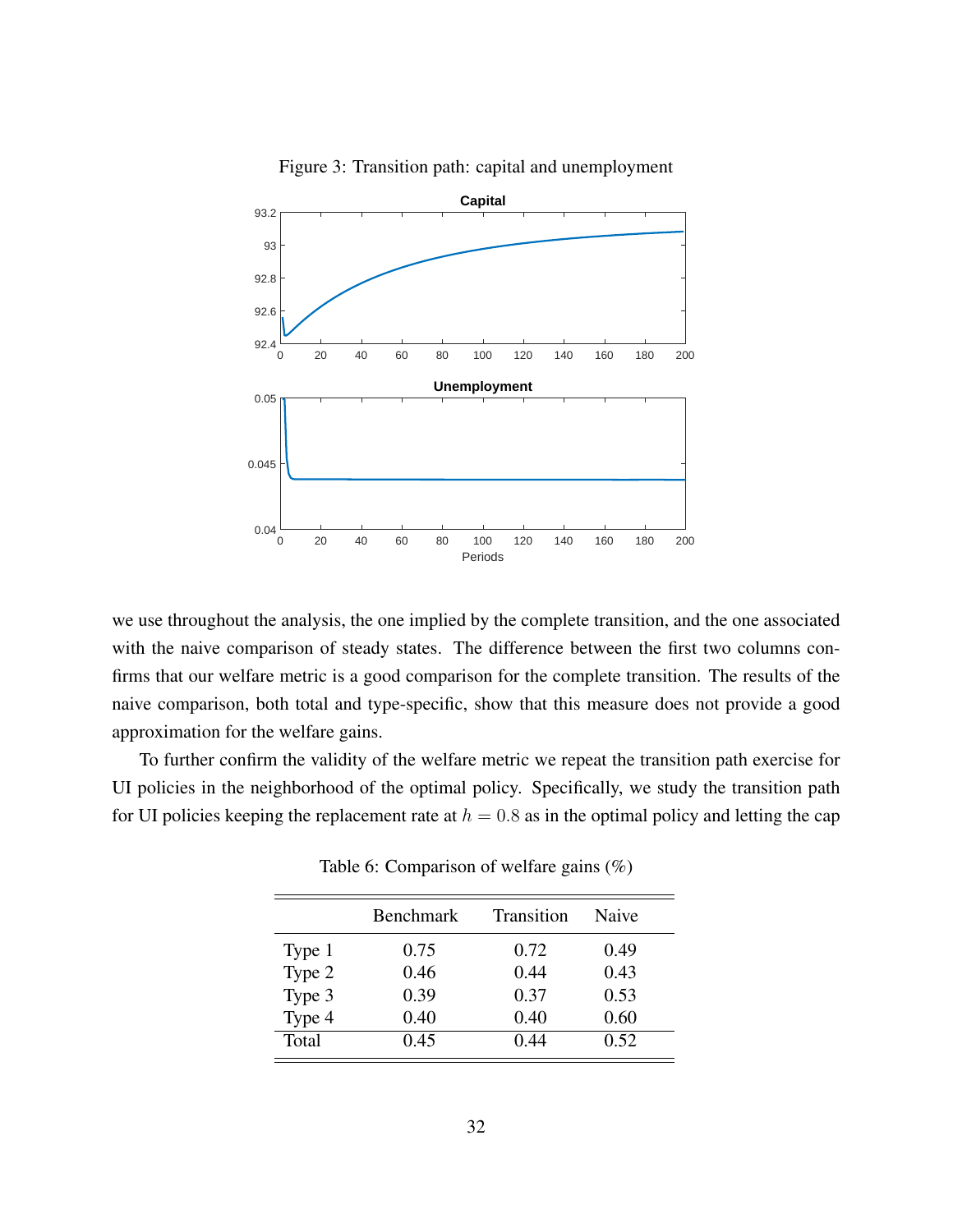vary in the set  $\{0.26, 0.35, 0.53, 0.62\}$ , as well as keeping the cap at  $\kappa = 0.44$  as in the optimal UI and letting the replacement rate vary in the set  $\{0.4, 0.5, 0.6, 0.7\}$ . In all those experiments we find that there is no meaningful difference in the welfare gain comparing to the metric we use for the main analysis hence the ranking of candidate policies is identical. We conclude that the welfare metric that we use (and that has been used in the literature) is a reasonable approximation for the gain associated with the complete transition path in our model.

### 4.8 Voting Patterns

Given that the welfare criterion favors redistribution, we study whether the optimal policy is implementable in the sense of receiving sufficient support relative to the status quo. We address this by computing the fraction of workers in the economy who experience a positive welfare gain, regardless of its magnitude, when moving from the benchmark policy to the optimal one.

Consistent with the welfare gains reported in Table [5,](#page-25-0) we find an almost unanimous support for moving from the benchmark policy to the optimal one  $\{h = 0.8, \kappa = 0.44\}$ . There is also a majority (84%) in support of eliminating UI, though workers of type 1 are almost unanimously against it and unemployed workers of type 2 are roughly divided.

## <span id="page-33-0"></span>5 Progressive Taxes

In this section we extend our analysis by allowing for a flexible choice of the general progressive tax system. The results thus far indicate that UI serves as a mean for redistribution even in the presence of a progressive tax system, as calibrated in Section [3.](#page-12-0) However, it is possible that the calibrated tax system is not sufficiently progressive in two related dimensions. First, given that the welfare criterion that we use favors redistribution from rich to poor, it is possible that a different choice of parameters for general taxation may improve welfare.<sup>[31](#page-1-0)</sup> Second, a more progressive tax system can make the UI system redundant.

The level and progressivity of the general tax system in the model are governed by the two parameters of the tax function described in equation [3.](#page-9-1) Specifically,  $1 - \lambda$  determines the tax rate levied on a worker who earns the average income in the economy, and a higher  $\tau$  increases the progressivity of the tax system around this point. We consider alternative tax systems that span over a relatively wide range:  $\lambda \in [0.7, 1]$  and  $\tau \in [0, 0.45]$ .<sup>[32](#page-1-0)</sup> The benchmark calibration of the

 $31$  See, for example, Conesa and Krueger (2006) and Heathcote, Storesletten, and Violante (2017).

<sup>&</sup>lt;sup>32</sup>When  $\lambda = 1$  and  $\tau = 0$  there are no taxes. When  $\lambda = 0.7$  the tax rate levied on the average income is 30%.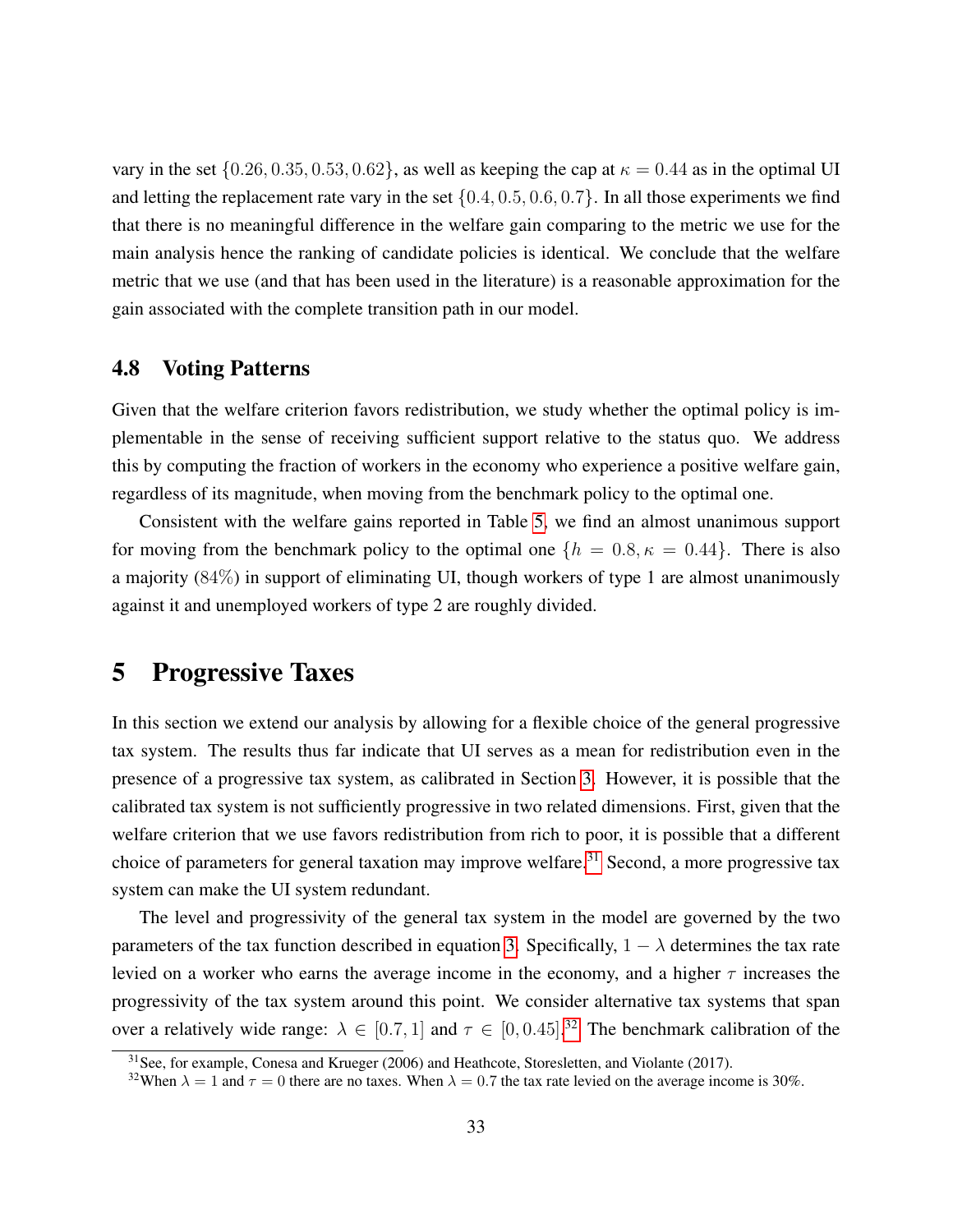<span id="page-34-0"></span>

*Notes*: Parameters of the tax function: benchmark  $\{\lambda = 0.9, \tau = 0.15\}$ ; optimal  $\{\lambda = 0.7, \tau = 0.3\}$ ; limit  $\{\lambda = 0.7, \tau = 0.45\}$ .

tax function, as well as the one with the highest level ( $\lambda = 0.7$ ) and progressivity ( $\tau = 0.45$ ) (labeled as "Limit") are plotted in Figure [4.](#page-34-0) For each choice of a  $(\lambda, \tau)$  pair, we consider the same possible combinations of cap and replacement rate as in Section [4,](#page-18-0) and compare the welfare gains and losses relative to the benchmark economy calibrated in Section [3.](#page-12-0) This amounts to a choice of optimal policy over four parameters. The optimal combination over the policy grid is  $\{\lambda = 0.7, \tau = 0.3, h = 0.55, \kappa = 0.26\}.$ 

The optimal general tax system (see Figure [4\)](#page-34-0) is substantially more progressive than the benchmark calibration, as  $\tau$  increases from 0.15 to 0.3. Moreover, there is a level shift towards higher tax rates in the sense that the average income is taxed at 30% vs. 10% in the current benchmark. Not surprisingly, the implied lump sum transfer more than doubles, from 0.47 (or 10.3% of GDP) in the benchmark model to just over 1.16 (or 27.7% of GDP) under the optimal policy. The aggregate welfare gain implied by switching from the benchmark model to the optimal policy equals to 4.9%. This high welfare gain is another indication for the fact that the welfare criterion favors redistribution, as the optimal policy also involves a lower Gini coefficient for consumption (0.18 instead of 0.24) but at a cost of a substantial drop in GDP (9%) and aggregate consumption  $(3.6\%)$ <sup>[33](#page-1-0)</sup>

<sup>&</sup>lt;sup>33</sup>Conesa and Krueger (2006) make a similar point with regards to a proportional tax system and a welfare criterion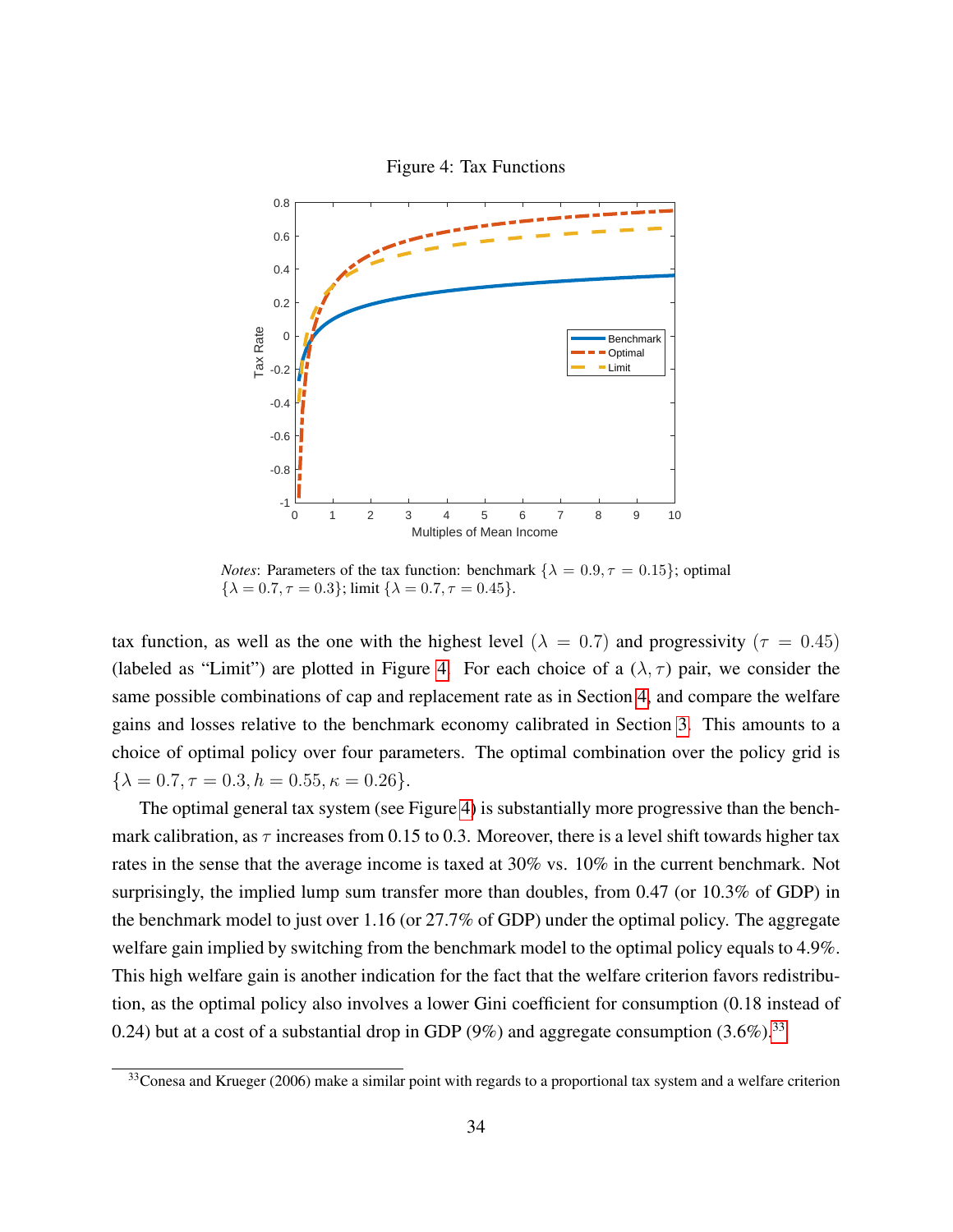While the substantial change in tax policy has an effect on the optimal UI policy, it does not eliminate it. The optimal UI system involves a replacement rate of  $h = 0.55$  and a cap that equals  $\kappa = 0.26$ , implying an average effective replacement rate of 17%. The progressivity of the replacement rate is also maintained, as replacement rates range from  $3\%$  to  $52\%.$ <sup>[34](#page-1-0)</sup>

To better understand the role of UI when the tax system is more progressive, we first demonstrate the insurance and redistributive roles of UI by repeating the exercise described in Section [4.6](#page-27-0) for the optimal tax policy ( $\{\lambda = 0.7, \tau = 0.3\}$ ). The results are presented in Figure [5](#page-36-0) and consider a shift from no UI to the optimal UI ( $\{h = 0.55, \kappa = 0.26\}$ ) under this tax system. Recall that the top panels of the figure describe the welfare gains from the actuarially fair insurance, whereas the bottom panels present the total welfare gains from the same policy change. As before, we break down the results along identical dimensions (employment status, type, and individual productivity over asset quintiles). The comparison of the two figures shows that quantitatively the welfare gains decline when the tax system is (much) more progressive. Qualitatively, however, the welfare gains patterns along the various dimensions are quite similar, implying that there is further role of UI that operates in a similar fashion as in the benchmark calibration of the general tax system.

UI is included in the optimal solution even in the presence of highly progressive taxation due to the distortions of the two system. Recall that increasing the progressivity of the general tax system increases the tax rate on capital, thus reducing capital and consequently reducing the marginal product of labor as well as wages. On the other hand, when the general taxation is already highly progressive, as implied by the optimal policy, introducing the optimal UI system lowers employment but have a small quantitative effect on capital. Thus, when taxes are highly progressive and capital accumulation is substantially distorted, a policy maker finds UI to be a useful substitution for redistribution resources while shifting the distortion from capital to labor.

In summary, our results indicate that the benchmark calibration of the tax system is indeed not progressive enough in the sense that the optimal involves a level shift as well as more progressivity. This shift generates substantial welfare gains. The more progressive tax system attanuates both the insurance and the redistributive role of UI, but not completely, hence there are still meaningful welfare gains from implementing the optimal UI system.<sup>[35](#page-1-0)</sup>

that sums steady state values.

<sup>&</sup>lt;sup>34</sup>In addition, even for the most generous and progressive tax system that we consider, which is sub optimal, the average effective replacement rate is 16%, ranging from 3% to 48%.

<sup>&</sup>lt;sup>35</sup>Our findings echo the empirical results in Attanasio and Davis (1996). They find that the progressivity of the US tax system, as well as various welfare program, is still insufficient in providing cross-type consumption insurance.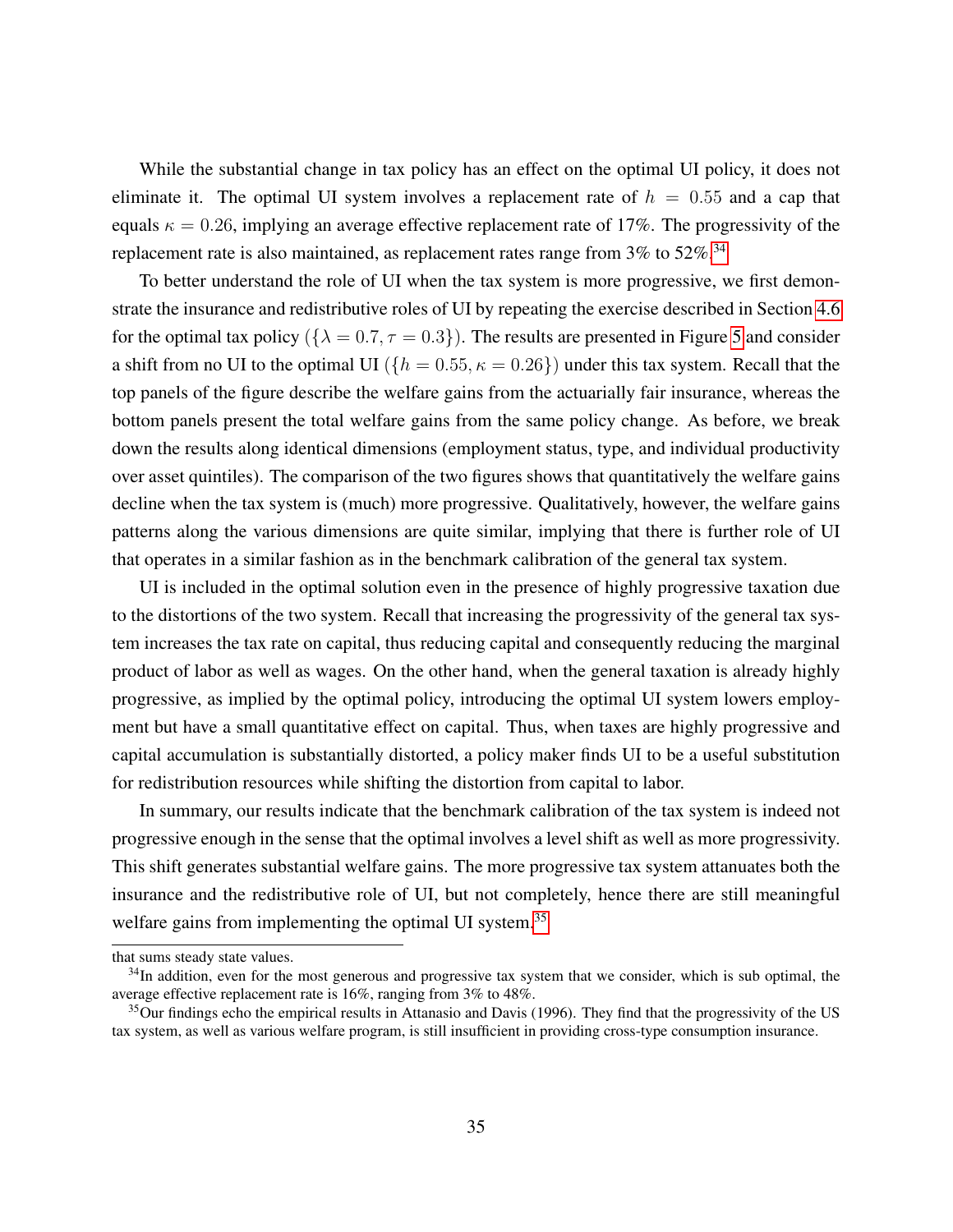

<span id="page-36-0"></span>Figure 5: The Effect of UI on Welfare – Insurance vs Total for Optimal Progressive Tax

*Notes*: The welfare effects of changing the UI policy from no UI  $\{h = 0, \kappa = 0\}$  to optimal  $\{h = 0.55, \kappa = 0.26\}$ , when  $({\lambda = 0.7, \tau = 0.3})$ , by asset quintile. Top panels describe the pure insurance effect. Bottom panels describe the total welfare effect. Left: by employment status; Middle: by education type; Right: by individual productivity.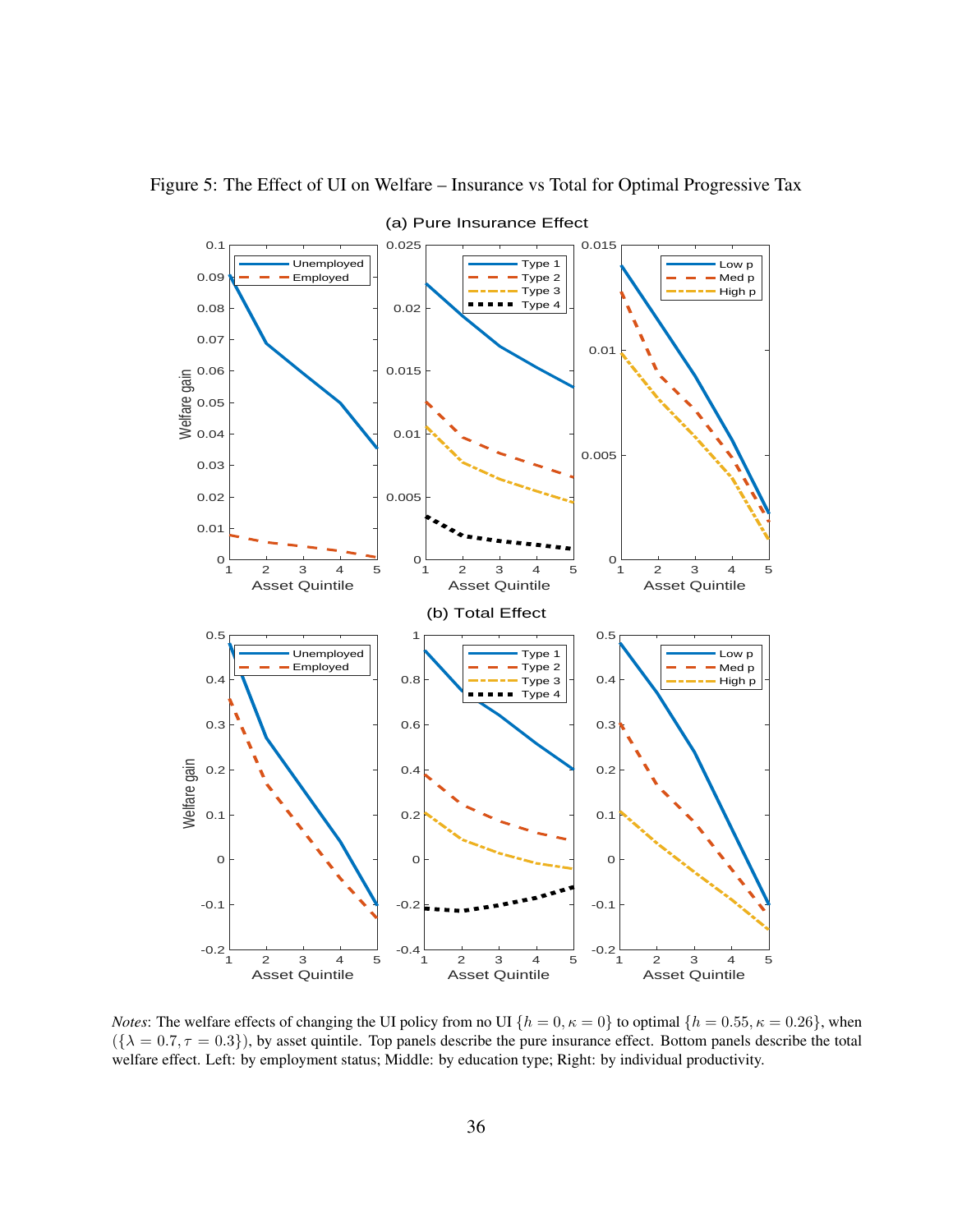## <span id="page-37-0"></span>6 Concluding Remarks

In this paper we claim that the redistributive role of UI is qualitatively and quantitatively important. We demonstrate this using a incomplete markets general equilibrium model with exogenous heterogeneity in productivity and separation rates, which results in heterogeneity in labor income and unemployment risk. We calibrate the model to match the considerable income dispersion and other key characteristics observed in US data, which also results in a considerable variation in consumption across workers. The quantitative implications are substantial: the welfare maximizing policy involves an average effective replacement rate of 27%, ranging from 5% to 79%, with lower income workers facing higher replacement rates. This is in contrast to a model without exogenous heterogeneity, where it is optimal to have zero UI benefits.

This finding is an outcome of a number of features in our analysis. First, since lower wage workers also face greater unemployment risk these workers draw resources more frequently from the the UI system. Second, the existence of a cap on UI benefits implies an essentially progressive benefits schedule as the cap is more likely to bind for higher wage workers. Finally, the welfare criterion favors equality hence provides an incentive for a policy maker to use UI for redistribution.

Our main finding that UI has a redistributive role holds in the presence of the current progressive general tax and redistribution system. We therefore extend the analysis and allow for a simultaneous choice of both UI and general taxation. We find that the optimal general tax system should be far more progressive than its current state, and that the optimal choice attenuates the gains from redistribution through UI. However, the optimal choice does not eliminate the UI system and its redistributive aspects. We believe that these findings present a promising and challenging avenue for future research regarding the optimal mix of redistributive policies. To conduct this type of analysis one has to enrich the current model along a few dimensions. First, to fully capture the distortions presented by progressive taxation, a labor supply decision should be added to the model. Second, more welfare programs that are potentially redistributive should be incorporated into the analysis.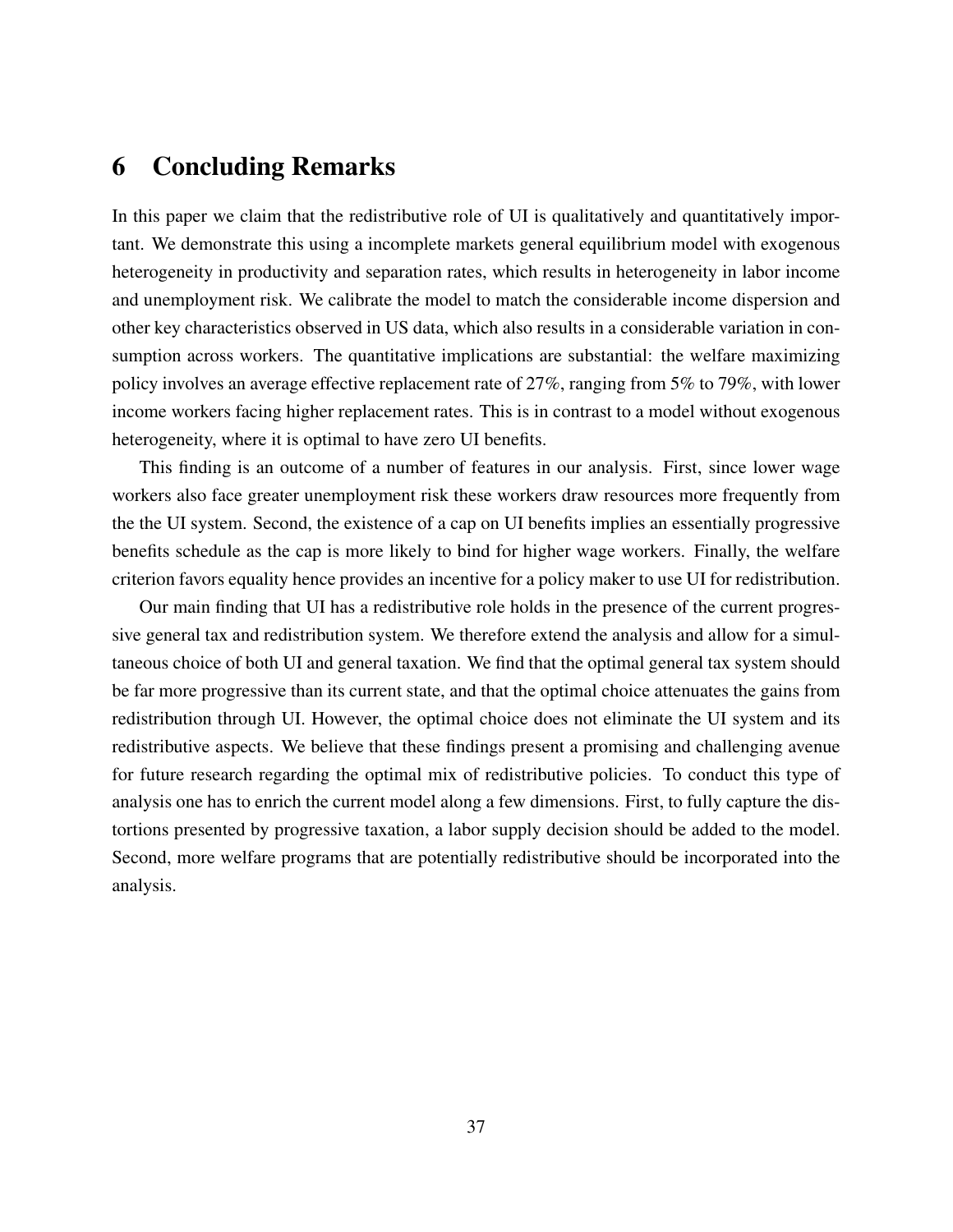## References

- ABDULKADIROGLU, A., B. KURUSCU, AND A. ŞAHIN (2002): "Unemployment Insurance and the Role of Self-Insurance," *Review of Economic Dynamics*, 5(3), 681–703.
- AIYAGARI, S. R. (1994): "Uninsured Idiosyncratic Risk and Aggregate Saving," *The Quarterly Journal of Economics*, 109(3), 659–84.
- ATTANASIO, O., AND S. J. DAVIS (1996): "Relative Wage Movements and the Distribution of Consumption," *Journal of Political Economy*, 104(6), 1227–62.
- BAILY, M. N. (1978): "Some aspects of optimal unemployment insurance," *Journal of Public Economics*, 10(3), 379–402.
- BARRON, J. M., M. C. BERGER, AND D. A. BLACK (1997): "On-The-Job Training," *W.E. Upjohn Institute for Employment Research Michigan, USA*.
- BENABOU, R. (2002): "Tax and Education Policy in a Heterogeneous-Agent Economy: What Levels of Redistribution Maximize Growth and Efficiency?," *Econometrica*, 70(2), 481–517.
- BEWLEY, T. F. (undated): "Interest Bearing Money and the Equilibrium Stock of Capital," *Mimeo*, 47(3), 895–936.
- BILS, M., Y. CHANG, AND S.-B. KIM (2011): "Worker Heterogeneity and Endogenous Separations in a Matching Model of Unemployment Fluctuations," *American Economic Journal: Macroeconomics*, 3(1), 128–54.
- BLUNDELL, R., L. PISTAFERRI, AND I. SAPORTA-EKSTEN (2018): "Children, Time Allocation, and Consumption Insurance," *Journal of Political Economy*, 126(S1), 73–115.
- BRUGEMANN, B. (2008): "What elasticity of the matching function is consistent with U.S. aggregate labor market data?," .
- CAIRO, I., AND T. CAJNER (2013): "Human Capital and Unemployment Dynamics: Why More Educated Workers Enjoy Greater Employment Stability," Finance and Economics Discussion Series 2014-9, Board of Governors of the Federal Reserve System (U.S.).
- CARD, D., AND P. B. LEVINE (1994): "Unemployment insurance taxes and the cyclical and seasonal properties of unemployment," *Journal of Public Economics*, 53(1), 1–29.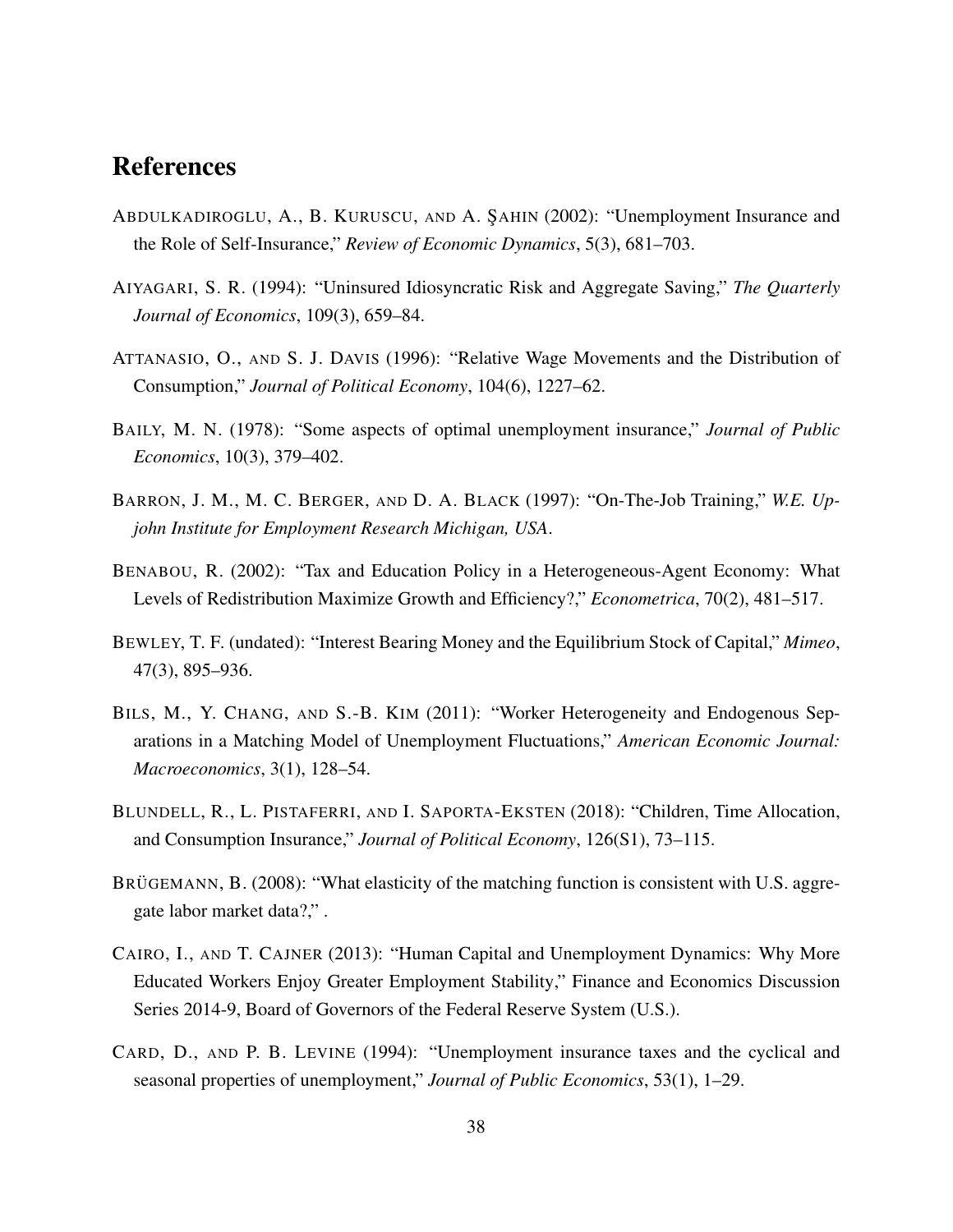- CHETTY, R. (2006): "A general formula for the optimal level of social insurance," *Journal of Public Economics*, 90(10-11), 1879–1901.
- (2008): "Moral Hazard vs. Liquidity and Optimal Unemployment Insurance," *Journal of Political Economy*, 116, 173–234.
- CONESA, J. C., AND D. KRUEGER (2006): "On the optimal progressivity of the income tax code," *Journal of Monetary Economics*, 53(7), 1425–1450.
- DAVILA, J., J. H. HONG, P. KRUSELL, AND J.-V. RIOS-RULL (2012): "Constrained Efficiency in the Neoclassical Growth Model With Uninsurable Idiosyncratic Shocks," *Econometrica*, 80(6), 2431–2467.
- DIAMOND, P. A. (1982): "Aggregate Demand Management in Search Equilibrium," *Journal of Political Economy*, 90(5), 881–94.
- DOLFIN, S. (2006): "An examination of firms' employment costs," *Applied Economics*, 38(8), 861–878.
- ELSBY, M. W. L., B. HOBIJN, AND A. ŞAHIN (2010): "The Labor Market in the Great Recession," *Brookings Papers on Economic Activity*, 41(1 (Spring), 1–69.
- FREDRIKSSON, P., AND B. HOLMLUND (2001): "Optimal Unemployment Insurance in Search Equilibrium," *Journal of Labor Economics*, 19(2), 370–399.
- HANSEN, G. D., AND A. IMROHOROGLU (1992): "The Role of Unemployment Insurance in an Economy with Liquidity Constraints and Moral Hazard," *Journal of Political Economy*, 100, 118–142.
- HEATHCOTE, J., F. PERRI, AND G. L. VIOLANTE (2010): "Unequal We Stand: An Empirical Analysis of Economic Inequality in the United States, 1967-2006," *Review of Economic Dynamics*, 13(1), 15–51.
- HEATHCOTE, J., K. STORESLETTEN, AND G. L. VIOLANTE (2017): "Optimal Tax Progressivity: An Analytical Framework," *The Quarterly Journal of Economics*, 132(4), 1693–1754.
- HOLTER, H. A., D. KRUEGER, AND S. STEPANCHUK (2019): "How Does Tax Progressivity and Household Heterogeneity Affect Laffer Curves?," *Quantitative Economics*, 10(4), 1317–1356.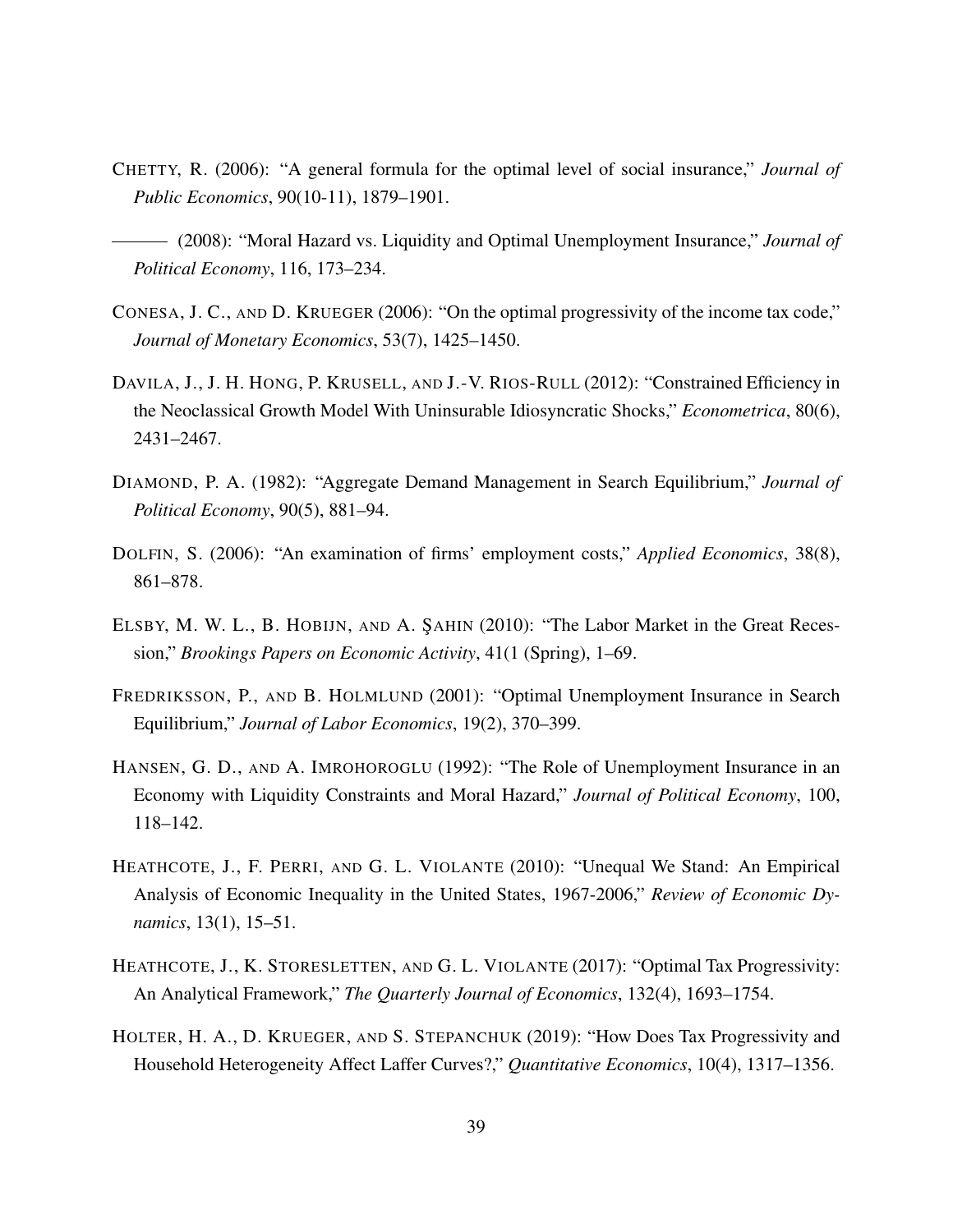- HOPENHAYN, H. A., AND J. P. NICOLINI (1997): "Optimal Unemployment Insurance," *Journal of Political Economy*, 105(2), 412–438.
- HOSIOS, A. J. (1990): "On the Efficiency of Matching and Related Models of Search and Unemployment," *Review of Economic Studies*, 57(2), 279–98.
- HUGGETT, M. (1993): "The risk-free rate in heterogeneous-agent incomplete-insurance economies," *Journal of Economic Dynamics and Control*, 17(5-6), 953–969.
- JUNG, P., AND K. KUESTER (2015): "Optimal Labor-Market Policy in Recessions," *American Economic Journal: Macroeconomics*, 7(2), 124–156.
- KRUEGER, A. B., AND B. D. MEYER (2002): "Labor supply effects of social insurance," in *Handbook of Public Economics*, ed. by A. J. Auerbach, and M. Feldstein, vol. 4 of *Handbook of Public Economics*, chap. 33, pp. 2327–2392. Elsevier.
- KRUEGER, D., K. MITMAN, AND F. PERRI (2017): "Macroeconomics and Heterogeneity, Including Inequality," in *Handbook of Macro Economics*, vol. 2B, chap. 11.
- KRUSELL, P., T. MUKOYAMA, AND A. ŞAHIN (2010): "Labour-Market Matching with Precautionary Savings and Aggregate Fluctuations," *Review of Economic Studies*, 77(4), 1477–1507.
- KRUSELL, P., T. MUKOYAMA, A. SAHIN, AND A. A. SMITH (2009): "Revisiting the Welfare Effects of Eliminating Business Cycles," *Review of Economic Dynamics*, 12(3), 393–402.
- LENTZ, R. (2009): "Optimal Unemployment Insurance in an Estimated Job Search Model with Savings," *Review of Economic Dynamics*, 12(1), 37–57.
- LESTER, G. (2001): "Unemployment Insurance and Wealth Redistribution," *UCLA LAW REVIEW*, 49(1), 335–393.
- MARCEAU, N., AND R. BOADWAY (1994): "Minimum Wage Legislation and Unemployment Insurance as Instruments for Redistribution," *Scandinavian Journal of Economics*, 96(1), 67– 81.
- MEYER, B. D., AND W. K. C. MOK (2014): "A Short Review of Recent Evidence on the Disincentive Effects of Unemployment Insurance and New Evidence From New York State," *National Tax Journal*, 67(1), 219–252.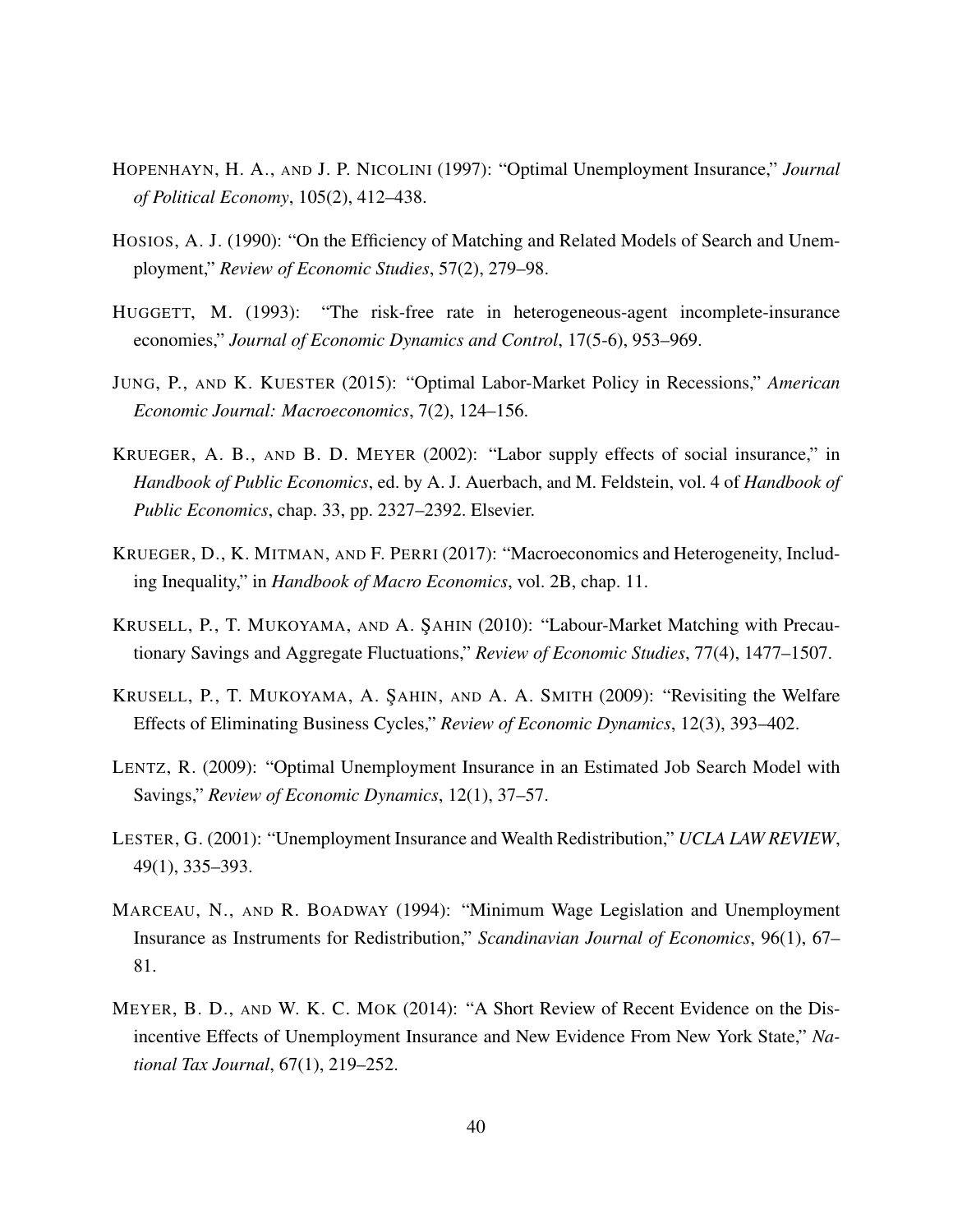- MICHELACCI, C., AND H. RUFFO (2015): "Optimal Life Cycle Unemployment Insurance," *American Economic Review*, 105(2), 816–59.
- MITMAN, K., AND S. RABINOVICH (2015): "Optimal unemployment insurance in an equilibrium business-cycle model," *Journal of Monetary Economics*, 71(C), 99–118.
- MOKOYAMA, T. (2012): "Understanding the welfare effects of unemployment insurance policy in general equilibrium," Working paper, University of Virginia.
- MORTENSEN, D. T. (1982): "Property Rights and Efficiency in Mating, Racing, and Related Games," *American Economic Review*, 72(5), 968–79.
- MUKOYAMA, T. (2010): "Welfare effects of unanticipated policy changes with complete asset markets," *Economics Letters*, 109(2), 134–138.
- (2013): "Understanding the welfare effects of unemployment insurance policy in general equilibrium," *Journal of Macroeconomics*, 38(PB), 347–368.
- MUKOYAMA, T., AND A. ŞAHIN (2006): "Costs of business cycles for unskilled workers," *Journal of Monetary Economics*, 53, 2179–2193.
- PALLAGE, S., AND C. ZIMMERMANN (2001): "Voting on Unemployment Insurance," *International Economic Review*, 42(4), 903–23.
- PETRONGOLO, B., AND C. A. PISSARIDES (2001): "Looking into the Black Box: A Survey of the Matching Function," *Journal of Economic Literature*, 39(2), 390–431.
- PISSARIDES, C. A. (1985): "Short-run Equilibrium Dynamics of Unemployment Vacancies, and Real Wages," *American Economic Review*, 75(4), 676–90.
- RATNER, D. D. (2013): "Unemployment Insurance Experience Rating and Labor Market Dynamics," *FEDS Working Paper*, (2013-86).
- REICHLING, F. (2007): "Optimal Unemployment Insurance in Labor Market Equilibrium when Workers can Self-Insure," MPRA Paper 5362, University Library of Munich, Germany.
- ROUWENHORST, K. (1995): "Asset pricing implications of equilibrium business cycle models.," in *Frontiers of Business Cycle Research*, ed. by T. Cooley. Princeton University Press, Princeton, NJ, pp. 294330.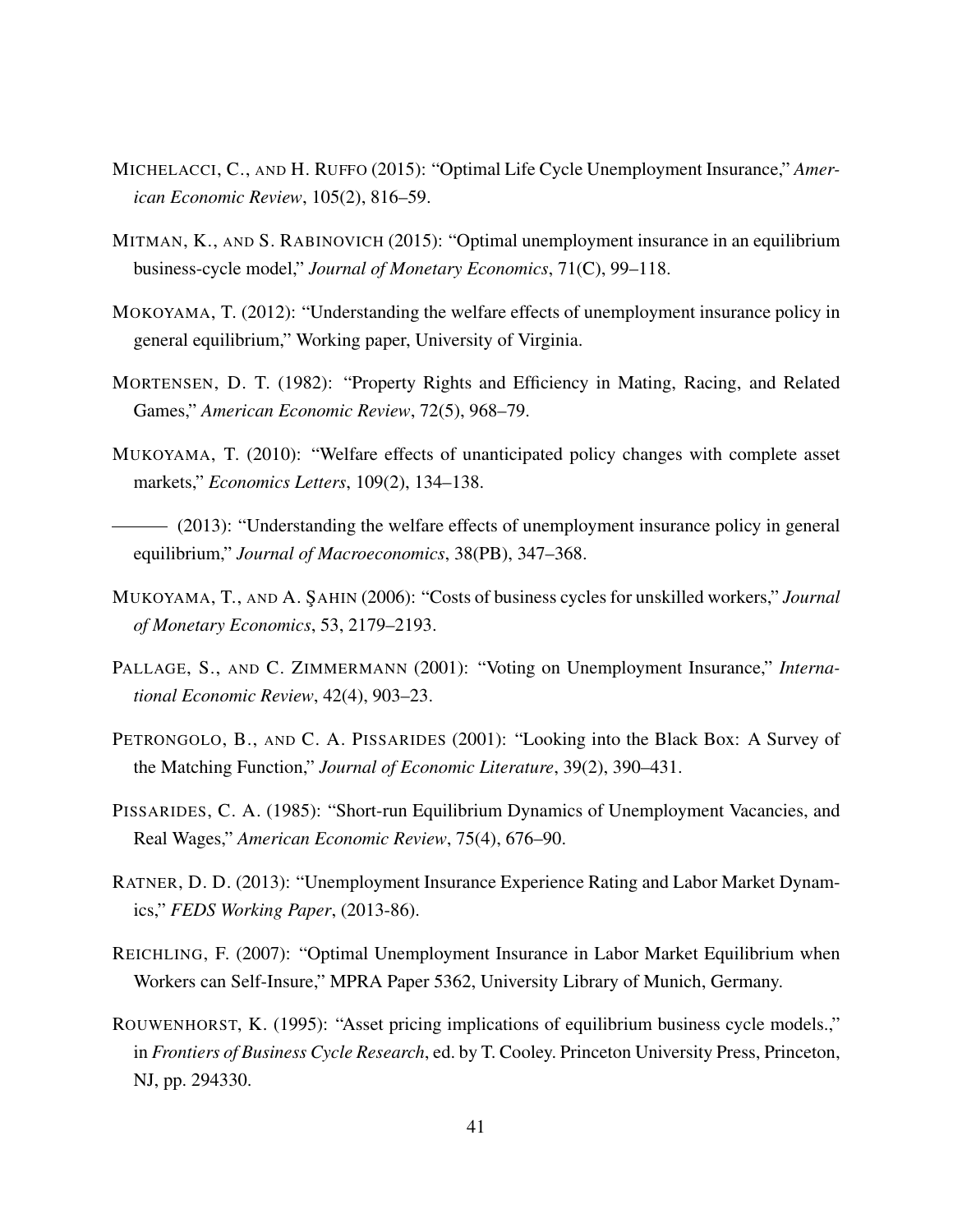- SHAVELL, S., AND L. WEISS (1979): "The Optimal Payment of Unemployment Insurance Benefits over Time," *Journal of Political Economy*, 87(6), 1347–62.
- SHIMER, R. (2012): "Reassessing the Ins and Outs of Unemployment," *Review of Economic Dynamics*, 15(2), 127–148.
- WRIGHT, R. (1986): "The redistributive roles of unemployment insurance and the dynamics of voting," *Journal of Public Economics*, 31(3), 377–399.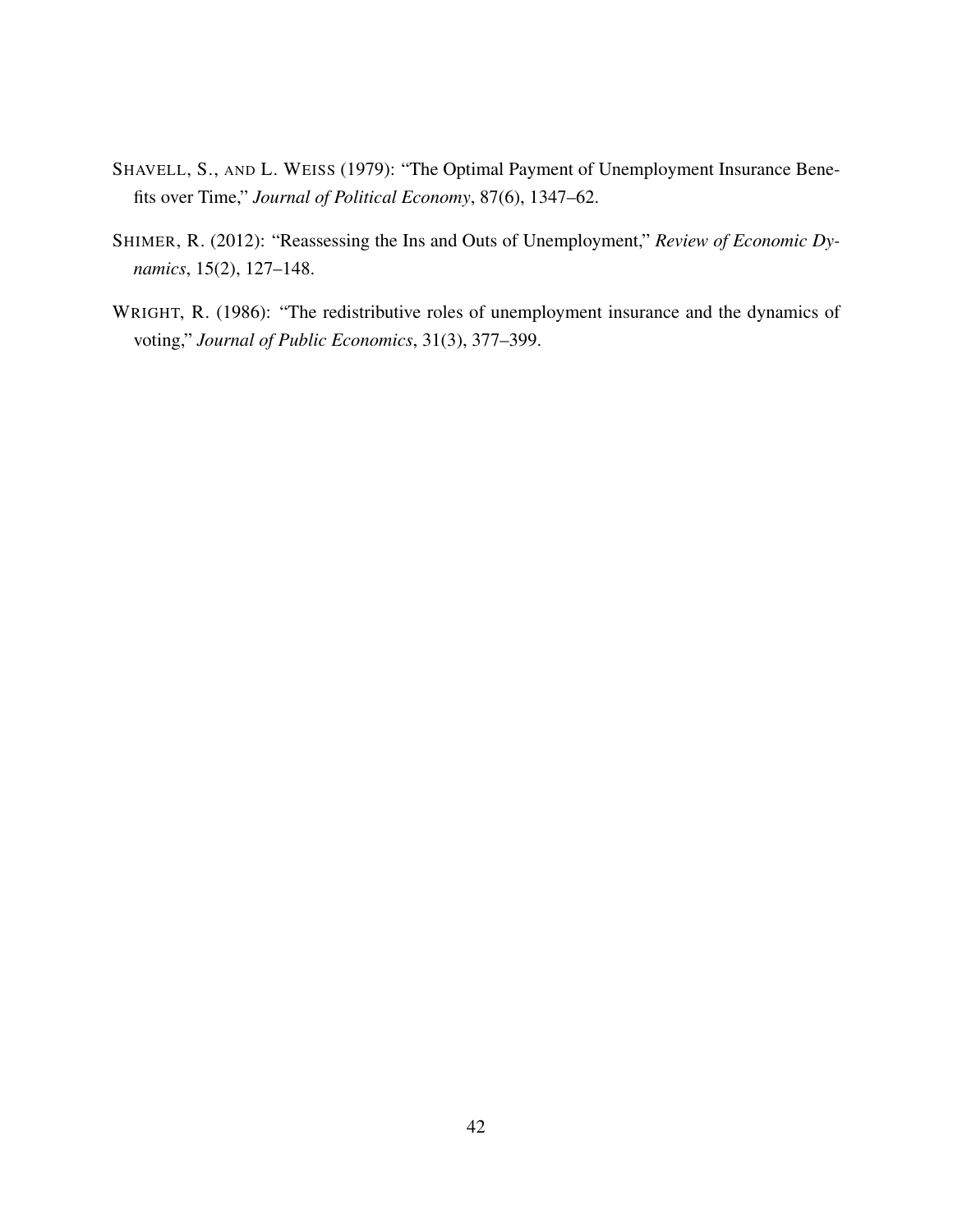## <span id="page-43-0"></span>A Stationary Equilibrium

In this appendix we describe the stationary equilibrium of the economy. For ease of notation and consistency with the computational method we describe a discrete state space. We use the notations  $Pr(p'|p)$  as the transition probability of individual productivity, and  $Pr(p)$  as the unconditional probability for individual productivity draws. A stationary equilibrium consists of:

- 1. A set of value functions  $\{W_i(a, p), J_i(a, p), U_i(a, p), V\}$
- 2. Consumption  $c_i^e(a, p)$  and  $c_i^u(a, p)$  for employed and unemployed workers, respectively, as well as asset accumulation policy functions  $g_i^e(a, p)$  and  $g_i^u(a, p)$
- 3. Prices  $\{r,w_i(a,p),\pi\}$
- 4. Vacancies  $v_i$  and demand for capital (per worker)  $k_i(p)$
- 5. Tightness ratios  $\theta_i$  and implied probabilities  $\lambda_i^w$  and  $\lambda_i^f$ i
- 6. A UI policy of replacement rate h, a ceiling on benefits  $\kappa$  and a UI tax rate  $\tau^{UI}$
- 7. A general tax policy  $T(y)$  and lump sum transfers  $\Xi$
- 8. Dividends d
- 9. Distributions over type i, employment status (either  $e$  or  $u$ ), assets a and individual productivity p, denoted by  $\mu_i^e(a, p)$  and  $\mu_i^u(a, p)$

such that:

- 1. Given the job finding probability  $\lambda_i^w$ , the wage function, and prices  $\{r, \pi\}$ , the worker's choices of  $c$  and  $a'$  solve the optimization problem for each individual. This results in the value functions  $W_i(a, p)$ , and  $U_i(a, p)$ .
- 2. Given the wage functions, prices, the distribution  $\mu_i^e(a, p)$ , and the workers asset accumulation decisions, each firm solves the optimal choice of  $k_i(p)$ . This results in  $J_i(a, p)$ .
- 3. Given the wage functions, prices, the distribution  $\mu_i^u(a, p)$ , the unemployed workers asset accumulation decisions, and the job filling probability  $\lambda_i^f$  $i<sub>i</sub>$ , firms compute the value  $V<sub>i</sub>$ . With free entry,  $V_i = 0$ .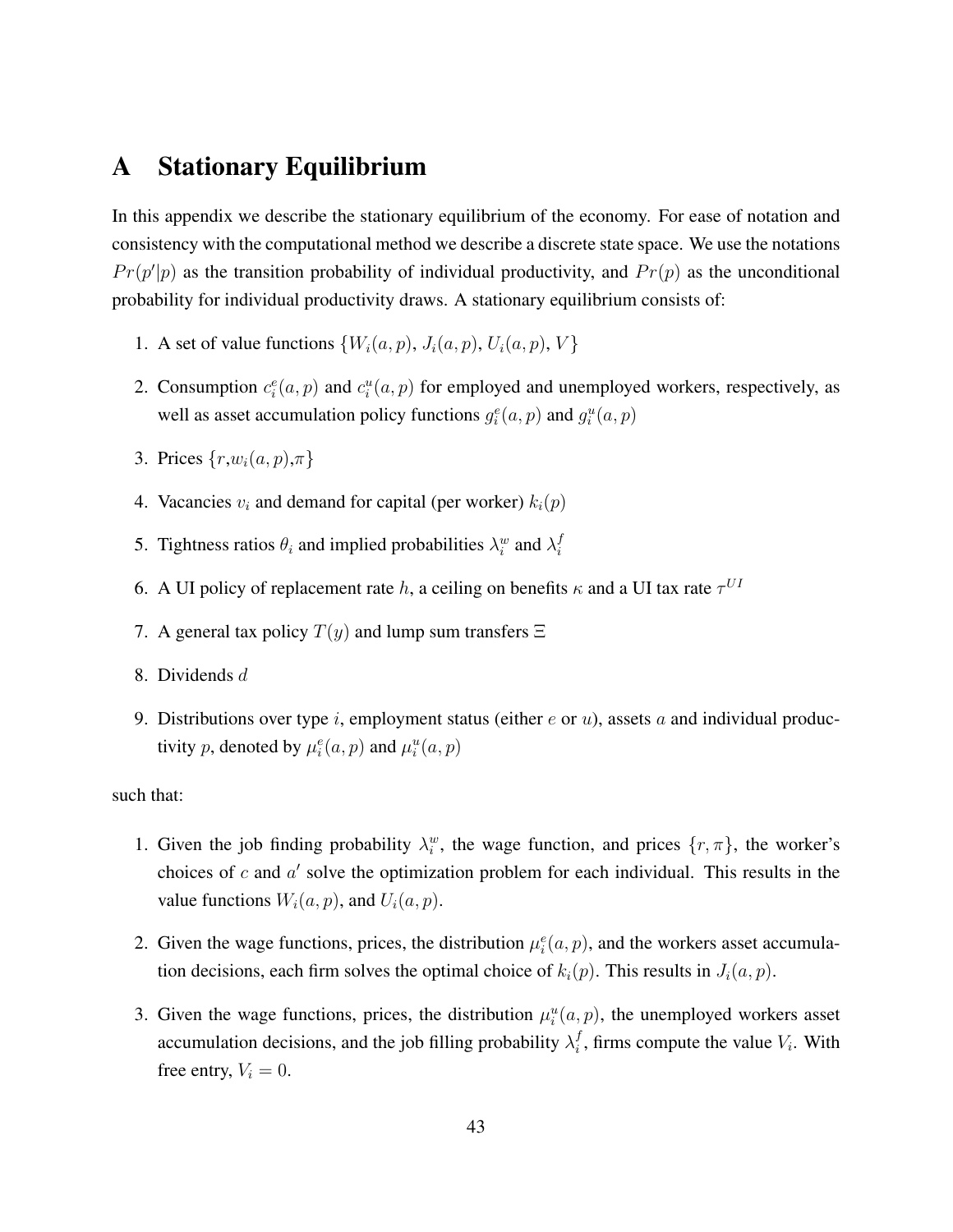- 4. The asset market clears, and the aggregate demand for capital equals supply.
- 5. The wage functions  $w_i(a, p)$  are determined by Nash bargaining.
- 6. The government's UI system has a balanced budget.
- 7. The government's general taxation system has a balanced budget.
- 8. The dividend paid to equity owners every period is the sum of flow profits from all matches, net of the expenditure on vacancies.[36](#page-1-0)

$$
d = \sum_{i} \left[ \sum_{a} \sum_{p} \left[ (z_{i} p f(k_{i}(p)) - r k_{i}(p) - w_{i}(a, p)) \mu_{i}^{e}(a, p) \right] - \xi_{i} v_{i} \right]
$$
 (A.1)

9. The distributions  $\mu_i^e(a, p)$  and  $\mu_i^u(a, p)$  are invariant and generated by  $\{\lambda_i^w, s_i, \nu, \phi_i\}$ , the law of motion for individual productivity and the asset accumulation policy functions as follows:

$$
\mu_i^e(a', p') = (1 - \nu) \{ (1 - s_i) \sum_a \sum_p \mu_i^e(a, p) \times Pr(p'|p) \times \mathbb{1} \{ g_i^e(a, p) = a' \} \n+ \lambda_i^w \sum_a \sum_p \mu_i^u(a, p) \times Pr(p'|p) \times \mathbb{1} \{ g_i^u(a, p) = a' \} \n\mu_i^u(a', p') = (1 - \nu) \{ s_i \sum_a \mu_i^e(a, p') \times \mathbb{1} \{ g_i^e(a, p') = a' \} \n+ (1 - \lambda_i^w) \sum_a \mu_i^u(a, p') \times \mathbb{1} \{ g_i^u(a, p') = a' \} \n+ \phi_i \times \nu \times Pr(p) \times \mathbb{1} \{ a' = 0 \}
$$

$$
\phi_i = \sum_a \sum_p (\mu_i^e(a, p) + \mu_i^u(a, p))
$$

## B Computation

### B.1 Solution Algorithm

In order to maximize her utility, the worker needs to know the entire wage function,  $w_i(a, p)$ . Therefore the algorithm we use aims at finding a *functional* fixed-point.

<sup>&</sup>lt;sup>36</sup>As flow profits depend on asset holdings of individual workers, this distribution is taken into account.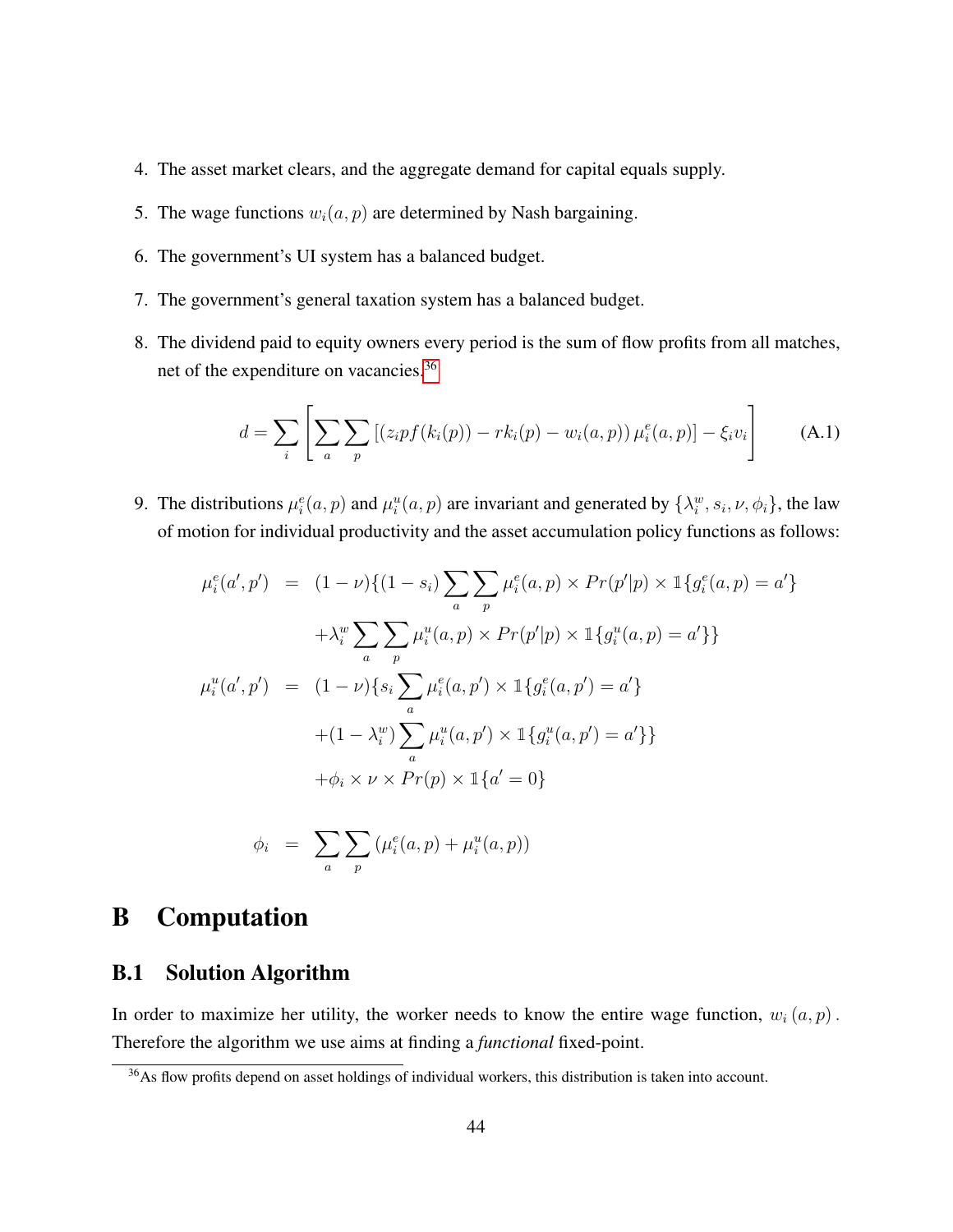- 1. Start with an initial guess for  $w_i(a, p)$ ,  $r, \theta_i$  and  $\tau^{UI}$ .
- 2. Given the current guess for  $\theta_i$ , compute the probability of finding a job  $\lambda_i^w$  for each type and the associated unemployment level  $u_i$ .
- 3. Solve the workers' dynamic programming problem for each type of worker and for each level of assets. This gives both the value function and the capital accumulation path.
- 4. Given the employee's capital accumulation path and the wage associated with her next period's assets, calculate the firm's value function for each type of employee and for each asset level. This does not require the asset distribution, which is calculated in the next step.
- 5. Based on the optimal saving decisions of workers and the transitions probabilities between employment and unemployment, as well as the transition probabilities across types, calculate the stationary distribution of assets for employed and unemployed workers of each type. Calculate the aggregate stationary distribution of workers across asset holdings given the weights  $\phi_i$  of each group, the distribution of individual productivity p and the measures of employed and unemployed workers within each group. This gives the total capital stock.
- 6. Update of the guess for  $\{w_i(a, p), r, \theta_i, \tau^{UI}\}\$ as follows.
	- Given the value functions of workers in step 3 and firms in step 4 perform Nash bargaining, which delivers an update for  $w_i(a, p)$ .
	- Use the total capital stock from step 5,  $u_i$  from step 2 and the first-order condition of each type of firm to compute  $k_i$  and r.
	- Use the firm's value and the distribution of assets over unemployed to calculate the expected value for the firm from a match. Given the vacancy cost and the value of a match we update  $\theta_i$  such that the value of a vacancy is zero. Note that we do not force  $\theta_i$  to be the same across types.
	- Given  $u_i, w_i(a, p)$  and the stationary distribution of workers across asset holdings of each type in step 5, update the tax rate so that the budget is balanced.
- 7. Repeat steps 2-6 until convergence is reached.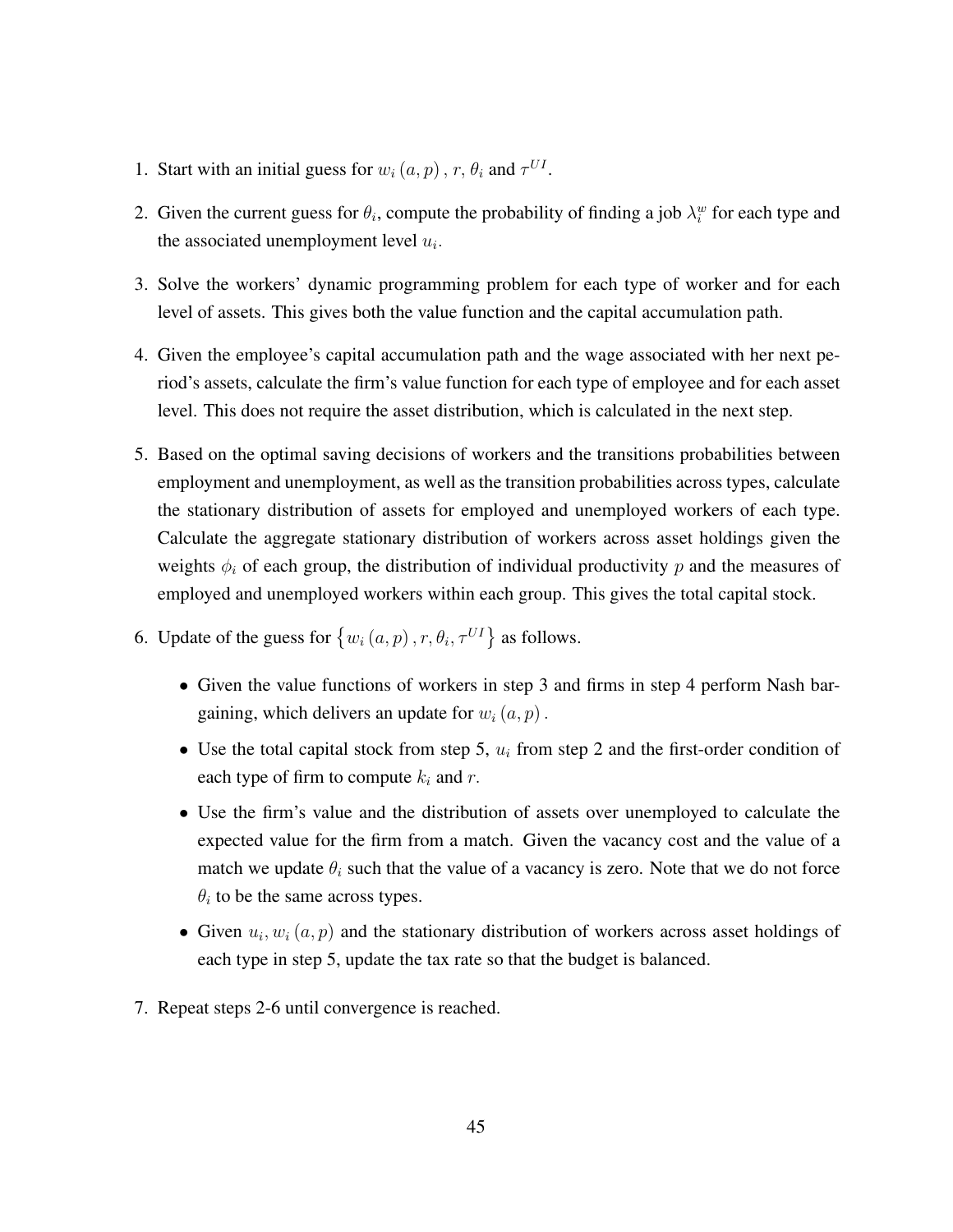<span id="page-46-1"></span>

|                                                | Less than   | High   | Some    | Bachelor's |
|------------------------------------------------|-------------|--------|---------|------------|
|                                                | high school | school | college | and over   |
| Productivity persistence $(\rho_i^{\epsilon})$ | 0.9722      | 0.9789 | 0.9780  | 0.9848     |
| Productivity shock $(\sigma_i^{\epsilon})$     | 0.0983      | 0.0907 | 0.1001  | 0.1032     |

Table B.1: Calibrated type-specific parameters

#### <span id="page-46-0"></span>B.2 Type-specific Productivity Processes

As we explain in Section [3](#page-12-0) we use an identical productivity process for all types for our main analysis. This is in order to facilitate comparability across the various models summarized in Table [4.](#page-24-0) As expected, estimation of the AR(1) productivity process separately for each type results in different productivity processes. Table [B.1](#page-46-1) reports the persistence and standard deviation for each type.

Accounting for the type-specific productivity processes has minor effects on the results. Specifically, the wage premiums are essentially identical to the reported figures in Table [2.](#page-18-2) In addition, in Table [B.2](#page-47-0) we report minor differences between the wealth moments resulting from the benchmark calibration and the ones resulting from the type-specific processes. The optimal policy is  ${h = 0.65, \kappa = 0.41}$ , implying an effective replacement rate of 0.24, as opposed to 0.27 in the benchmark. The redistribution patterns remain as the effective replacement rate varies between 4% and 60%, as opposed to 5% to 79% in the benchmark.

### <span id="page-46-2"></span>B.3 Approximation of the Productivity Process

We appproximate the AR(1) process for individual productivities using the method described by Rouwenhorst (1995). We discretize the process estimated in Section [3](#page-12-0) using three grid points, which we refer to in the text as low, medium and high. Any discretization method (including Rouwenhorst) truncates the distribution. To assess the importance of the truncation associated with our three point grid we repeat in this section the main exercise for a discretization using a five point grid.[37](#page-1-0)

We start by reporting the truncation for each case. Given the parameters of the productivity

 $37$ The stationary weights of each node are  $\{0.25, 0.50, 0.25\}$  for the three-point grid and  $\{0.0625, 0.25, 0.375, 0.25, 0.0625\}$  for the five-point grid.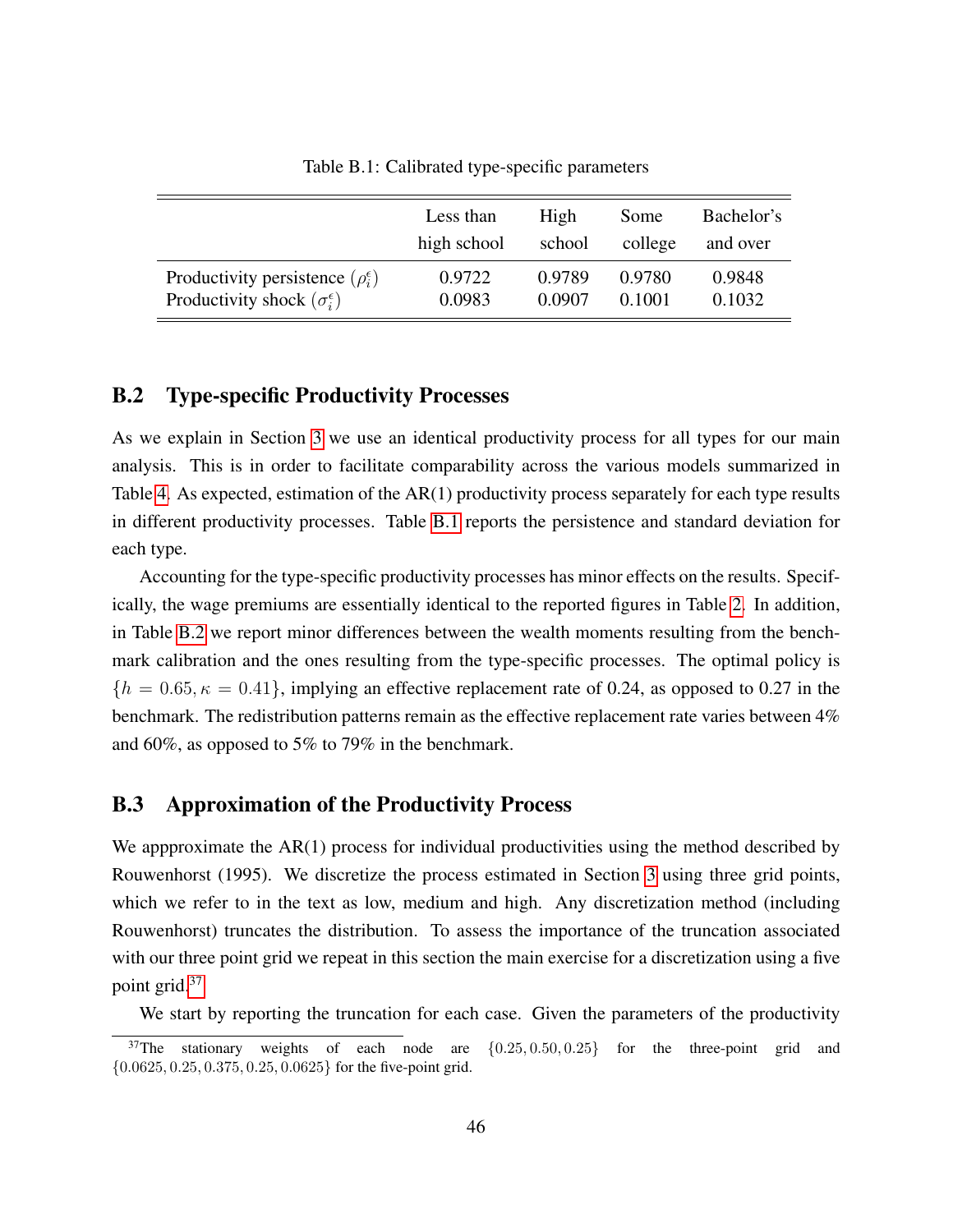<span id="page-47-0"></span>

|                | Data   | <b>Benchmark</b><br>Calibration | Heterogeneous<br>P Processes |
|----------------|--------|---------------------------------|------------------------------|
| Wealth ratios  |        |                                 |                              |
| Type 2         | 2.9    | 2.8                             | 2.64                         |
| Type 3         | 3.3    | 3.2                             | 3.55                         |
| Type 4         | 12.0   | 12.3                            | 11.4                         |
| $%$ share by   |        |                                 |                              |
| Q1             | $-0.2$ | 0.5                             | 0.6                          |
| Q2             | 1.2    | 3.2                             | 3.6                          |
| Q <sub>3</sub> | 4.6    | 11.1                            | 10.6                         |
| Q4             | 11.9   | 24.8                            | 23.5                         |
| Q <sub>5</sub> | 82.5   | 60.4                            | 61.7                         |
| Gini           | 0.78   | 0.60                            | 0.60                         |

#### Table B.2: Wealth moments

*Notes*: Top panel: wealth ratio for type i is the ratio of median wealth of type i relative to type 1 (high school dropouts). Middle panel: share of aggregate wealth owned by quintiles of the wealth distribution. Data source: wealth ratios - SCF; qunitiles and Gini coefficient - Table 1 of Krueger, Mitman, and Perri (2017).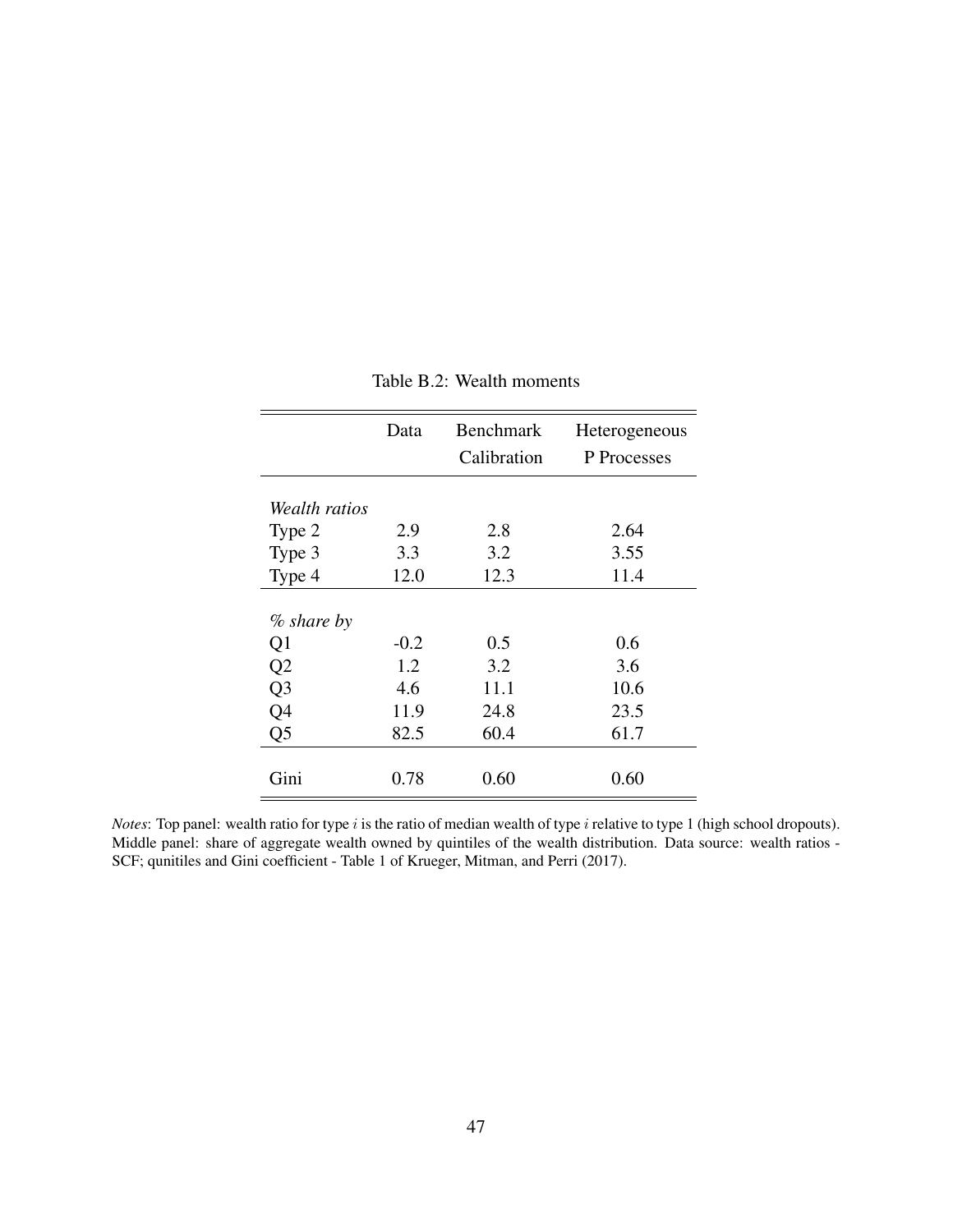<span id="page-48-0"></span>

|               | Data | 3 point<br>grid | 5 point<br>grid |
|---------------|------|-----------------|-----------------|
| Wage premiums |      |                 |                 |
| Type 2        | 31%  | 30%             | 31%             |
| Type 3        | 56%  | 55%             | 56%             |
| Type 4        | 127% | 126%            | 127%            |
| Gini          | 0.39 | 0.44            | 0.42            |

Table B.3: Wage moments

*Notes*: Wage premium for type i is the ratio of median wage of type i to the median wage of type 1 (high school dropouts), minus 1. The Gini coefficient in the data column is the average of the yearly Gini coefficients in the PSID sample we use.

process in Table [1](#page-16-0) the three point grid covers 84% of the income distribution (i.e., truncates 8% of each side), whereas the five point grid covers 95% of the income distribution (i.e., truncates 2.5% of each side).

We then assess the effect of the number of grid points on the endogenous moments of the model. Tables [B.3](#page-48-0) and [B.4](#page-49-0) present the wage and wealth moments as in the main text. For comparability, the second column in each table shows the same figures as in the main text for the benchmark calibration. The wage moments are barely affected by the number of grid points, as those are mostly affected by the type-specific productivity  $(z<sub>i</sub>)$ . For the wealth moments we observe that there are some differences in the wealth ratios, though the overall pattern remains, and the shares of aggregate wealth and the Gini coefficient are quite similar.

Finally, we repeat the main exercise of finding the optimal UI policy given the benchmark tax policy for the five point grid. For the purpose of this exercise we allow the replacement rate to exceed 100% when coupled with cap levels that are binding for high productivity workers.<sup>[38](#page-1-0)</sup> This may result in more generous transfers to low-productivity unemployed workers, while not necessarily generating a negative surplus from employment. For low productivity workers, the surplus is positive even though the flow surplus is negative. This is due to the option of drawing a higher productivity level, which is conditional on being employed. For high productivity workers, UI benefits are capped and do not exceed the wage, making the flow surplus and total surplus positive. In the numerical analysis of the model we verify that the surpluses  $(W - U$  and J) are

 $38$ Those high replacement rates were not optimal in the benchmark calibration with three grid points for the productivity process.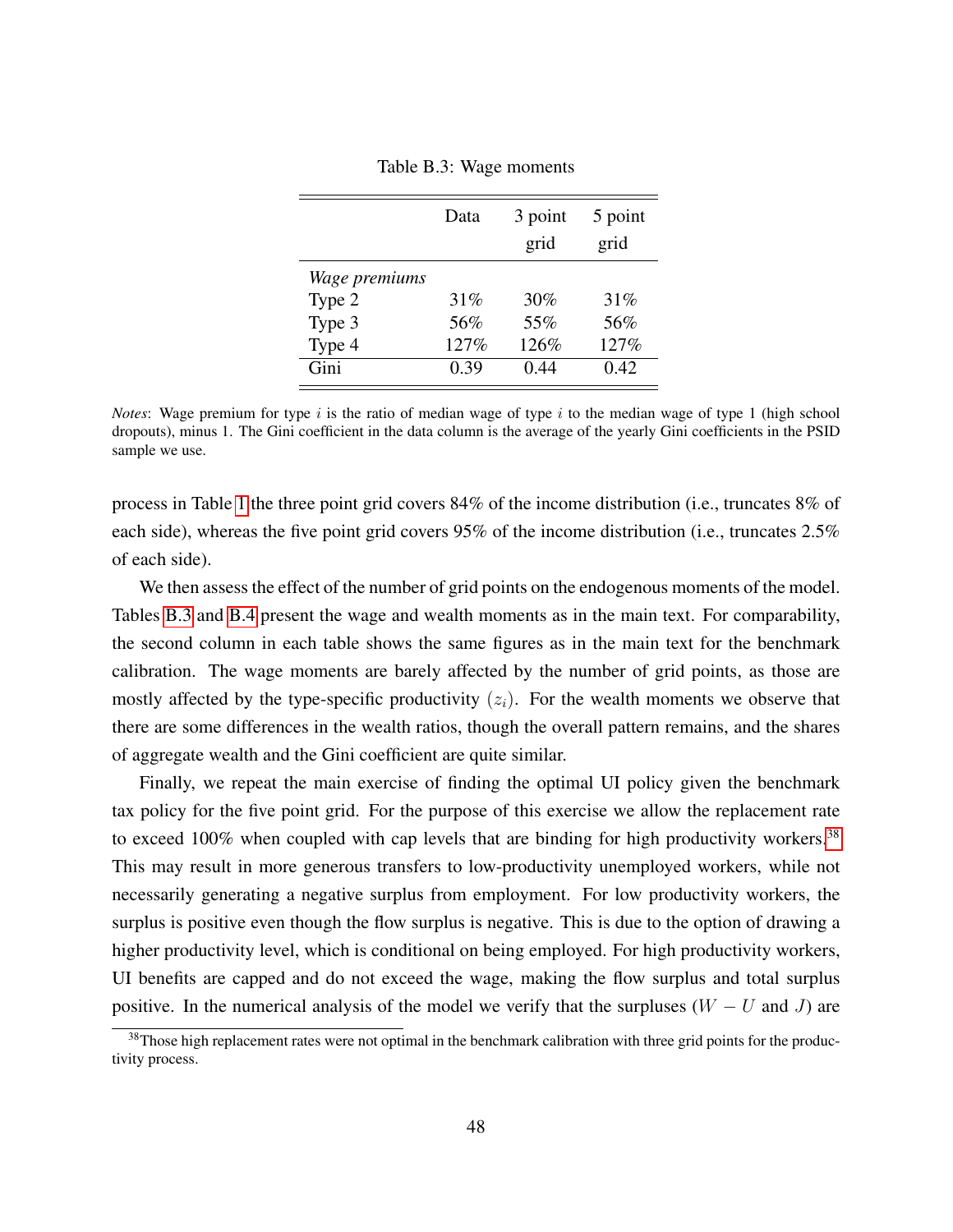<span id="page-49-0"></span>

|                | Data   | 3 point<br>grid | 5 point<br>grid |
|----------------|--------|-----------------|-----------------|
|                |        |                 |                 |
| Wealth ratios  |        |                 |                 |
| Type 2         | 2.9    | 2.8             | 2.5             |
| Type 3         | 3.3    | 3.2             | 2.9             |
| Type 4         | 12.0   | 12.3            | 10.5            |
|                |        |                 |                 |
| $%$ share by   |        |                 |                 |
| Q1             | $-0.2$ | 0.5             | 0.5             |
| Q2             | 1.2    | 3.2             | 3.4             |
| Q <sub>3</sub> | 4.6    | 11.1            | 10.6            |
| Q4             | 11.9   | 24.8            | 24.5            |
| Q <sub>5</sub> | 82.5   | 60.4            | 61.0            |
|                |        |                 |                 |
| Gini           | 0.78   | 0.60            | 0.60            |

Table B.4: Wealth moments

*Notes*: Top panel: wealth ratio for type i is the ratio of median wealth of type i relative to type 1 (high school dropouts). Middle panel: share of aggregate wealth owned by quintiles of the wealth distribution. Data source: wealth ratios - SCF; qunitiles and Gini coefficient - Table 1 of Krueger, Mitman, and Perri (2017).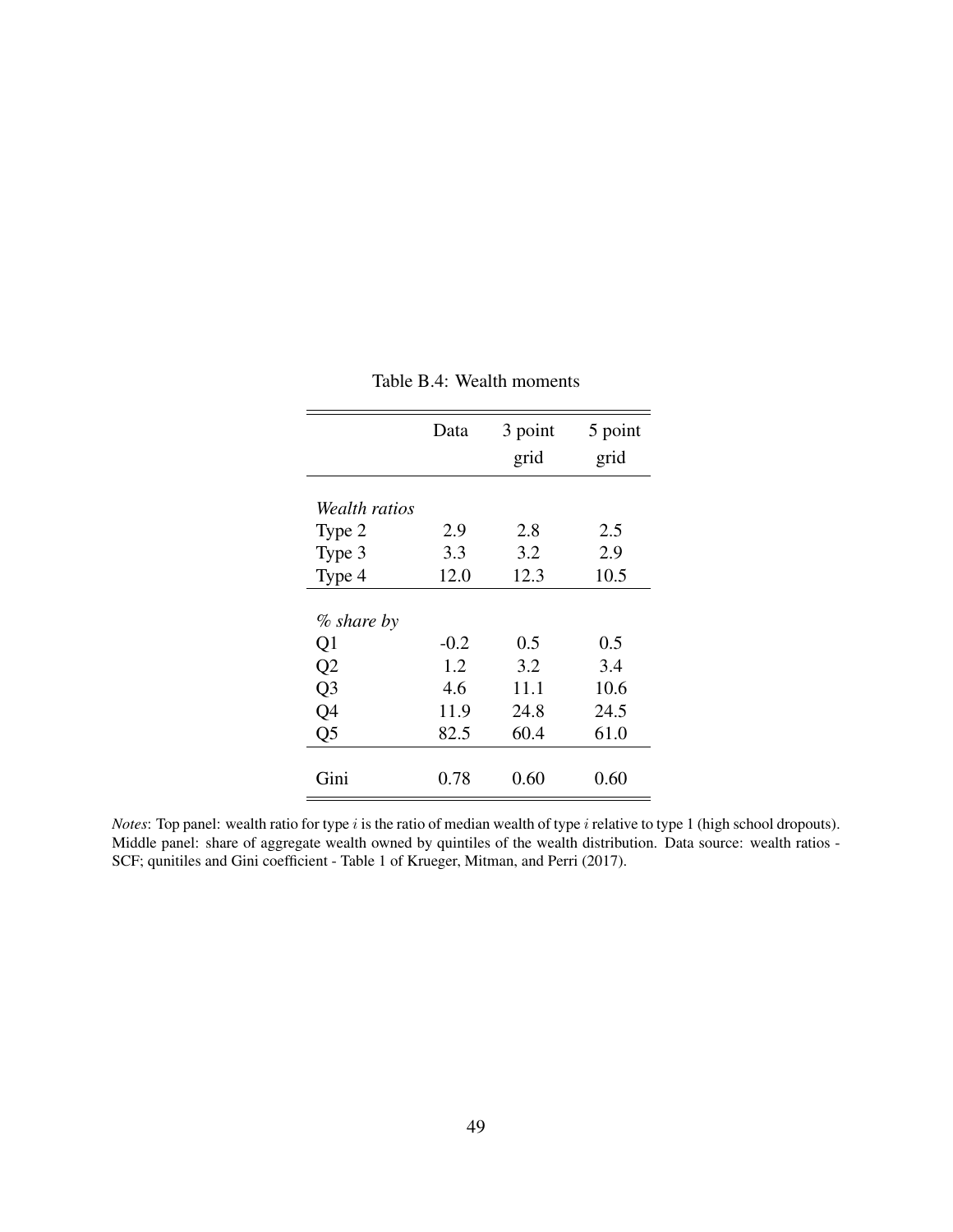positive for all the policy experiments in this range.

The resulting optimal policy for this exercise is  $\{h = 1.14, \kappa = 0.47\}$ , implying an effective replacement rate of 28% and a welfare gain of 0.45%. Both figures are very close to those implied by the three point calibration (27% and 0.45%, respectively). Table [B.5](#page-51-0) describes in detail the effective replacement rates, net transfers and the welfare gains as done in the main text (Table [5\)](#page-25-0) for the benchmark exercise. The results implied by the two grids lead to very similar patterns. In particular, there is a substantial progressivity in replacement rates, net transfers indicate the ability of the UI system to redistribute across workers, and there exists a variation in welfare gains. In addition, the averages by skill types are affected very little by the change in the grid. As expected, the finer grid increases the variation within type, as the productivity distribution is less truncated.

### <span id="page-50-0"></span>B.4 Sensitivity Analysis: Elasticity of Job Finding Rate

Our baseline calibration uses  $\Gamma = 0.03$ , which implies an elasticity of job finding rate w.r.t. benefits of 0.36. As we discuss in the main text, changes in the elasticity of the job finding rate to UI benefits will affect the cost of UI. Here we demonstrate this point by considering both lower (0.25) and higher (0.50) elasticities relative to our benchmark calibration. As expected, the higher the elasticity the less generous is the optimal UI system. For the low elasticity the optimal policy is  $\{h = 1.13, \kappa = 0.80\}$ , implying an average effective replacement rate of 47%. For the high elasticity the optimal policy is  $\{h = 0.45, \kappa = 0.23\}$ , implying an average effective replacement rate of 14%. This is in comparison to  $\{h = 0.8, \kappa = 0.44\}$  and an average effective replacement rate of 0.27 for the benchmark.

Tables [B.6](#page-52-0) and [B.7](#page-53-0) present detailed results of these two alternative calibrations. Both tables show that while there are level differences in the generosity of the UI system, the main result of a UI system that redistributes resources across workers is still valid. For example, the effective replacement rate varies between 2% and 42% for the high elasticity, and between 8% and 113% for the low elasticity<sup>[39](#page-1-0)</sup>

 $39$ As we discuss in Appendix [B.3,](#page-46-2) a replacement rate higher than  $100\%$  may become optimal under some calibrations and does not generate a negative surplus.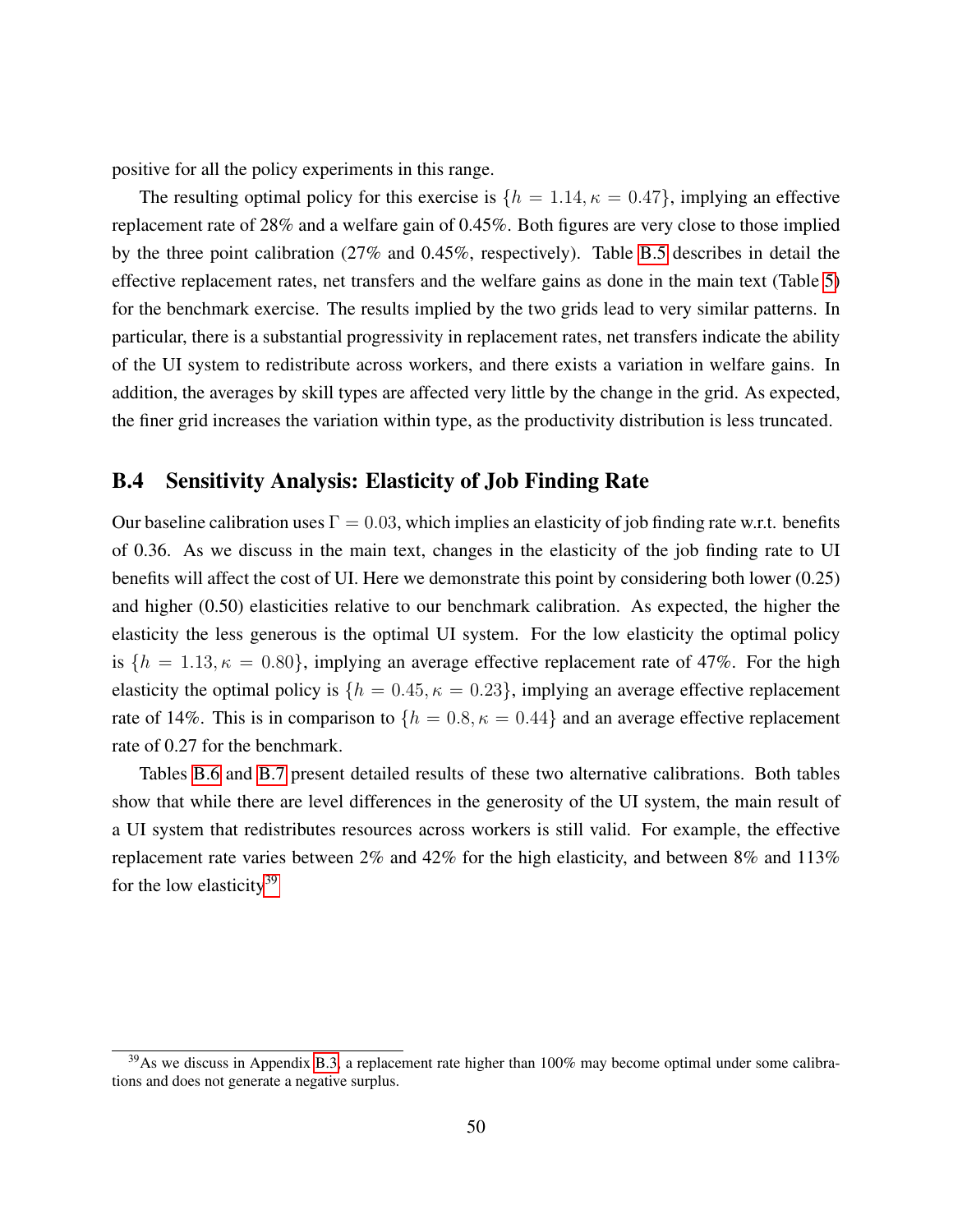<span id="page-51-0"></span>

|                     | Effective RR $(\%)$ |         | Net transfers $(\% )$ |         | Welfare     |
|---------------------|---------------------|---------|-----------------------|---------|-------------|
|                     | Benchmark           | Optimal | Benchmark             | Optimal | Gain $(\%)$ |
| Total               | 34                  | 28      | 0.0                   | 0.0     | 0.45        |
| Type 1, average     | 37                  | 38      | 2.2                   | 1.6     | 0.72        |
| Type 1, lowest $p$  | 40                  | 114     | 2.2                   | 8.0     | 2.11        |
| Type 1, low $p$     | 40                  | 63      | 2.3                   | 4.3     | 1.43        |
| Type 1, med $p$     | 40                  | 31      | 2.3                   | 1.8     | 0.61        |
| Type 1, high $p$    | 36                  | 15      | 1.9                   | 0.5     | 0.02        |
| Type 1, highest $p$ | 17                  | 7       | 0.2                   | $-0.1$  | $-0.06$     |
| Type 2, average     | 35                  | 30      | 0.7                   | 0.4     | 0.46        |
| Type 2, lowest $p$  | 40                  | 101     | 1.2                   | 4.6     | 1.21        |
| Type 2, low $p$     | 40                  | 48      | 1.2                   | 2.0     | 0.79        |
| Type 2, med $p$     | 40                  | 24      | 1.2                   | 0.6     | 0.36        |
| Type 2, high $p$    | 28                  | 11      | 0.5                   | 0.0     | 0.17        |
| Type 2, highest $p$ | 13                  | 5       | $-0.4$                | $-0.4$  | 0.18        |
| Type 3, average     | 34                  | 26      | 0.1                   | 0.0     | 0.40        |
| Type 3, lowest $p$  | 40                  | 85      | 0.6                   | 2.8     | 0.92        |
| Type 3, low $p$     | 40                  | 41      | 0.7                   | 1.1     | 0.62        |
| Type 3, med $p$     | 40                  | 20      | 0.7                   | 0.2     | 0.30        |
| Type 3, high $p$    | 23                  | 10      | $-0.1$                | $-0.2$  | 0.24        |
| Type 3, highest $p$ | 11                  | 5       | $-0.7$                | $-0.5$  | 0.28        |
| Type 4, average     | 29                  | 18      | $-0.8$                | $-0.5$  | 0.40        |
| Type 4, lowest $p$  | 40                  | 59      | $-0.3$                | 0.6     | 0.49        |
| Type 4, low $p$     | 40                  | 28      | $-0.1$                | 0.1     | 0.42        |
| Type 4, med $p$     | 33                  | 14      | $-0.3$                | $-0.3$  | 0.37        |
| Type 4, high $p$    | 16                  | 7       | $-0.8$                | $-0.5$  | 0.39        |
| Type 4, highest $p$ | 8                   | 3       | $-1.0$                | $-0.6$  | 0.42        |

Table B.5: Implications of UI policies - five grid points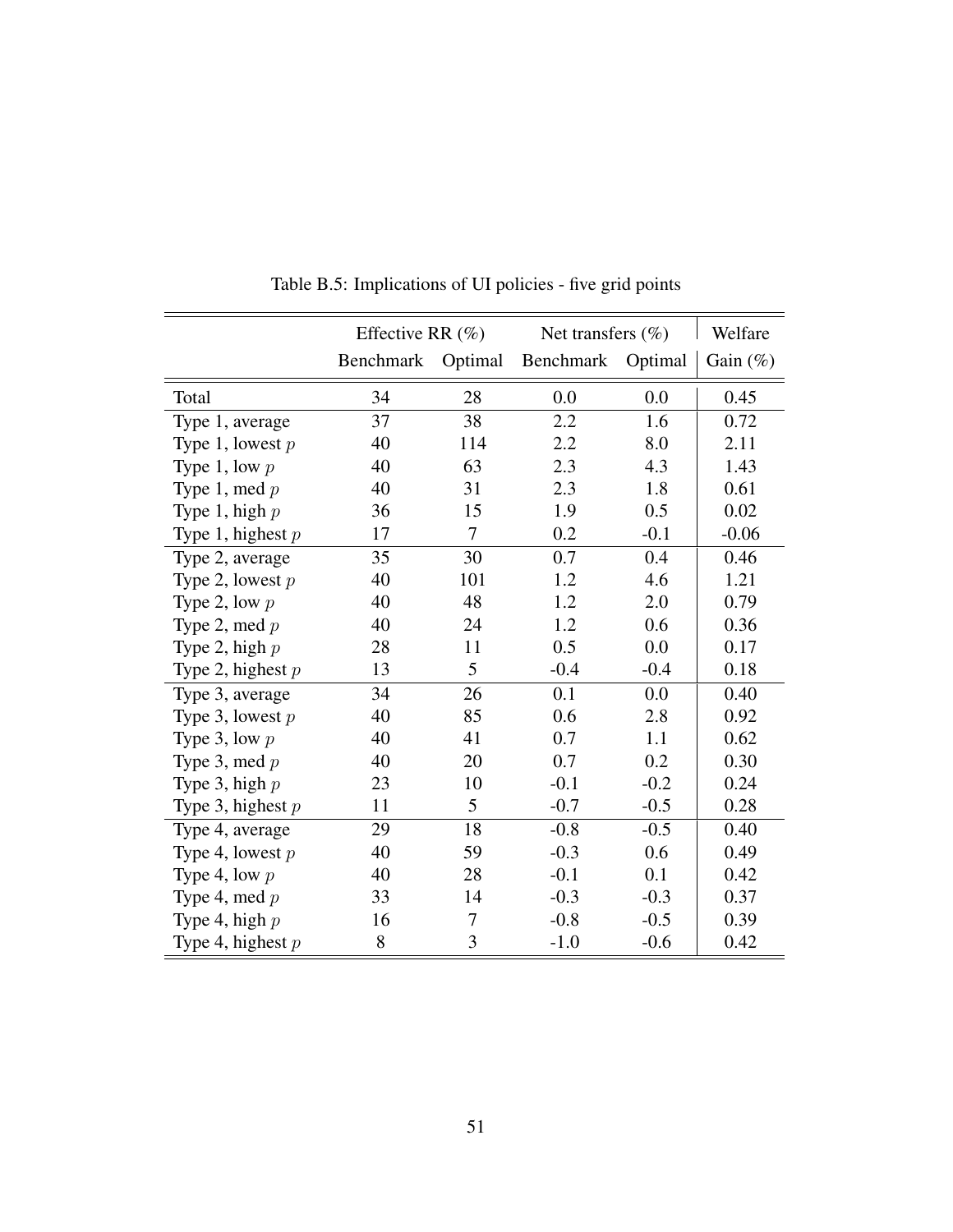<span id="page-52-0"></span>

|                  | Effective RR $(\%)$ |         | Net transfers $(\% )$ |        | Welfare     |
|------------------|---------------------|---------|-----------------------|--------|-------------|
|                  | Benchmark           | Optimal | Benchmark Optimal     |        | Gain $(\%)$ |
| Total            | 34                  | 47      | 0.0                   | 0.0    | 0.34        |
| Type 1, average  | 37                  | 59      | 2.1                   | 2.9    | 1.18        |
| Type 1, low $p$  | 40                  | 113     | 2.3                   | 9.0    | 2.27        |
| Type 1, med $p$  | 40                  | 52      | 2.3                   | 3.5    | 1.12        |
| Type 1, high $p$ | 27                  | 19      | 1.1                   | 0.5    | 0.20        |
| Type 2, average  | 35                  | 51      | 0.7                   | 0.9    | 0.52        |
| Type 2, low $p$  | 40                  | 111     | 1.2                   | 5.4    | 1.19        |
| Type 2, med $p$  | 40                  | 40      | 1.2                   | 1.2    | 0.41        |
| Type 2, high $p$ | 20                  | 14      | 0.0                   | $-0.3$ | 0.06        |
| Type 3, average  | 34                  | 44      | 0.2                   | 0.0    | 0.22        |
| Type 3, low $p$  | 40                  | 94      | 0.7                   | 3.2    | 0.69        |
| Type 3, med $p$  | 40                  | 34      | 0.7                   | 0.4    | 0.11        |
| Type 3, high $p$ | 17                  | 12      | $-0.4$                | $-0.6$ | $-0.03$     |
| Type 4, average  | 29                  | 30      | $-0.8$                | $-0.9$ | $-0.02$     |
| Type 4, low $p$  | 40                  | 65      | $-0.1$                | 0.5    | 0.04        |
| Type 4, med $p$  | 33                  | 23      | $-0.3$                | $-0.6$ | $-0.06$     |
| Type 4, high $p$ | 12                  | 8       | $-0.9$                | $-1.0$ | $-0.02$     |

Table B.6: Implications of UI policies - low elasticity